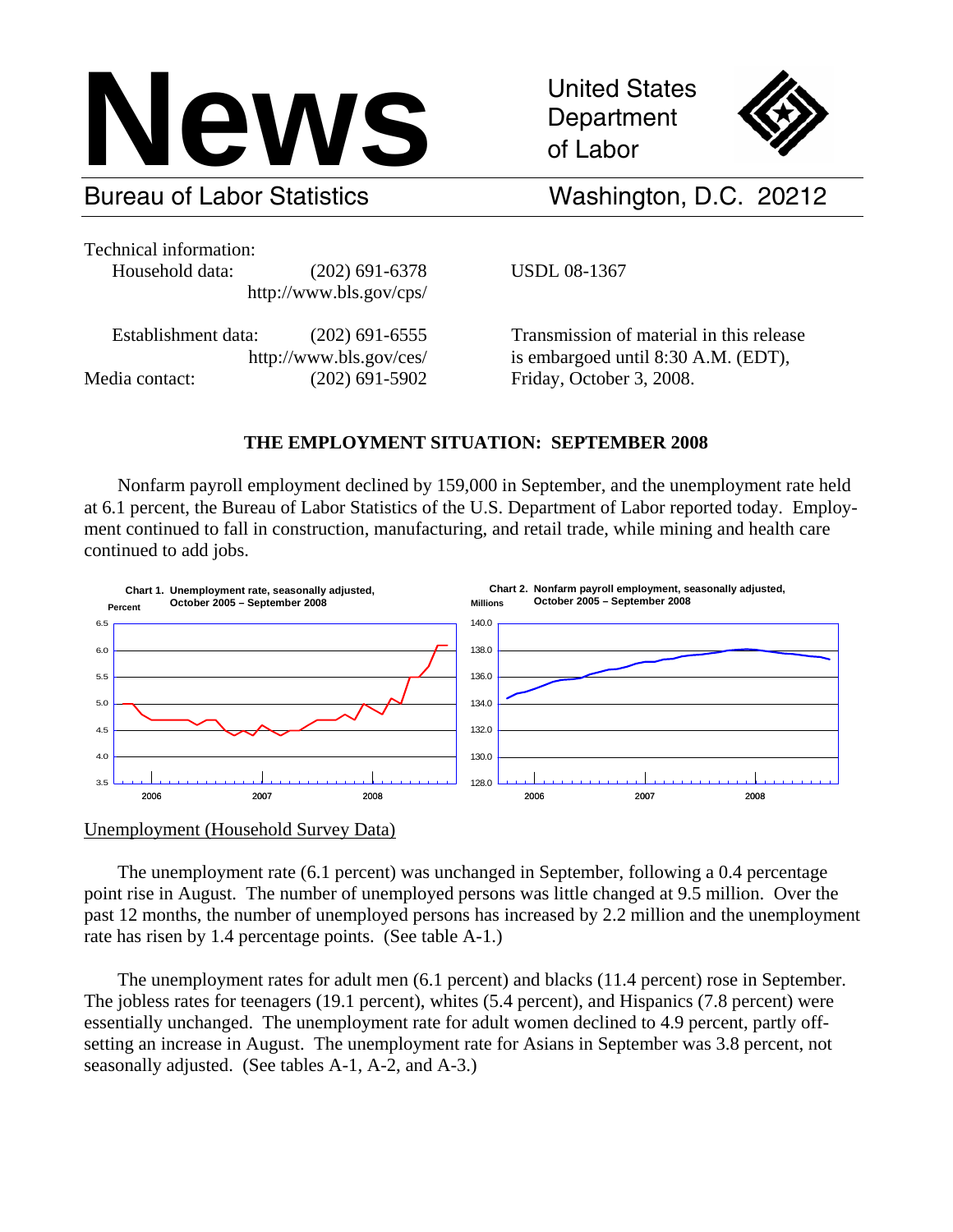# **Table A. Major indicators of labor market activity, seasonally adjusted**

(Numbers in thousands)

|                                        |         | Quarterly averages | Monthly data       |                                                  | Aug.-Sept. |           |
|----------------------------------------|---------|--------------------|--------------------|--------------------------------------------------|------------|-----------|
| Category                               | II 2008 | <b>III 2008</b>    | <b>July 2008</b>   | Aug. 2008                                        | Sept. 2008 | change    |
| <b>HOUSEHOLD DATA</b>                  |         |                    |                    | Labor force status                               |            |           |
|                                        | 154,294 | 154,730            | 154,603            | 154,853                                          | 154,732    | $-121$    |
|                                        | 146,089 | 145,517            | 145,819            | 145,477                                          | 145,255    | $-222$    |
|                                        | 8,204   | 9,213              | 8,784              | 9,376                                            | 9,477      | 101       |
|                                        | 79,117  | 79,381             | 79,261             | 79,253                                           | 79,628     | 375       |
|                                        |         |                    | Unemployment rates |                                                  |            |           |
|                                        | 5.3     | 6.0                | 5.7                | 6.1                                              | 6.1        | 0.0       |
|                                        | 4.9     | 5.7                | 5.3                | 5.6                                              | 6.1        | .5        |
|                                        | 4.6     | 4.9                | 4.6                | 5.3                                              | 4.9        | $-.4$     |
|                                        | 17.4    | 19.5               | 20.3               | 18.9                                             | 19.1       | $\cdot$   |
|                                        | 4.7     | 5.3                | 5.1                | 5.4                                              | 5.4        | 0.        |
| Black or African American              | 9.1     | 10.6               | 9.7                | 10.6                                             | 11.4       | $.8\,$    |
| Hispanic or Latino ethnicity           | 7.2     | 7.7                | 7.4                | 8.0                                              | 7.8        | $-.2$     |
| <b>ESTABLISHMENT DATA</b>              |         |                    |                    | Employment                                       |            |           |
|                                        | 137,699 | p 137,448          | 137,550            | p 137,477                                        | p 137,318  | $p - 159$ |
|                                        | 21,565  | p 21,373           | 21,437             | p 21,380                                         | p 21,303   | p-77      |
|                                        | 7,242   | p 7,153            | 7,173              | p 7,160                                          | p 7,125    | $p - 35$  |
| Manufacturing                          | 13,563  | p 13,433           | 13,487             | p 13,431                                         | p 13,380   | $p - 51$  |
|                                        | 116,134 | p 116,075          | 116,113            | p 116,097                                        | p 116,015  | p-82      |
|                                        | 15,337  | p 15,272           | 15,302             | p 15,277                                         | p 15,237   | $p - 40$  |
| Professional and business service      | 17,980  | p 17,866           | 17,904             | p 17,861                                         | p 17,834   | $p - 27$  |
| Education and health services          | 18,823  | p 18,983           | 18,935             | p 18,994                                         | p 19,019   | p 25      |
|                                        | 13,683  | p 13,643           | 13,655             | p 13,645                                         | p 13,628   | $p - 17$  |
|                                        | 22,439  | p 22,526           | 22,502             | p 22,533                                         | p 22,542   | p 9       |
|                                        |         |                    |                    | Hours of work <sup>3</sup>                       |            |           |
|                                        | 33.7    | p 33.7             | 33.7               | p 33.7                                           | p 33.6     | $p - 0.1$ |
|                                        | 41.0    | p 40.9             | 41.0               | p 40.9                                           | p 40.7     | $p - 2$   |
|                                        | 3.9     | p 3.7              | 3.8                | p 3.7                                            | p 3.6      | $p - 1$   |
|                                        |         |                    |                    | Indexes of aggregate weekly hours $(2002=100)^3$ |            |           |
|                                        | 107.2   | p 106.7            | 106.9              | p 106.8                                          | p 106.3    | $p - 0.5$ |
|                                        |         |                    |                    | Earnings <sup>3</sup>                            |            |           |
| Average hourly earnings, total private | \$17.95 | p \$18.12          | \$18.06            | p \$18.14                                        | p \$18.17  | p \$0.03  |
| Average weekly earnings, total private | 605.40  | p 610.15           | 608.62             | p 611.32                                         | p 610.51   | $p - 81$  |
|                                        |         |                    |                    |                                                  |            |           |

<sup>1</sup> Includes other industries, not shown separately.<br>
<sup>2</sup> Quarterly averages and the over-the-month change are calculated using unrounded data.<br>
<sup>3</sup> Data relate to private production and nonsupervisory workers.

 $p =$  preliminary.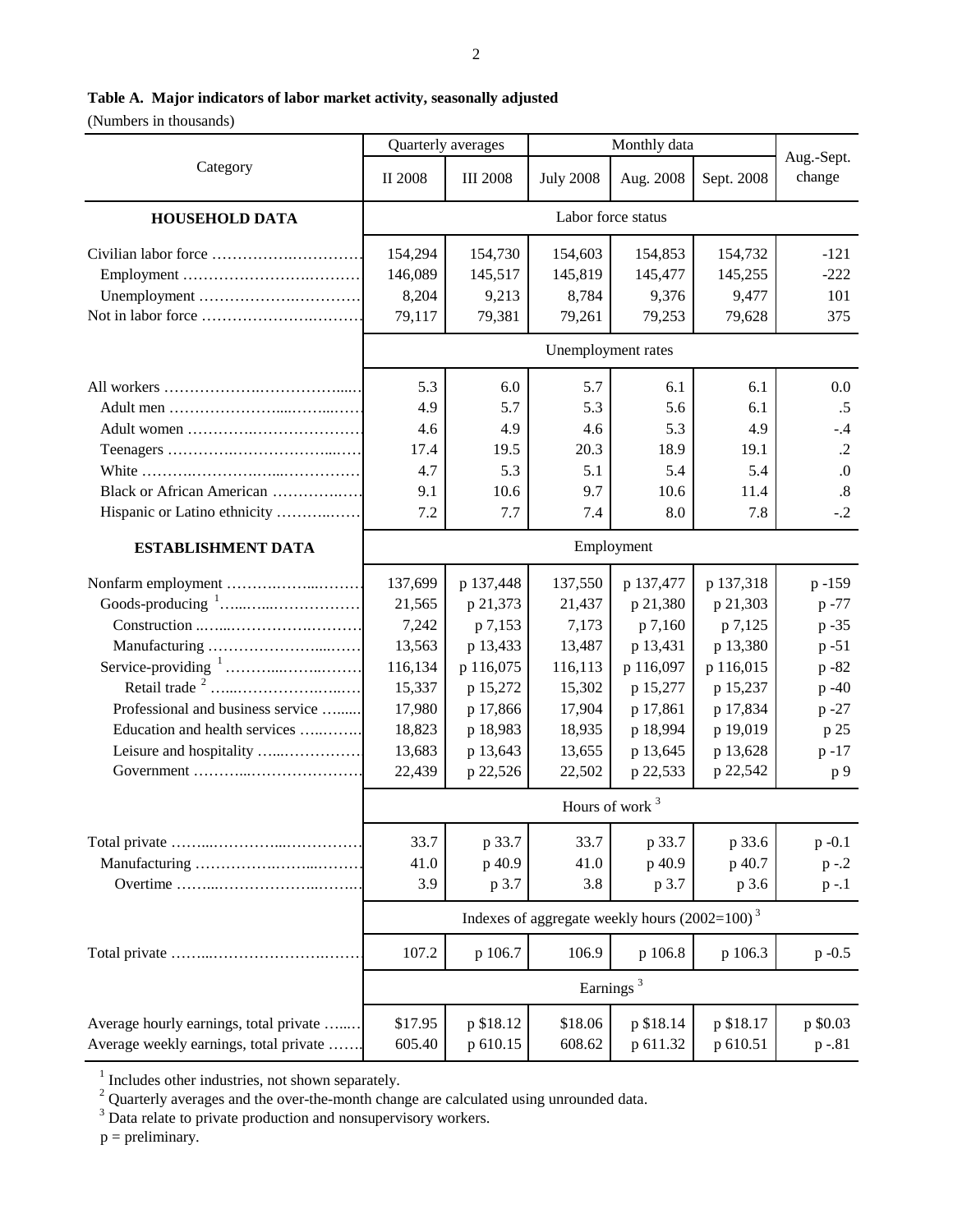Among the unemployed, the number of persons who lost a job rose by 347,000 to 5.2 million in September, with increases occurring both for those on temporary layoff and for those who do not expect to be recalled to work. (See table A-8.)

In September, the number of long-term unemployed (those jobless for 27 weeks or more) rose by 167,000 to 2.0 million, an increase of 728,000 over the past 12 months. The long-term unemployed accounted for 21.1 percent of total unemployment in September. (See table A-9.)

# Total Employment and the Labor Force (Household Survey Data)

The civilian labor force (154.7 million) and the labor force participation rate (66.0 percent) were essentially unchanged over the month. Total employment (145.3 million) and the employment-population ratio (62.0 percent) were little changed. Since a recent high in December 2006, the employmentpopulation ratio has declined by 1.4 percentage points. (See table A-1.)

The number of persons who worked part time for economic reasons rose by 337,000 to 6.1 million in September, an increase of 1.6 million over the past 12 months. This category includes persons who would like to work full time but were working part time because their hours had been cut back or because they were unable to find full-time jobs. (See table A-5.)

The number of multiple jobholders fell by 398,000 in September to 7.7 million; multiple jobholders made up 5.3 percent of all employed persons. (See table A-6.)

# Persons Not in the Labor Force (Household Survey Data)

About 1.6 million persons (not seasonally adjusted) were marginally attached to the labor force in September, 336,000 more than 12 months earlier. These individuals wanted and were available for work and had looked for a job sometime in the prior 12 months. They are not counted as unemployed because they had not searched for work in the 4 weeks preceding the survey. Among the marginally attached, there were 467,000 discouraged workers in September; the number of discouraged workers has increased by 191,000 from a year earlier. Discouraged workers are persons not currently looking for work specifically because they believe no jobs are available for them. The other 1.1 million persons marginally attached to the labor force in September had not searched for work in the 4 weeks preceding the survey for reasons such as school attendance or family responsibilities. (See table A-13.)

# Industry Payroll Employment (Establishment Survey Data)

Total nonfarm payroll employment decreased by 159,000 in September. Thus far in 2008, payroll employment has fallen by 760,000. Over the month, employment continued to decline in manufacturing, construction, and retail trade. Health care and mining continued to add jobs in September. (See table B-1.)

Manufacturing employment fell by 51,000 over the month, bringing the decline in factory jobs to 442,000 over the past 12 months. In September, job losses continued in motor vehicles and parts (-18,000); this industry has shed 140,000 jobs over the past 12 months. Elsewhere among durable goods manufacturers, employment decreased in fabricated metals (-7,000), wood products (-5,000), and furniture and related products (-5,000). In nondurable goods manufacturing, paper products (-3,000) and plastics and rubber products (-4,000) lost jobs over the month.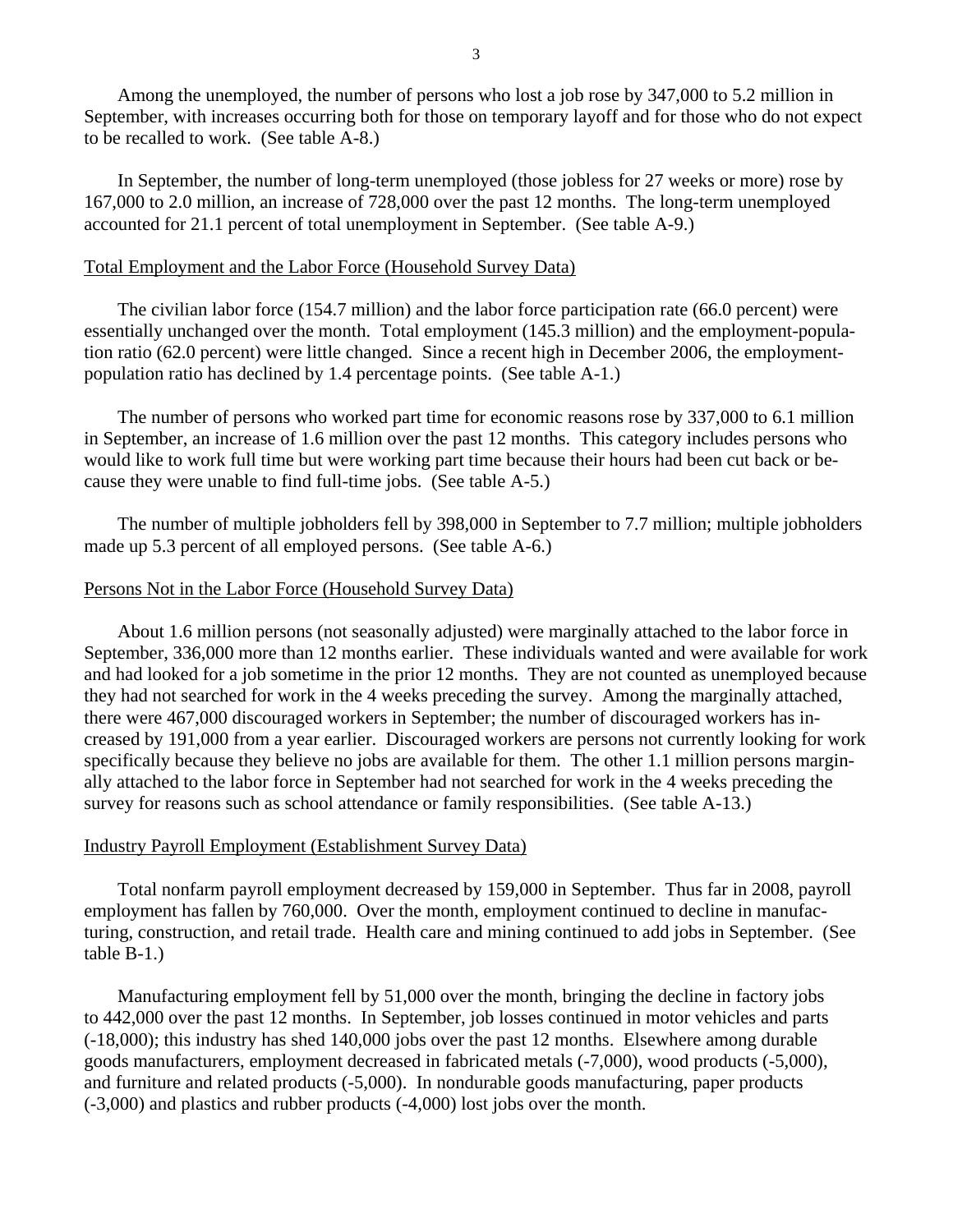Construction lost 35,000 jobs over the month. Thus far this year, all of the components of construction have experienced employment declines; the majority of the losses have been in the residential components.

Employment in retail trade dropped by 40,000 in September and by 250,000 over the last 12 months. Department stores lost 11,000 jobs in September and 70,000 over the last 12 months. Employment also continued to decline in motor vehicle and parts dealers (-10,000); this industry has lost 48,000 jobs in the past 4 months. Gasoline stations also lost jobs in September (-6,000).

Employment in transportation and warehousing declined by 16,000 in September and by 57,000 since its peak 12 months earlier. Over the month, job losses occurred in trucking (-12,000) and air transportation (-5,000).

In September, employment in financial activities fell by 17,000, with nearly half of the decline occurring in securities and investment firms. The financial activities industry has lost 172,000 jobs since its employment peak in December 2006.

Employment in professional and business services continued to trend down over the month (-27,000), largely reflecting further job cuts in employment services. Computer systems design services and management and technical consulting services each added 9,000 jobs in September.

Health care employment continued to increase in September with a gain of 17,000. Job growth in the industry averaged 30,000 a month over the prior 12 months. In September, employment also continued to grow in mining (8,000). Mining employment has expanded by 241,000 since reaching a low in April 2003.

# Weekly Hours (Establishment Survey Data)

In September, the average workweek for production and nonsupervisory workers on private nonfarm payrolls fell by 0.1 hour to 33.6 hours, seasonally adjusted. The manufacturing workweek decreased by 0.2 hour, and factory overtime decreased by 0.1 hour. (See table B-2.)

The index of aggregate weekly hours of production and nonsupervisory workers on nonfarm payrolls fell by 0.5 percent in September to 106.3 (2002=100). The manufacturing index decreased by 1.0 percent to 89.6. (See table B-5.)

## Hourly and Weekly Earnings (Establishment Survey Data)

In September, average hourly earnings of production and nonsupervisory workers on private nonfarm payrolls rose by 3 cents, or 0.2 percent, to \$18.17, seasonally adjusted. This followed gains of 6 cents in July and 8 cents in August. Average weekly earnings were \$610.51 in September. Over the past 12 months, average hourly earnings increased by 3.4 percent and average weekly earnings rose by 2.8 percent. (See tables B-3 and B-4.)

\_\_\_\_\_\_\_\_\_\_\_\_\_\_\_\_\_\_\_\_\_\_\_\_\_\_\_\_\_\_

The Employment Situation for October 2008 is scheduled to be released on Friday, November 7, at 8:30 A.M. (EST).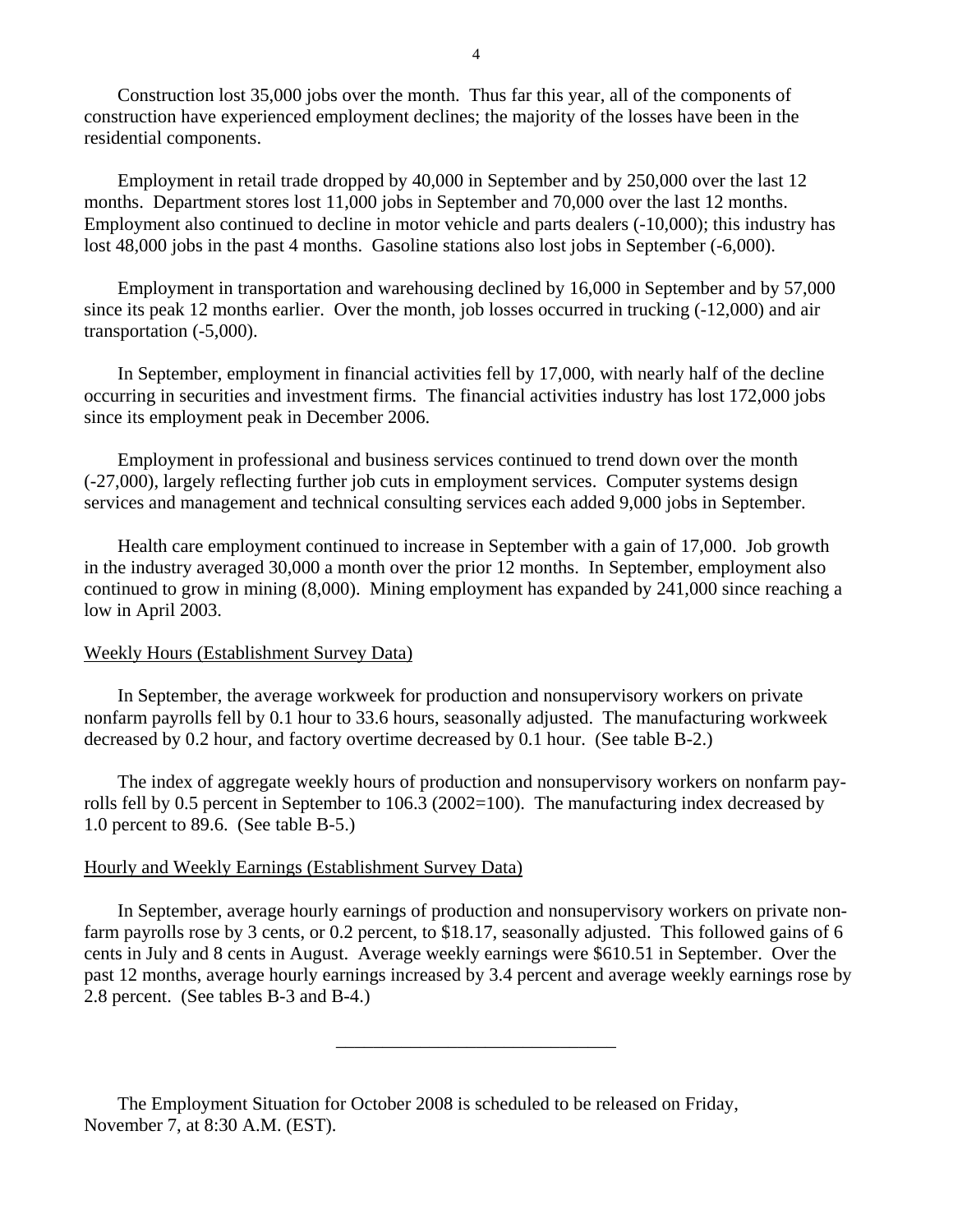# **Hurricane Ike**

Hurricane Ike struck the east coast of Texas and portions of coastal Louisiana on September 13th in the midst of the establishment survey reference period. For the weather conditions to have affected payroll employment, people would have had to be off work for the entire pay period and not paid for the time missed. Therefore, it is unlikely the storm had substantial effects on the national employment estimates.

In the household survey, people who miss work for weather-related events are counted as employed whether or not they are paid for the time off.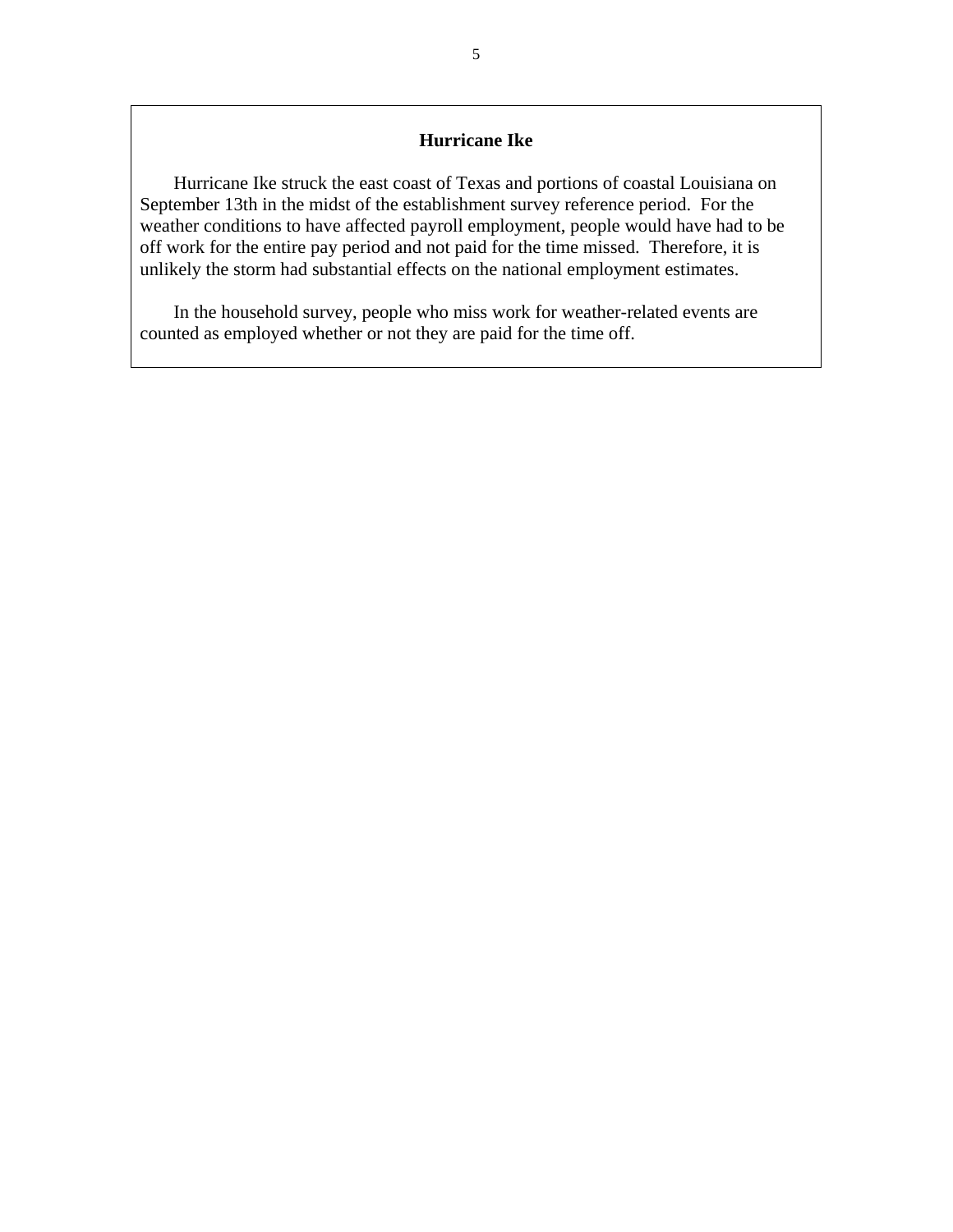# **Preliminary Estimates of Benchmark Revisions to the Establishment Survey**

In accordance with usual practice, the Bureau of Labor Statistics is announcing its preliminary estimates of the upcoming annual benchmark revision to the establishment survey employment series. The final benchmark revision will be issued on February 6, 2009, with the publication of the January 2009 Employment Situation news release.

Each year, the Current Employment Statistics (CES) survey employment estimates are benchmarked to comprehensive counts of employment for the month of March derived from state unemployment insurance tax records that nearly all employers are required to file. For national CES employment series, the annual benchmark revisions over the last 10 years have averaged plus or minus two-tenths of one percent at the total nonfarm level. The preliminary estimate of the benchmark revision shows that there was an accumulated overstatement of CES employment between March 2007 and March 2008 of 21,000 (0.02 percent of total nonfarm employment in March 2008).

Table B shows the March 2008 preliminary benchmark revisions by major industry sector. As is typically the case, many of the individual industry series show larger percentage revisions than the total nonfarm series, primarily because statistical sampling error is greater at more detailed levels than at a total level.

| Industry                    | <b>Benchmark</b> revision | Percent benchmark<br>revision |
|-----------------------------|---------------------------|-------------------------------|
|                             | $-21,000$                 | (1)                           |
|                             | $-81,000$                 | $-0.1$                        |
| Natural resources and       |                           |                               |
|                             | $\Omega$                  | $\cdot$                       |
|                             | 56,000                    | .8                            |
|                             | $-7,000$                  | $-.1$                         |
| Trade, transportation,      |                           |                               |
|                             | 85,000                    | $\cdot$ 3                     |
|                             | 16,000                    | .5                            |
|                             | $-20,000$                 | $-.2$                         |
| Professional and business   |                           |                               |
|                             | $-46,000$                 | $-.3$                         |
| <b>Education and health</b> |                           |                               |
|                             | $-17,000$                 | $-.1$                         |
|                             | $-154,000$                | $-1.2$                        |
|                             | 6,000                     | $\cdot$ 1                     |
|                             | 60,000                    | $\cdot$ 3                     |

# **Table B. National Current Employment Statistics March 2008 preliminary benchmark revisions by major industry sector**

 $<sup>1</sup>$  Less than 0.05 percent.</sup>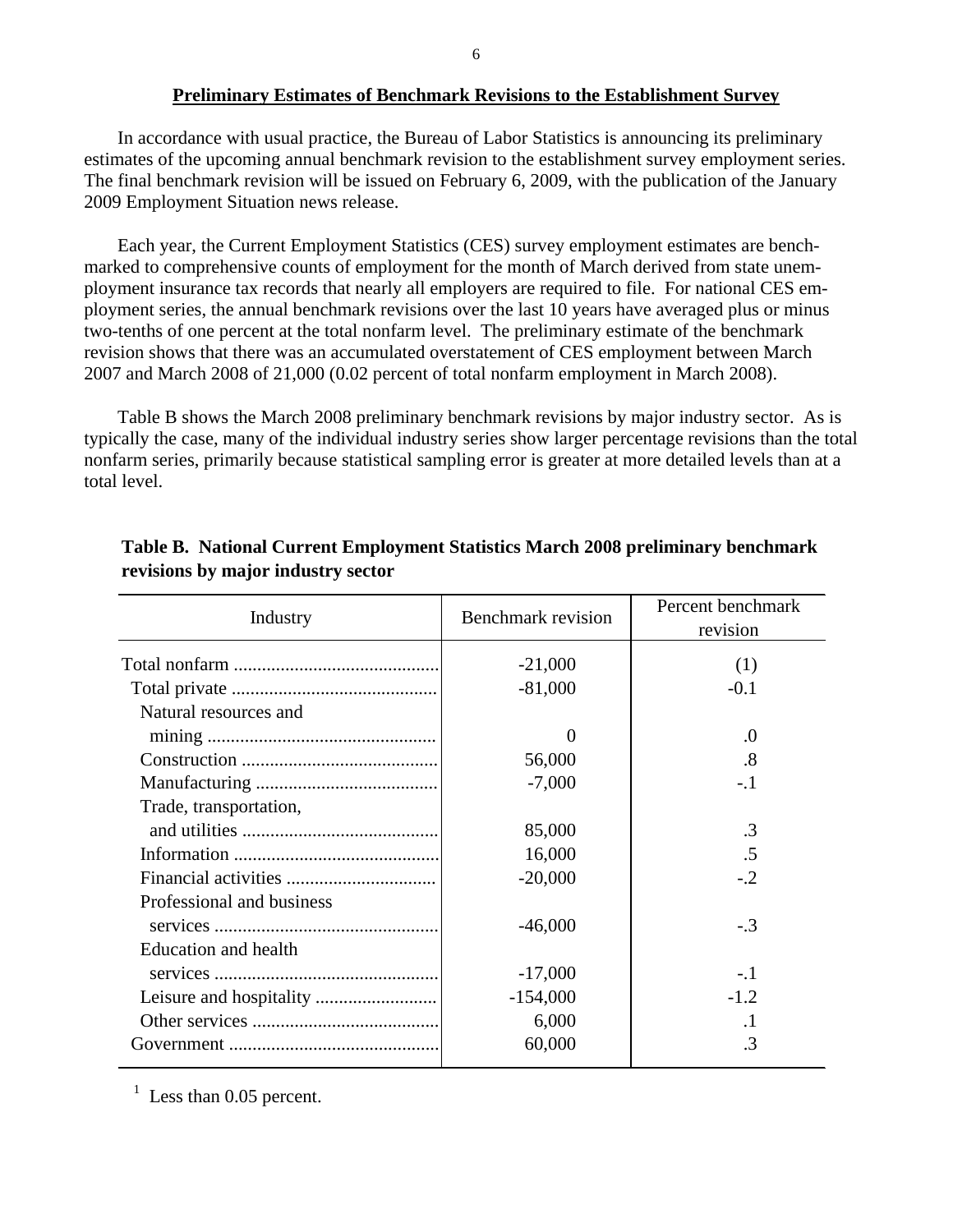# **Frequently Asked Questions about Employment and Unemployment Estimates**

# **Why are there two monthly measures of employment?**

The household survey and establishment survey both produce sample-based estimates of employment and both have strengths and limitations. The establishment survey employment series has a smaller margin of error on the measurement of month-to-month change than the household survey because of its much larger sample size. An over-the-month employment change of 104,000 is statistically significant in the establishment survey, while the threshold for a statistically significant change in the household survey is about 400,000. However, the household survey has a more expansive scope than the establishment survey because it includes the self-employed, unpaid family workers, agricultural workers, and private household workers, who are excluded by the establishment survey. The household survey also provides estimates of employment for demographic groups.

# **Are undocumented immigrants counted in the surveys?**

Neither the establishment nor household survey is designed to identify the legal status of workers. Thus, while it is likely that both surveys include at least some undocumented immigrants, it is not possible to determine how many are counted in either survey. The household survey does include questions about whether respondents were born outside the United States. Data from these questions show that foreign-born workers accounted for 15.7 percent of the labor force in 2007 and 47.7 percent of the net increase in the labor force from 2000 to 2007.

# **Why does the establishment survey have revisions?**

The establishment survey revises published estimates to improve its data series by incorporating additional information that was not available at the time of the initial publication of the estimates. The establishment survey revises its initial monthly estimates twice, in the immediately succeeding 2 months, to incorporate additional sample receipts from respondents in the survey. For more information on the monthly revisions, please visit http://www.bls.gov/ces/cesrevinfo.htm.

On an annual basis, the establishment survey incorporates a benchmark revision that re-anchors estimates to nearly complete employment counts available from unemployment insurance tax records. The benchmark helps to control for sampling and modeling errors in the estimates. For more information on the annual benchmark revision, please visit http://www.bls.gov/web/cesbmart.htm.

# **Has the establishment survey understated employment growth because it excludes the self-employed?**

While the establishment survey excludes the self-employed, the household survey provides monthly estimates of unincorporated self-employment. These estimates have shown no substantial growth in recent years.

## **Does the establishment survey sample include small firms?**

Yes; about 40 percent of the establishment survey sample is comprised of business establishments with fewer than 20 employees. The establishment survey sample is designed to maximize the reliability of the total nonfarm employment estimate; firms from all size classes and industries are appropriately sampled to achieve that goal.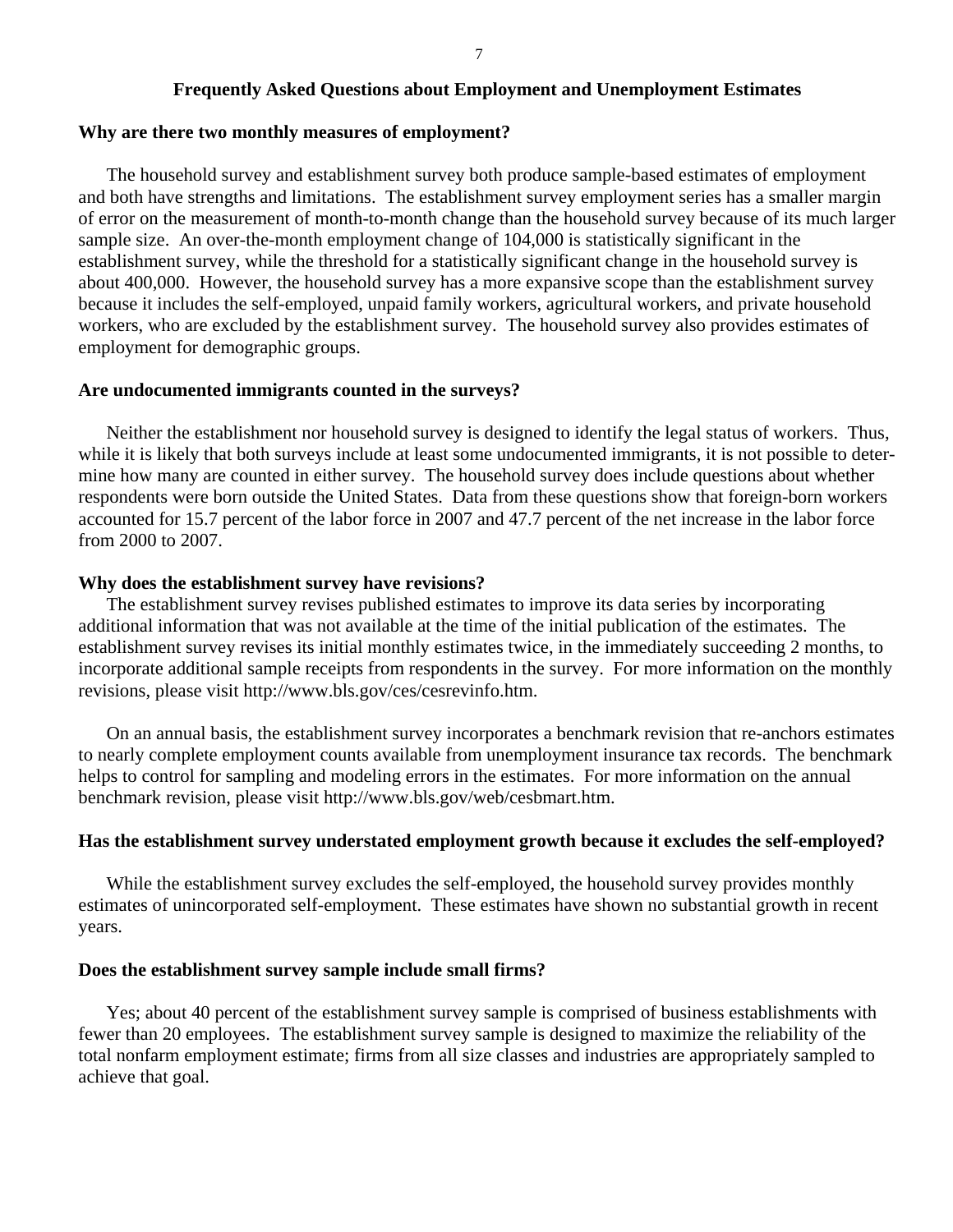# **Does the establishment survey account for employment from new businesses?**

Yes; monthly establishment survey estimates include an adjustment to account for the net employment change generated by business births and deaths. The adjustment comes from an econometric model that forecasts the monthly net jobs impact of business births and deaths based on the actual past values of the net impact that can be observed with a lag from the Quarterly Census of Employment and Wages. The establishment survey uses modeling rather than sampling for this purpose because the survey is not immediately able to bring new businesses into the sample. There is an unavoidable lag between the birth of a new firm and its appearance on the sampling frame and availability for selection. BLS adds new businesses to the survey twice a year.

# **Is the count of unemployed persons limited to just those people receiving unemployment insurance benefits?**

No; the estimate of unemployment is based on a monthly sample survey of households. All persons who are without jobs and are actively seeking and available to work are included among the unemployed. (People on temporary layoff are included even if they do not actively seek work.) There is no requirement or question relating to unemployment insurance benefits in the monthly survey.

# **Does the official unemployment rate exclude people who have stopped looking for work?**

Yes; however, there are separate estimates of persons outside the labor force who want a job, including those who have stopped looking because they believe no jobs are available (discouraged workers). In addition, alternative measures of labor underutilization (discouraged workers and other groups not officially counted as unemployed) are published each month in the Employment Situation news release.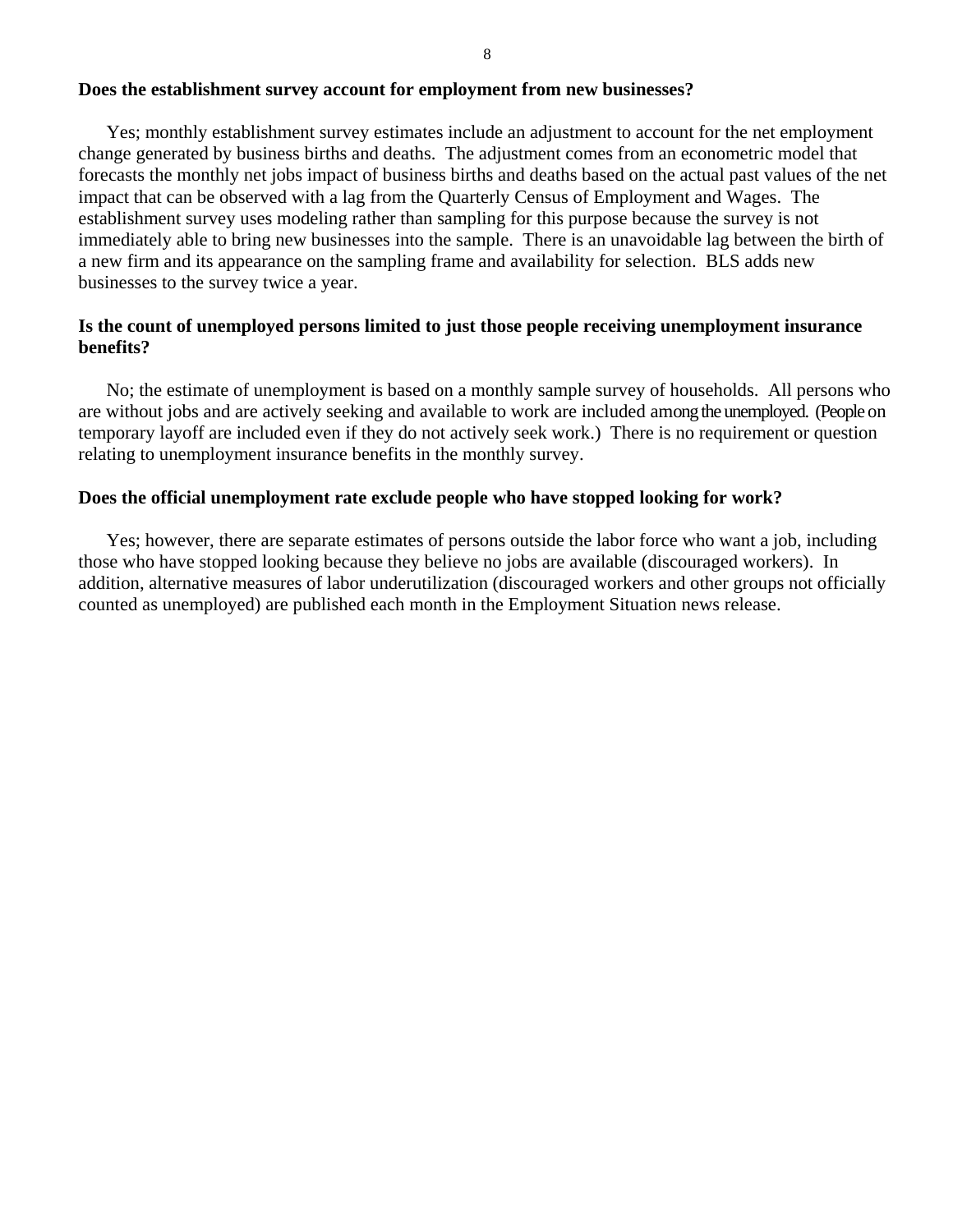# **Technical Note**

This news release presents statistics from two major surveys, the Current Population Survey (household survey) and the Current Employment Statistics survey (establishment survey). The household survey provides the information on the labor force, employment, and unemployment that appears in the A tables, marked HOUSEHOLD DATA. It is a sample survey of about 60,000 households conducted by the U.S. Census Bureau for the Bureau of Labor Statistics (BLS).

The establishment survey provides the information on the employment, hours, and earnings of workers on nonfarm payrolls that appears in the B tables, marked ESTABLISHMENT DATA. This information is collected from payroll records by BLS in cooperation with state agencies. The sample includes about 160,000 businesses and government agencies covering approximately 400,000 individual worksites. The active sample includes about one-third of all nonfarm payroll workers. The sample is drawn from a sampling frame of unemployment insurance tax accounts.

For both surveys, the data for a given month relate to a particular week or pay period. In the household survey, the reference week is generally the calendar week that contains the 12th day of the month. In the establishment survey, the reference period is the pay period including the 12th, which may or may not correspond directly to the calendar week.

# **Coverage, definitions, and differences between surveys**

**Household survey**. The sample is selected to reflect the entire civilian noninstitutional population. Based on responses to a series of questions on work and job search activities, each person 16 years and over in a sample household is classified as employed, unemployed, or not in the labor force.

People are classified as *employed* if they did any work at all as paid employees during the reference week; worked in their own business, profession, or on their own farm; or worked without pay at least 15 hours in a family business or farm. People are also counted as employed if they were temporarily absent from their jobs because of illness, bad weather, vacation, labor-management disputes, or personal reasons.

People are classified as *unemployed* if they meet all of the following criteria: They had no employment during the reference week; they were available for work at that time; and they made specific efforts to find employment sometime during the 4-week period ending with the reference week. Persons laid off from a job and expecting recall need not be looking for work to be counted as unemployed. The unemployment data derived from the household survey in no way depend upon the eligibility for or receipt of unemployment insurance benefits.

The *civilian labor force* is the sum of employed and unemployed persons. Those not classified as employed or unemployed are *not in the labor force*. The *unemployment rate* is the number unemployed as a percent of the labor force. The *labor force participation rate* is the labor force as a percent of the population, and the *employmentpopulation ratio* is the employed as a percent of the population.

**Establishment survey**. The sample establishments are drawn from private nonfarm businesses such as factories, offices, and stores, as well as federal, state, and local government entities. *Employees on nonfarm payrolls* are those who received pay for any part of the reference pay period, including persons on paid leave. Persons are counted in each job they hold. *Hours and earnings* data are for private businesses and relate only to production workers in the goods-producing sector and nonsupervisory workers in the service-providing sector. Industries are classified on the basis of their principal activity in accordance with the 2007 version of the North American Industry Classification System.

**Differences in employment estimates**. The numerous conceptual and methodological differences between the household and establishment surveys result in important distinctions in the employment estimates derived from the surveys. Among these are:

• The household survey includes agricultural workers, the self-employed, unpaid family workers, and private household workers among the employed. These groups are excluded from the establishment survey.

• The household survey includes people on unpaid leave among the employed. The establishment survey does not.

• The household survey is limited to workers 16 years of age and older. The establishment survey is not limited by age.

• The household survey has no duplication of individuals, because individuals are counted only once, even if they hold more than one job. In the establishment survey, employees working at more than one job and thus appearing on more than one payroll would be counted separately for each appearance.

#### **Seasonal adjustment**

Over the course of a year, the size of the nation's labor force and the levels of employment and unemployment undergo sharp fluctuations due to such seasonal events as changes in weather, reduced or expanded production, harvests, major holidays, and the opening and closing of schools. The effect of such seasonal variation can be very large; seasonal fluctuations may account for as much as 95 percent of the monthto-month changes in unemployment.

Because these seasonal events follow a more or less regular pattern each year, their influence on statistical trends can be eliminated by adjusting the statistics from month to month. These adjustments make nonseasonal developments, such as declines in economic activity or increases in the participation of women in the labor force, easier to spot. For example, the large number of youth entering the labor force each June is likely to obscure any other changes that have taken place relative to May, making it difficult to determine if the level of economic activity has risen or declined. However, because the effect of students finishing school in previous years is known, the statistics for the current year can be adjusted to allow for a comparable change. Insofar as the seasonal adjustment is made correctly, the adjusted figure provides a more useful tool with which to analyze changes in economic activity.

Most seasonally adjusted series are independently adjusted in both the household and establishment surveys. However, the ad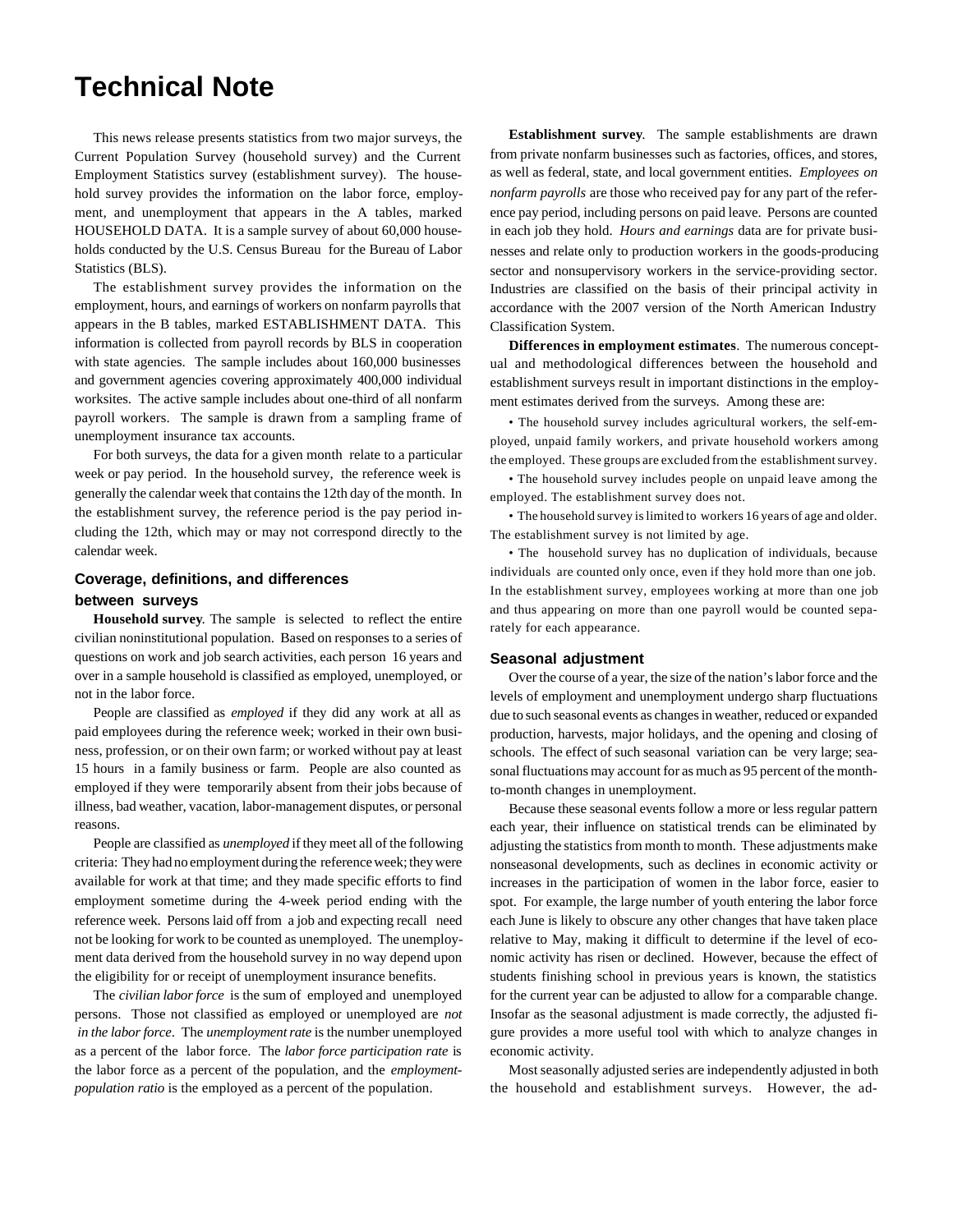justed series for many major estimates, such as total payroll employment, employment in most supersectors, total employment, and unemployment are computed by aggregating independently adjusted component series. For example, total unemployment is derived by summing the adjusted series for four major agesex components; this differs from the unemployment estimate that would be obtained by directly adjusting the total or by combining the duration, reasons, or more detailed age categories.

For both the household and establishment surveys, a concurrent seasonal adjustment methodology is used in which new seasonal factors are calculated each month, using all relevant data, up to and including the data for the current month. In the household survey, new seasonal factors are used to adjust only the current month's data. In the establishment survey, however, new seasonal factors are used each month to adjust the three most recent monthly estimates. In both surveys, revisions to historical data are made once a year.

#### **Reliability of the estimates**

Statistics based on the household and establishment surveys are subject to both sampling and nonsampling error. When a sample rather than the entire population is surveyed, there is a chance that the sample estimates may differ from the "true" population values they represent. The exact difference, or *sampling error*, varies depending on the particular sample selected, and this variability is measured by the standard error of the estimate. There is about a 90-percent chance, or level of confidence, that an estimate based on a sample will differ by no more than 1.6 standard errors from the "true" population value because of sampling error. BLS analyses are generally conducted at the 90 percent level of confidence.

For example, the confidence interval for the monthly change in total employment from the household survey is on the order of plus or minus 430,000. Suppose the estimate of total employment increases by 100,000 from one month to the next. The 90-percent confidence interval on the monthly change would range from -330,000 to 530,000  $(100,000 +/- 430,000)$ . These figures do not mean that the sample results are off by these magnitudes, but rather that there is about a 90-percent chance that the "true" over-the-month change lies within this interval. Since this range includes values of less than zero, we could not say with confidence that employment had, in fact, increased. If, however, the reported employment rise was half a million, then all of the values within the 90-percent confidence interval would be greater than zero. In this case, it is likely (at least a 90-percent chance) that an employment rise had, in fact, occurred. At an unemployment rate of around 5.5 percent, the 90-percent confidence interval for the monthly change in unemployment is about +/- 280,000, and for the monthly change in the unemployment rate it is about +/- .19 percentage point.

In general, estimates involving many individuals or establishments have lower standard errors (relative to the size of the estimate) than estimates which are based on a small number of observations. The precision of estimates is also improved when the data are cumulated over time such as for quarterly and annual averages. The seasonal adjustment process can also improve the stability of the monthly estimates.

The household and establishment surveys are also affected by *nonsampling error*. Nonsampling errors can occur for many reasons, including the failure to sample a segment of the population, inability to obtain information for all respondents in the sample, inability or unwillingness of respondents to provide correct information on a timely basis, mistakes made by respondents, and errors made in the collection or processing of the data.

For example, in the establishment survey, estimates for the most recent 2 months are based on incomplete returns; for this reason, these estimates are labeled preliminary in the tables. It is only after two successive revisions to a monthly estimate, when nearly all sample reports have been received, that the estimate is considered final.

Another major source of nonsampling error in the establishment survey is the inability to capture, on a timely basis, employment generated by new firms. To correct for this systematic underestimation of employment growth, an estimation procedure with two components is used to account for business births. The first component uses business deaths to impute employment for business births. This is incorporated into the sample-based link relative estimate procedure by simply not reflecting sample units going out of business, but imputing to them the same trend as the other firms in the sample. The second component is an ARIMA time series model designed to estimate the residual net birth/ death employment not accounted for by the imputation. The historical time series used to create and test the ARIMA model was derived from the unemployment insurance universe micro-level database, and reflects the actual residual net of births and deaths over the past five years.

The sample-based estimates from the establishment survey are adjusted once a year (on a lagged basis) to universe counts of payroll employment obtained from administrative records of the unemployment insurance program. The difference between the March samplebased employment estimates and the March universe counts is known as a benchmark revision, and serves as a rough proxy for total survey error. The new benchmarks also incorporate changes in the classification of industries. Over the past decade, the benchmark revision for total nonfarm employment has averaged 0.2 percent, ranging from less than 0.1 percent to 0.6 percent.

#### **Other information**

Information in this release will be made available to sensory impaired individuals upon request. Voice phone: (202) 691-5200; TDD message referral phone: 1-800-877-8339.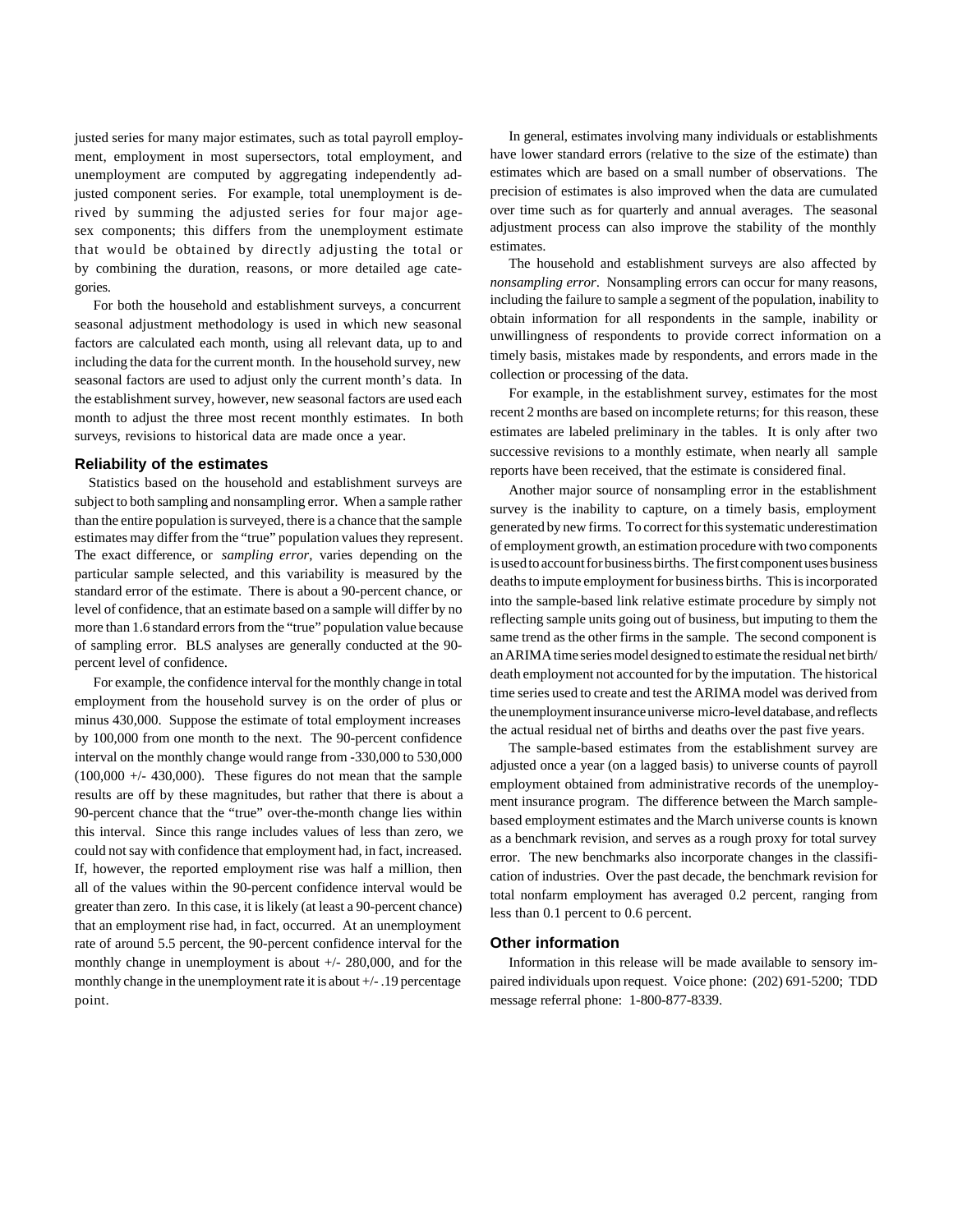### **Table A-1. Employment status of the civilian population by sex and age**

(Numbers in thousands)

| Employment status, sex, and age |                | Not seasonally adjusted |                | Seasonally adjusted 1 |                |                |                |                |                |  |  |
|---------------------------------|----------------|-------------------------|----------------|-----------------------|----------------|----------------|----------------|----------------|----------------|--|--|
|                                 | Sept.<br>2007  | Aug.<br>2008            | Sept.<br>2008  | Sept.<br>2007         | May<br>2008    | June<br>2008   | July<br>2008   | Aug.<br>2008   | Sept.<br>2008  |  |  |
| <b>TOTAL</b>                    |                |                         |                |                       |                |                |                |                |                |  |  |
|                                 | 232,461        | 234,107                 | 234,360        | 232,461               | 233,405        | 233,627        | 233,864        | 234,107        | 234,360        |  |  |
|                                 | 153,400        | 155,387                 | 154,509        | 153,506               | 154,534        | 154,390        | 154,603        | 154,853        | 154,732        |  |  |
|                                 | 66.0           | 66.4                    | 65.9           | 66.0                  | 66.2           | 66.1           | 66.1           | 66.1           | 66.0           |  |  |
|                                 | 146,448        | 145,909                 | 145,310        | 146,260               | 146,046        | 145,891        | 145,819        | 145,477        | 145,255        |  |  |
| Employment-population ratio     | 63.0<br>6,952  | 62.3<br>9,479           | 62.0<br>9,199  | 62.9<br>7,246         | 62.6<br>8,487  | 62.4<br>8,499  | 62.4<br>8,784  | 62.1<br>9,376  | 62.0<br>9,477  |  |  |
|                                 | 4.5            | 6.1                     | 6.0            | 4.7                   | 5.5            | 5.5            | 5.7            | 6.1            | 6.1            |  |  |
|                                 | 79,061         | 78,719                  | 79,851         | 78,955                | 78,871         | 79,237         | 79,261         | 79,253         | 79.628         |  |  |
|                                 | 4,503          | 5,024                   | 4,895          | 4,728                 | 4,766          | 4,888          | 4,997          | 4,796          | 5,067          |  |  |
| Men, 16 years and over          |                |                         |                |                       |                |                |                |                |                |  |  |
|                                 | 112,486        | 113,281                 | 113,414        | 112,486               | 112,912        | 113,029        | 113,154        | 113,281        | 113,414        |  |  |
|                                 | 82,047         | 83,296                  | 82,654         | 82,237                | 82,602         | 82,528         | 82,889         | 82,807         | 82,945         |  |  |
|                                 | 72.9<br>78,407 | 73.5<br>78,423          | 72.9<br>77.501 | 73.1<br>78,229        | 73.2<br>77,954 | 73.0<br>77,794 | 73.3<br>77,823 | 73.1<br>77,632 | 73.1<br>77,396 |  |  |
| Employment-population ratio     | 69.7           | 69.2                    | 68.3           | 69.5                  | 69.0           | 68.8           | 68.8           | 68.5           | 68.2           |  |  |
|                                 | 3,640          | 4,872                   | 5,153          | 4,008                 | 4,648          | 4,734          | 5,066          | 5,176          | 5,549          |  |  |
|                                 | 4.4            | 5.8                     | 6.2            | 4.9                   | 5.6            | 5.7            | 6.1            | 6.3            | 6.7            |  |  |
|                                 | 30,439         | 29,986                  | 30.760         | 30,249                | 30,310         | 30,502         | 30,264         | 30,474         | 30,469         |  |  |
| Men, 20 years and over          |                |                         |                |                       |                |                |                |                |                |  |  |
|                                 | 103,847        | 104,613                 | 104,741        | 103,847               | 104,258        | 104.371        | 104,490        | 104,613        | 104.741        |  |  |
|                                 | 78,667         | 79,476                  | 79,307         | 78,689                | 78,878         | 79,037         | 79,327         | 79,318         | 79,444         |  |  |
|                                 | 75.8           | 76.0                    | 75.7           | 75.8                  | 75.7           | 75.7           | 75.9           | 75.8           | 75.8           |  |  |
|                                 | 75,628         | 75,305<br>72.0          | 74.844<br>71.5 | 75,332<br>72.5        | 75,001<br>71.9 | 74,998<br>71.9 | 75,094<br>71.9 | 74,866<br>71.6 | 74.631<br>71.3 |  |  |
| Employment-population ratio     | 72.8<br>3,039  | 4,171                   | 4,463          | 3,357                 | 3,877          | 4,038          | 4,234          | 4,452          | 4,813          |  |  |
|                                 | 3.9            | 5.2                     | 5.6            | 4.3                   | 4.9            | 5.1            | 5.3            | 5.6            | 6.1            |  |  |
|                                 | 25,180         | 25,137                  | 25,434         | 25,158                | 25,380         | 25,334         | 25,163         | 25,295         | 25,298         |  |  |
| Women, 16 years and over        |                |                         |                |                       |                |                |                |                |                |  |  |
|                                 | 119,975        | 120,825                 | 120,946        | 119,975               | 120,493        | 120,598        | 120,710        | 120,825        | 120,946        |  |  |
|                                 | 71,353         | 72,092                  | 71,855         | 71,269                | 71,931         | 71,862         | 71,714         | 72,046         | 71,787         |  |  |
|                                 | 59.5           | 59.7                    | 59.4           | 59.4                  | 59.7           | 59.6           | 59.4           | 59.6           | 59.4           |  |  |
|                                 | 68,041<br>56.7 | 67,485<br>55.9          | 67,809<br>56.1 | 68,030<br>56.7        | 68.092<br>56.5 | 68,097<br>56.5 | 67,996<br>56.3 | 67,845<br>56.2 | 67,860<br>56.1 |  |  |
|                                 | 3,312          | 4,606                   | 4,046          | 3,238                 | 3,839          | 3,765          | 3,718          | 4,201          | 3,928          |  |  |
|                                 | 4.6            | 6.4                     | 5.6            | 4.5                   | 5.3            | 5.2            | 5.2            | 5.8            | 5.5            |  |  |
|                                 | 48,622         | 48,734                  | 49,091         | 48,706                | 48,562         | 48.735         | 48,996         | 48,779         | 49,159         |  |  |
| Women, 20 years and over        |                |                         |                |                       |                |                |                |                |                |  |  |
|                                 | 111,590        | 112,401                 | 112,518        | 111,590               | 112,083        | 112,183        | 112,290        | 112,401        | 112,518        |  |  |
|                                 | 68,026         | 68,440                  | 68,635         | 67,795                | 68,390         | 68,446         | 68,303         | 68,672         | 68,423         |  |  |
|                                 | 61.0           | 60.9                    | 61.0           | 60.8                  | 61.0           | 61.0           | 60.8           | 61.1           | 60.8           |  |  |
|                                 | 65,170         | 64,462                  | 65,149         | 65,033                | 65,138         | 65,238         | 65,167         | 65,047         | 65,072         |  |  |
|                                 | 58.4           | 57.3                    | 57.9           | 58.3                  | 58.1           | 58.2           | 58.0           | 57.9           | 57.8           |  |  |
|                                 | 2,855<br>4.2   | 3,979<br>5.8            | 3,486<br>5.1   | 2,762<br>4.1          | 3,252<br>4.8   | 3,208<br>4.7   | 3,135<br>4.6   | 3,625<br>5.3   | 3,351<br>4.9   |  |  |
|                                 | 43,564         | 43,961                  | 43,883         | 43,795                | 43,693         | 43,737         | 43,988         | 43,729         | 44,094         |  |  |
| Both sexes, 16 to 19 years      |                |                         |                |                       |                |                |                |                |                |  |  |
|                                 | 17,024         | 17.092                  | 17,101         | 17,024                | 17,064         | 17.073         | 17,084         | 17,092         | 17,101         |  |  |
|                                 | 6,707          | 7,471                   | 6,567          | 7,021                 | 7,266          | 6,907          | 6,973          | 6,863          | 6,865          |  |  |
|                                 | 39.4           | 43.7                    | 38.4           | 41.2                  | 42.6           | 40.5           | 40.8           | 40.2           | 40.1           |  |  |
|                                 | 5,649          | 6,142                   | 5,317          | 5,895                 | 5,907          | 5,655          | 5,558          | 5,563          | 5,552          |  |  |
|                                 | 33.2<br>1,058  | 35.9<br>1,329           | 31.1<br>1,250  | 34.6<br>1,126         | 34.6<br>1,358  | 33.1<br>1,253  | 32.5<br>1,415  | 32.6<br>1,299  | 32.5<br>1,313  |  |  |
|                                 | 15.8           | 17.8                    | 19.0           | 16.0                  | 18.7           | 18.1           | 20.3           | 18.9           | 19.1           |  |  |
|                                 | 10,317         | 9,621                   | 10,534         | 10,003                | 9,798          | 10,166         | 10,110         | 10,229         | 10,236         |  |  |

 $^1$  The population figures are not adjusted for seasonal variation; therefore, identical numbers appear in the unadjusted and seasonally adjusted columns. NOTE: Updated population controls are introduced annually with the release of January data.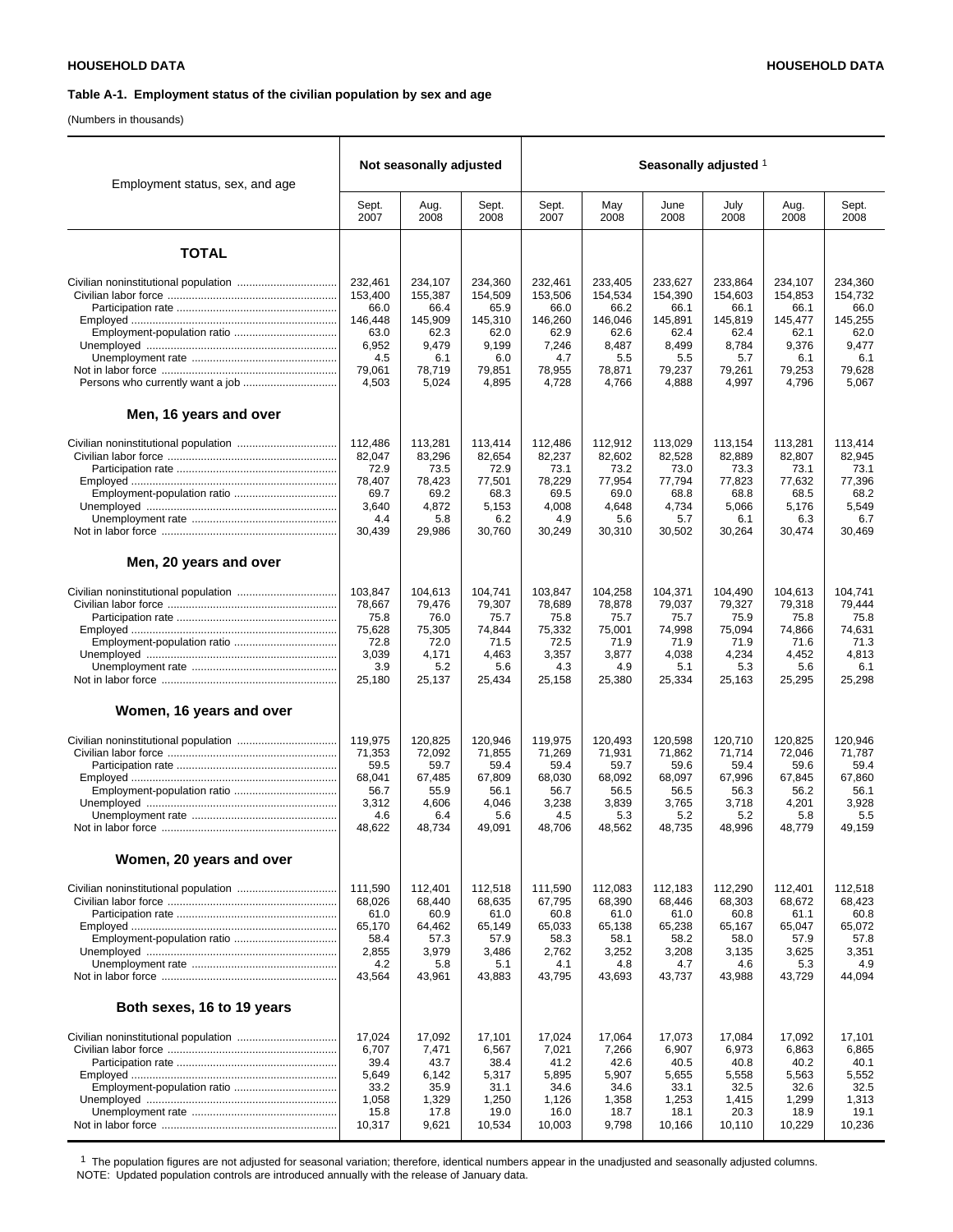### **Table A-2. Employment status of the civilian population by race, sex, and age**

(Numbers in thousands)

|                                                |                | Not seasonally adjusted |                | Seasonally adjusted 1 |                |                |                |                |                |  |  |  |  |
|------------------------------------------------|----------------|-------------------------|----------------|-----------------------|----------------|----------------|----------------|----------------|----------------|--|--|--|--|
| Employment status, race, sex, and age          | Sept.<br>2007  | Aug.<br>2008            | Sept.<br>2008  | Sept.<br>2007         | May<br>2008    | June<br>2008   | July<br>2008   | Aug.<br>2008   | Sept.<br>2008  |  |  |  |  |
| <b>WHITE</b>                                   |                |                         |                |                       |                |                |                |                |                |  |  |  |  |
|                                                | 188,644        | 189,747                 | 189,916        | 188.644               | 189,281        | 189,428        | 189.587        | 189,747        | 189,916        |  |  |  |  |
|                                                | 125,191        | 126,337                 | 125,853        | 125,316               | 125,762        | 125,704        | 125,971        | 125,981        | 125,955        |  |  |  |  |
|                                                | 66.4           | 66.6                    | 66.3           | 66.4                  | 66.4           | 66.4           | 66.4           | 66.4           | 66.3           |  |  |  |  |
|                                                | 120,103        | 119,475                 | 119,294        | 119,992               | 119,661        | 119,518        | 119,542        | 119,222        | 119,180        |  |  |  |  |
|                                                | 63.7           | 63.0                    | 62.8           | 63.6                  | 63.2           | 63.1           | 63.1           | 62.8           | 62.8           |  |  |  |  |
|                                                | 5,089          | 6,862                   | 6,559          | 5,324                 | 6,101          | 6,186          | 6,428          | 6,760          | 6,775          |  |  |  |  |
|                                                | 4.1<br>63,453  | 5.4<br>63,410           | 5.2<br>64,063  | 4.2<br>63,329         | 4.9<br>63,519  | 4.9<br>63,724  | 5.1<br>63,616  | 5.4<br>63,766  | 5.4<br>63,961  |  |  |  |  |
|                                                |                |                         |                |                       |                |                |                |                |                |  |  |  |  |
| Men, 20 years and over                         |                |                         |                |                       |                |                |                |                |                |  |  |  |  |
|                                                | 65,220         | 65,729                  | 65,645         | 65,257                | 65,392         | 65,402         | 65,789         | 65,690         | 65,747         |  |  |  |  |
|                                                | 76.2<br>62,928 | 76.3<br>62,683          | 76.1<br>62,400 | 76.2<br>62,690        | 76.1<br>62,491 | 76.1<br>62,447 | 76.4<br>62,695 | 76.2<br>62,446 | 76.2<br>62,239 |  |  |  |  |
|                                                | 73.5           | 72.7                    | 72.3           | 73.2                  | 72.7           | 72.6           | 72.8           | 72.5           | 72.2           |  |  |  |  |
|                                                | 2,292          | 3,046                   | 3,245          | 2,567                 | 2,901          | 2,955          | 3,094          | 3,244          | 3,508          |  |  |  |  |
|                                                | 3.5            | 4.6                     | 4.9            | 3.9                   | 4.4            | 4.5            | 4.7            | 4.9            | 5.3            |  |  |  |  |
| Women, 20 years and over                       |                |                         |                |                       |                |                |                |                |                |  |  |  |  |
|                                                | 54,350         | 54,491                  | 54,809         | 54,229                | 54,400         | 54,562         | 54,424         | 54,668         | 54,603         |  |  |  |  |
|                                                | 60.4           | 60.2                    | 60.5           | 60.3                  | 60.3           | 60.4           | 60.2           | 60.4           | 60.3           |  |  |  |  |
|                                                | 52,342         | 51,630                  | 52,421         | 52,306                | 52,177         | 52,282         | 52,184         | 52,118         | 52,309         |  |  |  |  |
|                                                | 58.2           | 57.1                    | 57.9           | 58.1                  | 57.8           | 57.9           | 57.7           | 57.6           | 57.8           |  |  |  |  |
|                                                | 2,008          | 2,861                   | 2,388          | 1,924                 | 2,223          | 2,280          | 2,240          | 2,551          | 2,294          |  |  |  |  |
|                                                | 3.7            | 5.3                     | 4.4            | 3.5                   | 4.1            | 4.2            | 4.1            | 4.7            | 4.2            |  |  |  |  |
| Both sexes, 16 to 19 years                     |                |                         |                |                       |                |                |                |                |                |  |  |  |  |
|                                                | 5,621          | 6,117                   | 5,399          | 5,830                 | 5,971          | 5,740          | 5,758          | 5,623          | 5,606          |  |  |  |  |
|                                                | 43.0           | 46.7                    | 41.2           | 44.6                  | 45.7           | 43.9           | 44.0           | 43.0           | 42.8           |  |  |  |  |
|                                                | 4,833<br>37.0  | 5,162<br>39.4           | 4,473<br>34.2  | 4,996<br>38.2         | 4,993<br>38.2  | 4,789<br>36.6  | 4,664<br>35.6  | 4,658<br>35.6  | 4,632<br>35.4  |  |  |  |  |
|                                                | 788            | 954                     | 926            | 834                   | 978            | 951            | 1,094          | 965            | 974            |  |  |  |  |
|                                                | 14.0           | 15.6                    | 17.2           | 14.3                  | 16.4           | 16.6           | 19.0           | 17.2           | 17.4           |  |  |  |  |
| <b>BLACK OR AFRICAN AMERICAN</b>               |                |                         |                |                       |                |                |                |                |                |  |  |  |  |
|                                                | 27,584         | 27,896                  | 27,939         | 27,584                | 27,780         | 27,816         | 27,854         | 27,896         | 27,939         |  |  |  |  |
|                                                | 17,527         | 18,057                  | 17,756         | 17,483                | 17,742         | 17,716         | 17,767         | 17,973         | 17,737         |  |  |  |  |
|                                                | 63.5           | 64.7                    | 63.6           | 63.4                  | 63.9           | 63.7           | 63.8           | 64.4           | 63.5           |  |  |  |  |
|                                                | 16,142         | 16,132                  | 15,767         | 16,046                | 16,029         | 16,085         | 16,040         | 16,074         | 15,714         |  |  |  |  |
|                                                | 58.5           | 57.8                    | 56.4           | 58.2                  | 57.7           | 57.8           | 57.6           | 57.6           | 56.2           |  |  |  |  |
|                                                | 1,384<br>7.9   | 1,925<br>10.7           | 1,989<br>11.2  | 1,437<br>8.2          | 1,713<br>9.7   | 1,632<br>9.2   | 1,726<br>9.7   | 1,899<br>10.6  | 2,023<br>11.4  |  |  |  |  |
|                                                | 10,057         | 9,839                   | 10,183         | 10,101                | 10,038         | 10,100         | 10,088         | 9,923          | 10,202         |  |  |  |  |
|                                                |                |                         |                |                       |                |                |                |                |                |  |  |  |  |
| Men, 20 years and over<br>Civilian labor force | 7,932          | 8,133                   | 8,021          | 7,882                 | 7,909          | 7,997          | 7,979          | 8,066          | 8,004          |  |  |  |  |
|                                                | 71.5           | 72.5                    | 71.4           | 71.0                  | 70.8           | 71.5           | 71.3           | 71.9           | 71.2           |  |  |  |  |
|                                                | 7,384          | 7,329                   | 7,126          | 7,290                 | 7,202          | 7,254          | 7,184          | 7,239          | 7,052          |  |  |  |  |
|                                                | 66.5           | 65.3                    | 63.4           | 65.7                  | 64.5           | 64.9           | 64.2           | 64.5           | 62.8           |  |  |  |  |
|                                                | 549            | 804                     | 895            | 592                   | 707            | 742            | 795            | 827            | 951            |  |  |  |  |
|                                                | 6.9            | 9.9                     | 11.2           | 7.5                   | 8.9            | 9.3            | 10.0           | 10.3           | 11.9           |  |  |  |  |
| Women, 20 years and over                       |                |                         |                |                       |                |                |                |                |                |  |  |  |  |
|                                                | 8,905          | 9,022                   | 9,003          | 8,839                 | 9,008          | 8,973          | 8,985          | 9,052          | 8,921          |  |  |  |  |
|                                                | 64.4           | 64.5                    | 64.2           | 63.9                  | 64.6           | 64.3           | 64.3           | 64.7           | 63.6           |  |  |  |  |
|                                                | 8,268          | 8,173                   | 8,122          | 8,215                 | 8,268          | 8,305          | 8,311          | 8,225          | 8,089          |  |  |  |  |
|                                                | 59.8           | 58.4                    | 57.9           | 59.4                  | 59.3           | 59.5           | 59.5           | 58.8           | 57.7           |  |  |  |  |
|                                                | 637<br>7.2     | 849<br>9.4              | 881<br>9.8     | 625<br>7.1            | 740<br>8.2     | 668<br>7.4     | 674<br>7.5     | 826<br>9.1     | 833<br>9.3     |  |  |  |  |
|                                                |                |                         |                |                       |                |                |                |                |                |  |  |  |  |
| Both sexes, 16 to 19 years                     | 689            | 903                     | 732            | 762                   | 825            | 747            | 802            | 856            | 812            |  |  |  |  |
|                                                | 26.0           | 33.7                    | 27.3           | 28.7                  | 30.9           | 27.9           | 30.0           | 31.9           | 30.3           |  |  |  |  |
|                                                | 491            | 631                     | 519            | 541                   | 558            | 525            | 545            | 609            | 573            |  |  |  |  |
|                                                | 18.5           | 23.5                    | 19.3           | 20.4                  | 20.9           | 19.6           | 20.4           | 22.7           | 21.4           |  |  |  |  |
|                                                | 198            | 272                     | 213            | 220                   | 266            | 221            | 257            | 246            | 239            |  |  |  |  |
|                                                | 28.8           | 30.1                    | 29.1           | 28.9                  | 32.3           | 29.6           | 32.0           | 28.8           | 29.4           |  |  |  |  |
|                                                |                |                         |                |                       |                |                |                |                |                |  |  |  |  |

See footnotes at end of table.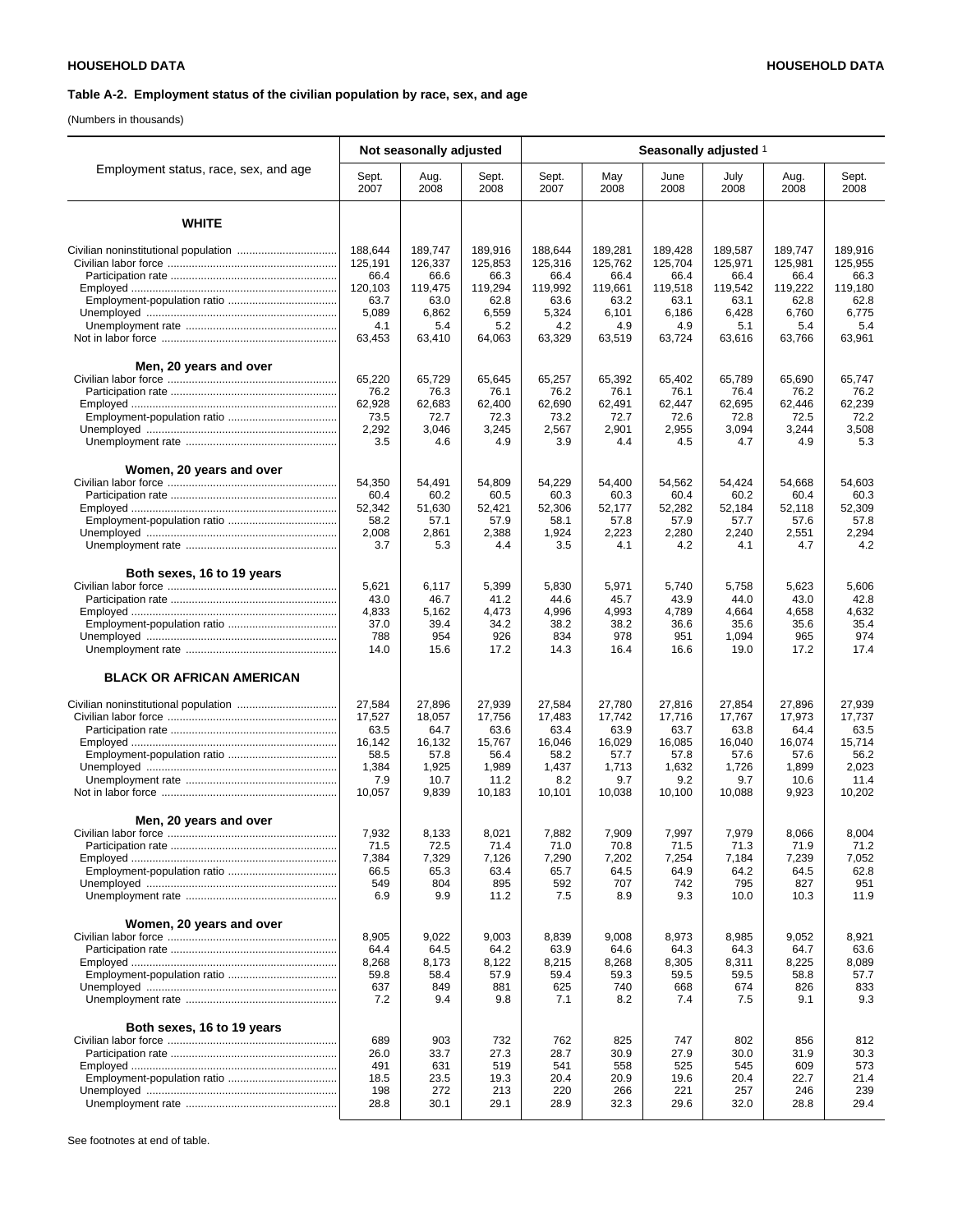#### **HOUSEHOLD DATA HOUSEHOLD DATA**

#### **Table A-2. Employment status of the civilian population by race, sex, and age — Continued**

(Numbers in thousands)

|                                       |                                                                 | Not seasonally adjusted                                         |                                                                 |                                                                        |                      |                                        | Seasonally adjusted 1                         |                                                 |                                                        |
|---------------------------------------|-----------------------------------------------------------------|-----------------------------------------------------------------|-----------------------------------------------------------------|------------------------------------------------------------------------|----------------------|----------------------------------------|-----------------------------------------------|-------------------------------------------------|--------------------------------------------------------|
| Employment status, race, sex, and age | Sept.<br>2007                                                   | Aug.<br>2008                                                    | Sept.<br>2008                                                   | Sept.<br>2007                                                          | May<br>2008          | June<br>2008                           | July<br>2008                                  | Aug.<br>2008                                    | Sept.<br>2008                                          |
| <b>ASIAN</b>                          |                                                                 |                                                                 |                                                                 |                                                                        |                      |                                        |                                               |                                                 |                                                        |
|                                       | 10,698<br>6,997<br>65.4<br>6,776<br>63.3<br>222<br>3.2<br>3,700 | 10,840<br>7,301<br>67.4<br>6,978<br>64.4<br>323<br>4.4<br>3,539 | 10,820<br>7,179<br>66.4<br>6,904<br>63.8<br>276<br>3.8<br>3,640 | $\overline{a}$<br>$\overline{2}$<br>2<br>∠<br>2<br>2<br>$\overline{2}$ | $\epsilon$<br>ے<br>ے | $\frac{2}{2}$<br>۷<br>∠<br>۷<br>2<br>2 | $\epsilon$<br>∠<br>ے<br>∠<br>∠<br>∠<br>∠<br>∠ | $\mathbf{z}$<br>2<br>∠<br>∠<br>∠<br>2<br>Z<br>ے | $\epsilon$<br>∠<br>∠<br>ے<br>ے<br>ے<br>$\epsilon$<br>∠ |

<sup>1</sup> The population figures are not adjusted for seasonal variation; therefore,

ince because the unadjusted and seasonally adjusted columns.<br>
<sup>2</sup> Data not available.

 NOTE: Estimates for the above race groups will not sum to totals shown in table A-1 because data are not presented for all races. Updated population controls are introduced annually with the release of January data.

### **Table A-3. Employment status of the Hispanic or Latino population by sex and age**

(Numbers in thousands)

|                                     |                                                                     | Not seasonally adjusted                                              |                                                                      | Seasonally adjusted 1                                                                              |                                                                                              |                                                                                                                            |                                                                                                                                               |                                                                                               |                                                                               |
|-------------------------------------|---------------------------------------------------------------------|----------------------------------------------------------------------|----------------------------------------------------------------------|----------------------------------------------------------------------------------------------------|----------------------------------------------------------------------------------------------|----------------------------------------------------------------------------------------------------------------------------|-----------------------------------------------------------------------------------------------------------------------------------------------|-----------------------------------------------------------------------------------------------|-------------------------------------------------------------------------------|
| Employment status, sex, and age     | Sept.<br>2007                                                       | Aug.<br>2008                                                         | Sept.<br>2008                                                        | Sept.<br>2007                                                                                      | May<br>2008                                                                                  | June<br>2008                                                                                                               | July<br>2008                                                                                                                                  | Aug.<br>2008                                                                                  | Sept.<br>2008                                                                 |
| <b>HISPANIC OR LATINO ETHNICITY</b> |                                                                     |                                                                      |                                                                      |                                                                                                    |                                                                                              |                                                                                                                            |                                                                                                                                               |                                                                                               |                                                                               |
|                                     | 31,617<br>21,759<br>68.8<br>20,546<br>65.0<br>1,213<br>5.6<br>9.857 | 32,273<br>22,262<br>69.0<br>20,485<br>63.5<br>1,777<br>8.0<br>10,011 | 32,369<br>22,160<br>68.5<br>20,470<br>63.2<br>1,691<br>7.6<br>10,209 | 31,617<br>21,872<br>69.2<br>20,619<br>65.2<br>1,253<br>5.7<br>9,745                                | 31,998<br>22,102<br>69.1<br>20,573<br>64.3<br>1,529<br>6.9<br>9,896                          | 32,087<br>22,131<br>69.0<br>20,420<br>63.6<br>1,711<br>7.7<br>9,956                                                        | 32,179<br>22,071<br>68.6<br>20,435<br>63.5<br>1,636<br>7.4<br>10,108                                                                          | 32,273<br>22,226<br>68.9<br>20,452<br>63.4<br>1,774<br>8.0<br>10,048                          | 32,369<br>22,258<br>68.8<br>20,531<br>63.4<br>1.727<br>7.8<br>10,111          |
| Men, 20 years and over              | 12,424<br>84.2<br>11,850<br>80.3<br>574<br>4.6                      | 12,697<br>84.5<br>11,824<br>78.7<br>873<br>6.9                       | 12,773<br>84.7<br>11,892<br>78.9<br>881<br>6.9                       | $\begin{pmatrix} 2 \ 2 \ 2 \ 2 \ 2 \ 2 \ 2 \ 2 \ 2 \ 2 \ 2 \ 2 \end{pmatrix}$                      | $\mathbf{z}$<br>i 2 j<br>$\begin{pmatrix} 2 \\ 2 \end{pmatrix}$<br>2 <sup>7</sup><br>່ 2 ∖່  | 2<br>່ 2 )<br>$\begin{array}{c} 2 \choose 2 \\ 2 \choose 2 \\ 2 \end{array}$                                               | $\mathbf{2}$<br>2 <sub>1</sub><br>$\begin{array}{c} 2\stackrel{?}{)}\\ 2\stackrel{?}{)}\\ 2\stackrel{?}{)}\\ 2\stackrel{?}{)}\\  \end{array}$ |                                                                                               | $\begin{pmatrix} 2 \ 2 \ 2 \ 2 \ 2 \ 2 \ 2 \ 2 \ 2 \ 2 \ 2 \ 2 \end{pmatrix}$ |
| Women, 20 years and over            | 8,242<br>59.3<br>7,796<br>56.1<br>446<br>5.4                        | 8,399<br>59.2<br>7.761<br>54.7<br>638<br>7.6                         | 8,298<br>58.3<br>7.760<br>54.6<br>538<br>6.5                         | ( 2 )<br>(2)<br>(2)<br>(2)<br>(2)                                                                  | ' 2 )<br>$\begin{pmatrix} 2 \\ 2 \end{pmatrix}$<br>$2^{\frac{1}{2}}$<br>່ 2 )<br>່ 2 )       | $^{\circ}$ 2 $^{\circ}$<br>(2)<br>(2)<br>(2)<br>(2)<br>$\langle 2 \rangle$                                                 | $^{\prime}$ 2 $_{\rm \vert}$<br>$\begin{pmatrix} 2 \ 2 \ 2 \ 2 \ 2 \ 2 \ 2 \ 2 \ 2 \end{pmatrix}$                                             | $^{2}$<br>$\begin{bmatrix} 2 \\ 2 \\ 2 \\ 2 \\ 2 \end{bmatrix}$<br>2 <sup>1</sup>             | $\begin{pmatrix} 2 \ 2 \ 2 \ 2 \ 2 \ 2 \ 2 \ 2 \ 2 \ 2 \ 2 \ 2 \end{pmatrix}$ |
| Both sexes, 16 to 19 years          | 1,093<br>36.8<br>901<br>30.3<br>193<br>17.6                         | 1,166<br>38.1<br>901<br>29.5<br>265<br>22.8                          | 1,089<br>35.5<br>818<br>26.7<br>271<br>24.9                          | $\binom{2}{2}$<br>$\begin{pmatrix} 2 \\ 2 \end{pmatrix}$<br>$\begin{pmatrix} 2 \\ 2 \end{pmatrix}$ | $\cdot$ 2 $\cdot$<br>2<br>2 <sup>′</sup><br>் 2 ှိ<br>$\begin{pmatrix} 2 \\ 2 \end{pmatrix}$ | $\begin{pmatrix} 2 \\ 2 \end{pmatrix}$<br>$\begin{pmatrix} 2 \\ 2 \end{pmatrix}$<br>$\begin{pmatrix} 2 \\ 2 \end{pmatrix}$ | $\begin{pmatrix} 2 \\ 2 \end{pmatrix}$<br>$\begin{array}{c} 2 \\ 2 \end{array}$<br>$\begin{array}{c} 2 \\ 2 \end{array}$                      | $\begin{bmatrix} 2 \\ 2 \\ 2 \\ 2 \end{bmatrix}$<br>$\begin{matrix} 2 \\ 2 \\ 2 \end{matrix}$ |                                                                               |

 $1$  The population figures are not adjusted for seasonal variation; therefore, identical numbers appear in the unadjusted and seasonally adjusted columns. <sup>2</sup> Data not available.

 NOTE: Persons whose ethnicity is identified as Hispanic or Latino may be of any race. Updated population controls are introduced annually with the release of January data.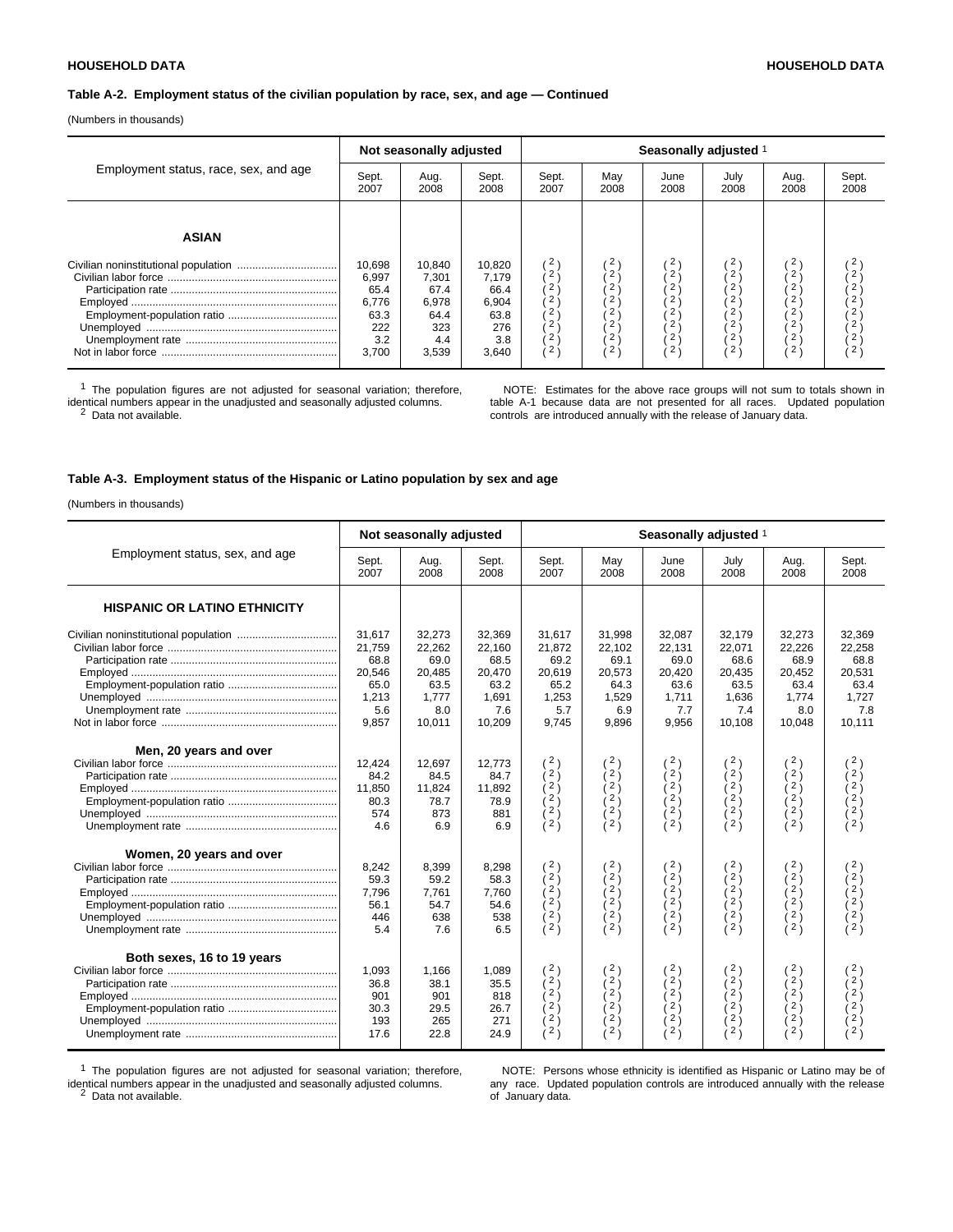### **Table A-4. Employment status of the civilian population 25 years and over by educational attainment**

(Numbers in thousands)

|                                     |               | Not seasonally adjusted |               |               |             |              | <b>Seasonally adjusted</b> |              |               |
|-------------------------------------|---------------|-------------------------|---------------|---------------|-------------|--------------|----------------------------|--------------|---------------|
| <b>Educational attainment</b>       | Sept.<br>2007 | Aug.<br>2008            | Sept.<br>2008 | Sept.<br>2007 | May<br>2008 | June<br>2008 | July<br>2008               | Aug.<br>2008 | Sept.<br>2008 |
|                                     |               |                         |               |               |             |              |                            |              |               |
| Less than a high school diploma     |               |                         |               |               |             |              |                            |              |               |
|                                     | 12.250        | 12.129                  | 12.177        | 12.181        | 12.119      | 12.178       | 12.168                     | 12,197       | 12.161        |
|                                     | 46.6          | 47.2                    | 47.1          | 46.3          | 45.4        | 45.9         | 47.8                       | 47.5         | 47.0          |
|                                     | 11,397        | 11,020                  | 11,081        | 11,271        | 11,118      | 11,117       | 11,135                     | 11,022       | 10,992        |
|                                     | 43.3          | 42.9                    | 42.9          | 42.8          | 41.6        | 41.9         | 43.7                       | 42.9         | 42.5          |
|                                     | 853           | 1,108                   | 1,097         | 910           | 1,001       | 1,061        | 1,033                      | 1,175        | 1.169         |
|                                     | 7.0           | 9.1                     | 9.0           | 7.5           | 8.3         | 8.7          | 8.5                        | 9.6          | 9.6           |
| High school graduates, no college 1 |               |                         |               |               |             |              |                            |              |               |
|                                     | 39.013        | 38.185                  | 38,415        | 38,810        | 38,323      | 38,170       | 38,872                     | 38,373       | 38.313        |
|                                     | 63.3          | 62.6                    | 62.6          | 62.9          | 62.8        | 62.8         | 63.5                       | 62.9         | 62.5          |
|                                     | 37,398        | 36,059                  | 36.197        | 37,036        | 36,349      | 36,233       | 36.854                     | 36,191       | 35,908        |
|                                     | 60.7          | 59.1                    | 59.0          | 60.1          | 59.5        | 59.6         | 60.2                       | 59.3         | 58.6          |
|                                     | 1,615         | 2,126                   | 2,218         | 1.774         | 1.974       | 1,937        | 2,018                      | 2.182        | 2.405         |
|                                     | 4.1           | 5.6                     | 5.8           | 4.6           | 5.2         | 5.1          | 5.2                        | 5.7          | 6.3           |
| Some college or associate degree    |               |                         |               |               |             |              |                            |              |               |
|                                     | 36,077        | 36.768                  | 37,054        | 36.045        | 36.791      | 36.824       | 36.444                     | 36.685       | 36.991        |
|                                     | 72.0          | 71.7                    | 72.0          | 72.0          | 72.4        | 71.9         | 71.1                       | 71.5         | 71.9          |
|                                     | 34,907        | 34,910                  | 35,253        | 34.801        | 35,219      | 35,264       | 34.813                     | 34,912       | 35.129        |
|                                     | 69.7          | 68.0                    | 68.5          | 69.5          | 69.3        | 68.9         | 67.9                       | 68.0         | 68.3          |
|                                     | 1.170         | 1.857                   | 1.802         | 1.243         | 1.572       | 1.559        | 1.631                      | 1.774        | 1.862         |
|                                     | 3.2           | 5.1                     | 4.9           | 3.4           | 4.3         | 4.2          | 4.5                        | 4.8          | 5.0           |
|                                     |               |                         |               |               |             |              |                            |              |               |
| Bachelor's degree and higher 2      |               |                         |               |               |             |              |                            |              |               |
|                                     | 44,143        | 45,220                  | 45,140        | 44,117        | 44,566      | 44,993       | 45,071                     | 45,422       | 45,200        |
|                                     | 77.5          | 77.2                    | 77.6          | 77.5          | 77.7        | 78.1         | 77.2                       | 77.5         | 77.7          |
|                                     | 43,248        | 43,823                  | 43,961        | 43,253        | 43,588      | 43,964       | 43,993                     | 44,182       | 44.072        |
|                                     | 76.0          | 74.8                    | 75.5          | 76.0          | 76.0        | 76.3         | 75.3                       | 75.4         | 75.7          |
|                                     | 895           | 1,397                   | 1.178         | 863           | 978         | 1,029        | 1,078                      | 1,240        | 1,128         |
|                                     | 2.0           | 3.1                     | 2.6           | 2.0           | 2.2         | 2.3          | 2.4                        | 2.7          | 2.5           |

 $^1\,$  Includes persons with a high school diploma or equivalent.<br><sup>2</sup> Includes persons with bachelor's, master's, professional, and doctoral degrees.

NOTE: Updated population controls are introduced annually with the release of January data.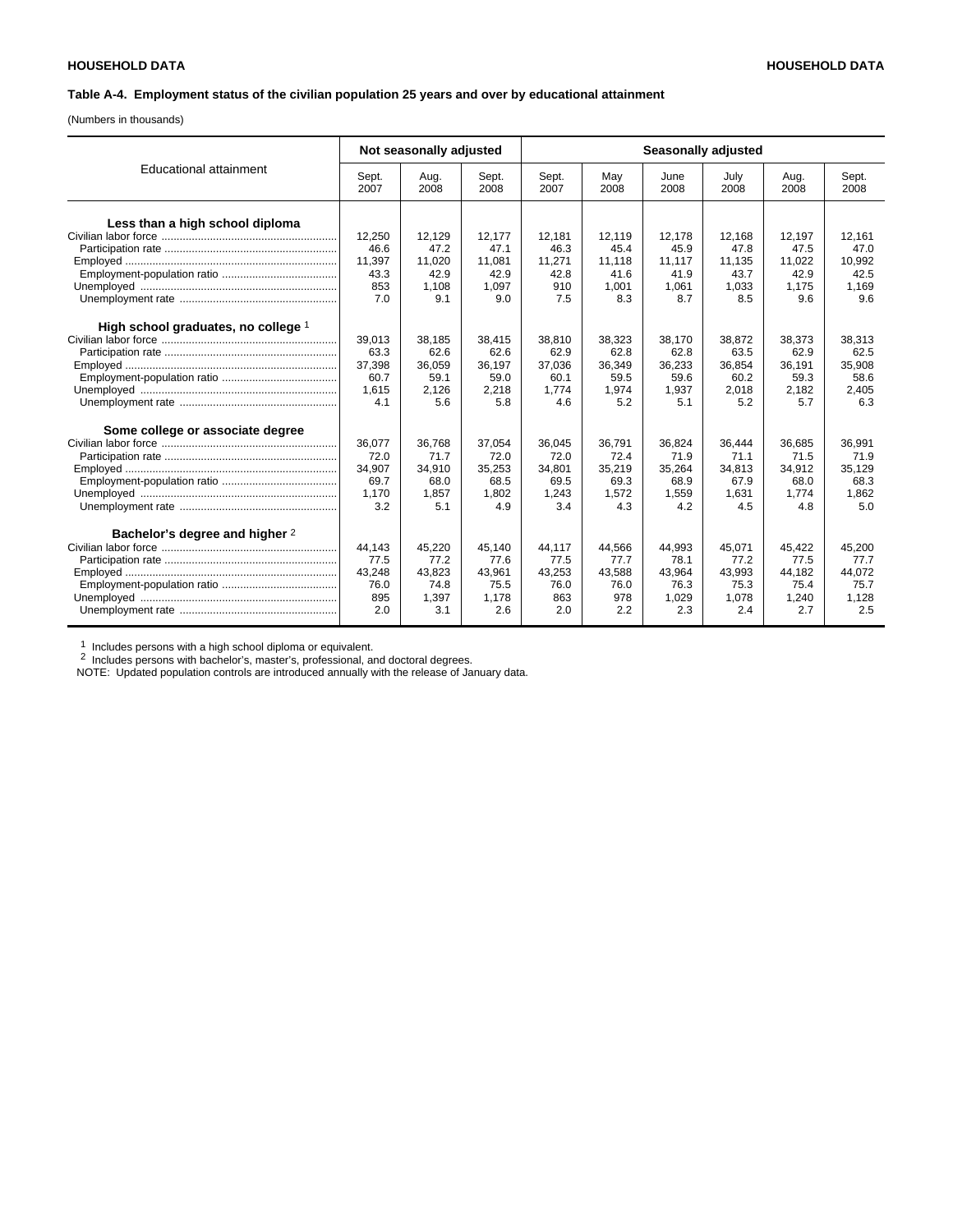#### **Table A-5. Employed persons by class of worker and part-time status**

(In thousands)

| Category                    |                                                             | Not seasonally adjusted                                     |                                                             |                                                              |                                                              | Seasonally adjusted                                          |                                                              |                                                              |                                                              |
|-----------------------------|-------------------------------------------------------------|-------------------------------------------------------------|-------------------------------------------------------------|--------------------------------------------------------------|--------------------------------------------------------------|--------------------------------------------------------------|--------------------------------------------------------------|--------------------------------------------------------------|--------------------------------------------------------------|
|                             | Sept.<br>2007                                               | Aug.<br>2008                                                | Sept.<br>2008                                               | Sept.<br>2007                                                | May<br>2008                                                  | June<br>2008                                                 | July<br>2008                                                 | Aug.<br>2008                                                 | Sept.<br>2008                                                |
| <b>CLASS OF WORKER</b>      |                                                             |                                                             |                                                             |                                                              |                                                              |                                                              |                                                              |                                                              |                                                              |
|                             | 2.147<br>1,248<br>875<br>24<br>144.300<br>134,553<br>21,153 | 2,302<br>1.419<br>850<br>33<br>143,607<br>134,033<br>20,821 | 2,276<br>1.415<br>834<br>28<br>143,034<br>133,660<br>21,204 | 2,065<br>1.178<br>861<br>(1)<br>144.259<br>134,573<br>21,084 | 2.122<br>1.241<br>849<br>(1)<br>143,898<br>134,385<br>21,263 | 2.137<br>1.244<br>840<br>(1)<br>143,650<br>134,132<br>21,186 | 2,123<br>1.258<br>844<br>(1)<br>143,589<br>133,951<br>21,098 | 2.142<br>1.289<br>817<br>(1)<br>143,284<br>133,822<br>21,259 | 2.189<br>1.331<br>820<br>(1)<br>143.064<br>133,725<br>21,168 |
| PERSONS AT WORK PART TIME 2 | 113.400<br>823<br>112,577<br>9,631<br>116                   | 113,212<br>799<br>112,413<br>9,490<br>84                    | 112.456<br>820<br>111.636<br>9,293<br>81                    | 113.502<br>(1)<br>112,694<br>9,534<br>(1)                    | 113.116<br>(1)<br>112,315<br>9,384<br>(1)                    | 113.001<br>(1)<br>112,155<br>9,430<br>(1)                    | 112.956<br>(1)<br>112,157<br>9,518                           | 112.607<br>(1)<br>111.851<br>9,381<br>(1)                    | 112.588<br>(1)<br>111.778<br>9,228<br>(1)                    |
| All industries:             | 4,137<br>2.768<br>1,091<br>20,037                           | 5.736<br>4.011<br>1,305<br>17,698                           | 5,701<br>3.983<br>1,467<br>19,582                           | 4,499<br>2.991<br>1.166<br>19,812                            | 5,233<br>3,595<br>1,281<br>19,428                            | 5,416<br>3.816<br>1,336<br>19,496                            | 5,724<br>4.194<br>1,286<br>19,406                            | 5.718<br>4.112<br>1.362<br>19,712                            | 6,055<br>4.232<br>1,516<br>19,371                            |
| Nonagricultural industries: | 4,085<br>2,736<br>1.088<br>19,679                           | 5.650<br>3,947<br>1.294<br>17,302                           | 5,621<br>3,919<br>1.465<br>19,242                           | 4,397<br>2,922<br>1.153<br>19,451                            | 5,164<br>3,531<br>1.288<br>19,047                            | 5.308<br>3,744<br>1,328<br>19,106                            | 5,599<br>4,156<br>1.277<br>19,051                            | 5.641<br>4,032<br>1.350<br>19,281                            | 5,941<br>4,121<br>1.537<br>19,033                            |

 $^1$  Data not available.  $^2$  Persons at work excludes employed persons who were absent from their jobs during the entire reference week for reasons such as vacation, illness, or industrial dispute. Part time for noneconomic reasons excludes persons who usually work full time but worked only 1 to 34 hours during the reference week for

reasons such as holidays, illness, and bad weather.

 NOTE: Detail for the seasonally adjusted data shown in this table will not necessarily add to totals because of the independent seasonal adjustment of the various series. Updated population controls are introduced annually with the release of January data.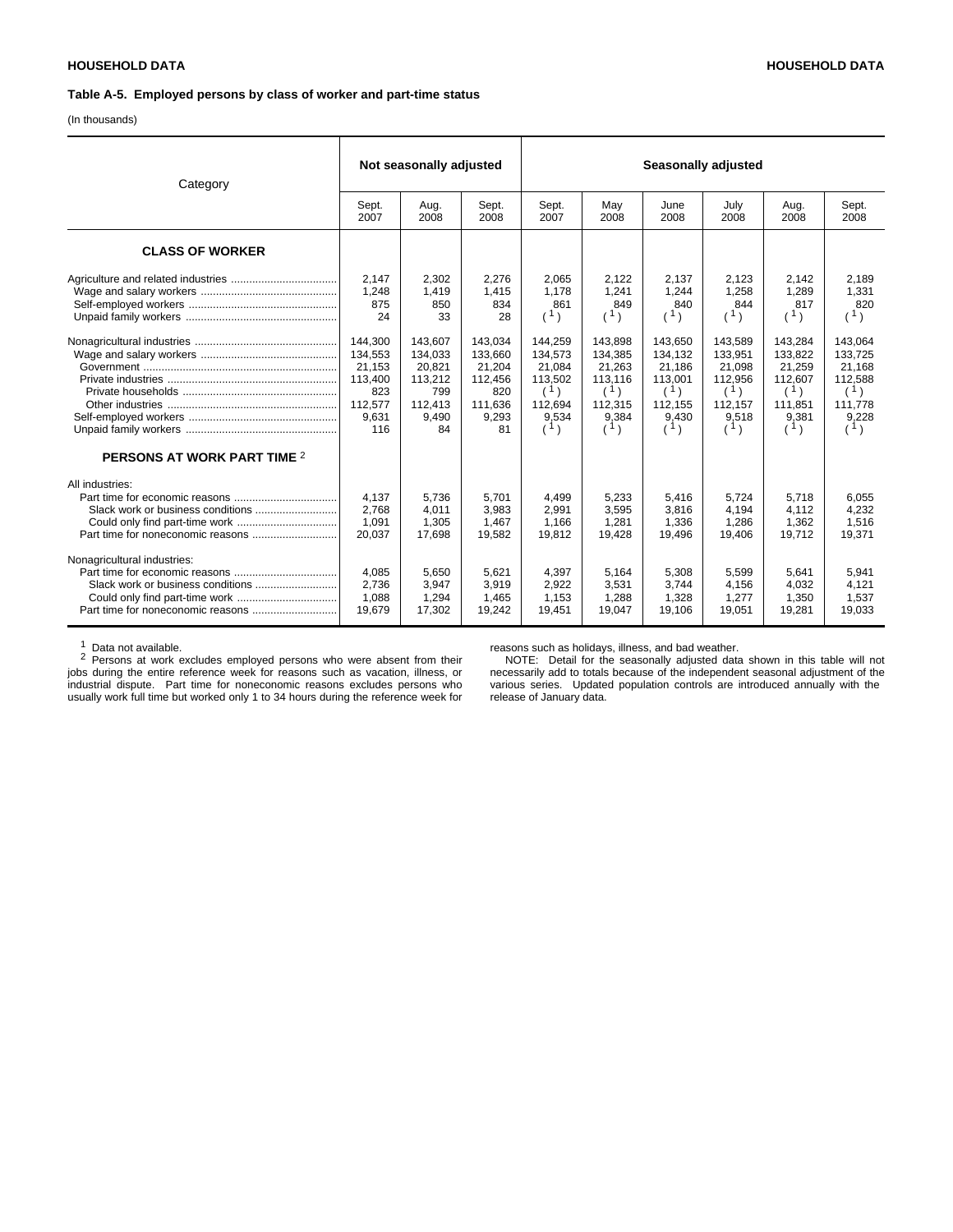#### **Table A-6. Selected employment indicators**

#### (In thousands)

| Characteristic                   |                  | Not seasonally adjusted |                  |                  |                  | Seasonally adjusted |                  |                  |                  |
|----------------------------------|------------------|-------------------------|------------------|------------------|------------------|---------------------|------------------|------------------|------------------|
|                                  | Sept.<br>2007    | Aug.<br>2008            | Sept.<br>2008    | Sept.<br>2007    | May<br>2008      | June<br>2008        | July<br>2008     | Aug.<br>2008     | Sept.<br>2008    |
| <b>AGE AND SEX</b>               |                  |                         |                  |                  |                  |                     |                  |                  |                  |
|                                  | 146,448          | 145,909                 | 145,310          | 146,260          | 146,046          | 145,891             | 145,819          | 145,477          | 145,255          |
|                                  | 5,649            | 6,142                   | 5,317            | 5,895            | 5,907            | 5,655               | 5,558            | 5,563            | 5,552            |
|                                  | 2,218            | 2,247                   | 2,007            | 2,263            | 2,040            | 1,966               | 1,974            | 1,988            | 2,029            |
|                                  | 3,431            | 3,895                   | 3,311            | 3,641            | 3,807            | 3,678               | 3,619            | 3,570            | 3,546            |
|                                  | 140,799          | 139,767                 | 139,993          | 140,365          | 140,139          | 140,236             | 140,261          | 139,914          | 139,703          |
|                                  | 13,849           | 13,954                  | 13,501           | 13,975           | 13,704           | 13,720              | 13,724           | 13,683           | 13,637           |
|                                  | 126.950          | 125.812                 | 126,492          | 126,481          | 126,394          | 126,565             | 126,611          | 126,281          | 126,093          |
|                                  | 100,813          | 99,109                  | 99,534           | 100,475          | 99,774           | 99,813              | 99,733           | 99,345           | 99,236           |
|                                  | 31,717           | 31,444                  | 31,491           | 31,598           | 31,545           | 31,488              | 31,468           | 31,467           | 31,397           |
|                                  | 34,335           | 33,194                  | 33,397           | 34,219           | 33,701           | 33,692              | 33,613           | 33,287           | 33,300           |
|                                  | 34,761           | 34,471                  | 34,646           | 34,659           | 34,528           | 34,634              | 34,651           | 34,591           | 34,540           |
|                                  | 26,137           | 26,704                  | 26,958           | 26,006           | 26,620           | 26,751              | 26,879           | 26,936           | 26,856           |
|                                  | 78,407           | 78,423                  | 77,501           | 78,229           | 77,954           | 77,794              | 77,823           | 77,632           | 77,396           |
|                                  | 2,779            | 3,118                   | 2,657            | 2,897            | 2,953            | 2,795               | 2,729            | 2,766            | 2,764            |
|                                  | 1,040            | 1,100                   | 945              | 1,065            | 990              | 938                 | 931              | 947              | 960              |
|                                  | 1,738            | 2,018                   | 1,712            | 1,833            | 1,946            | 1,879               | 1,799            | 1,831            | 1,811            |
|                                  | 75,628           | 75.305                  | 74,844           | 75,332           | 75.001           | 74,998              | 75,094           | 74,866           | 74,631           |
|                                  | 7,235            | 7,377                   | 7,114            | 7,294            | 7,250            | 7,202               | 7,179            | 7,165            | 7,173            |
|                                  | 68,393           | 67,928                  | 67,731           | 68,029           | 67,742           | 67,832              | 67,952           | 67,758           | 67,449           |
|                                  | 54,511           | 53,661                  | 53,424           | 54,237           | 53,652           | 53,605              | 53,643           | 53,480           | 53,222           |
|                                  | 17,588           | 17,326                  | 17,243           | 17,455           | 17,309           | 17,298              | 17,245           | 17,221           | 17,138           |
|                                  | 18,653           | 18,157                  | 18,096           | 18,567           | 18,147           | 18,133              | 18,122           | 18,092           | 18,030           |
|                                  | 18,269<br>13,882 | 18,179<br>14,267        | 18,085<br>14,307 | 18,215<br>13,792 | 18,196<br>14,091 | 18,174<br>14,227    | 18,276<br>14,309 | 18,167<br>14,278 | 18,054<br>14,227 |
|                                  | 68,041           | 67,485                  | 67,809           | 68,030           | 68,092           | 68,097              | 67,996           | 67,845           | 67,860           |
|                                  | 2,871            | 3,024                   | 2,660            | 2,998            | 2,954            | 2,859               | 2,829            | 2,798            | 2,787            |
|                                  | 1,178            | 1,147                   | 1,061            | 1,198            | 1,050            | 1,028               | 1,043            | 1,041            | 1,068            |
|                                  | 1,693            | 1,877                   | 1,599            | 1,807            | 1,861            | 1,799               | 1,820            | 1,739            | 1,735            |
|                                  | 65,170           | 64,462                  | 65,149           | 65,033           | 65,138           | 65,238              | 65,167           | 65,047           | 65,072           |
|                                  | 6,613            | 6,577                   | 6,387            | 6,680            | 6,454            | 6,518               | 6,544            | 6,518            | 6,464            |
|                                  | 58,557           | 57,885                  | 58,762           | 58,452           | 58,652           | 58,733              | 58,660           | 58,523           | 58,643           |
|                                  | 46,303           | 45,448                  | 46,110           | 46,238           | 46,122           | 46,208              | 46,090           | 45,865           | 46,014           |
|                                  | 14,129           | 14,118                  | 14,248           | 14,143           | 14,236           | 14,190              | 14,224           | 14,246           | 14,259           |
|                                  | 15,681           | 15,038                  | 15,301           | 15,652           | 15,555           | 15,559              | 15,491           | 15,195           | 15,269           |
|                                  | 16,492           | 16,292                  | 16,561           | 16,444           | 16,332           | 16,459              | 16,376           | 16,424           | 16,486           |
|                                  | 12,254           | 12,437                  | 12,652           | 12,214           | 12,529           | 12,525              | 12,570           | 12,658           | 12,629           |
| <b>MARITAL STATUS</b>            |                  |                         |                  |                  |                  |                     |                  |                  |                  |
|                                  | 46,244           | 45,767                  | 45,953           | 46,235           | 45,862           | 45,911              | 46,120           | 45,829           | 45,958           |
|                                  | 35,796           | 35,478                  | 35,955           | 35,712           | 36,171           | 36,270              | 36,185           | 36,055           | 35,913           |
|                                  | 9,618            | 9,036                   | 9,312            | (1)              | (1)              | (1)                 | (1)              | (1)              | (1)              |
| <b>FULL- OR PART-TIME STATUS</b> |                  |                         |                  |                  |                  |                     |                  |                  |                  |
|                                  | 121,728          | 121,556                 | 120,213          | 121,387          | 120,989          | 120,542             | 120,537          | 119,908          | 119,928          |
|                                  | 24,720           | 24,353                  | 25,097           | 24,966           | 24,970           | 25,419              | 25,431           | 25,649           | 25,366           |
| <b>MULTIPLE JOBHOLDERS</b>       |                  |                         |                  |                  |                  |                     |                  |                  |                  |
|                                  | 7,621            | 7,706                   | 7,724            | 7,510            | 7,679            | 7,794               | 7,757            | 8,055            | 7,657            |
|                                  | 5.2              | 5.3                     | 5.3              | 5.1              | 5.3              | 5.3                 | 5.3              | 5.5              | 5.3              |

 $^1$  Data not available.  $^2$  Employed full-time workers are persons who usually work 35 hours or more per week.<br><sup>3</sup> Employed part-time workers are persons who usually work less than 35

hours per week.

 NOTE: Detail for the seasonally adjusted data shown in this table will not necessarily add to totals because of the independent seasonal adjustment of the various series. Updated population controls are introduced annually with the release of January data.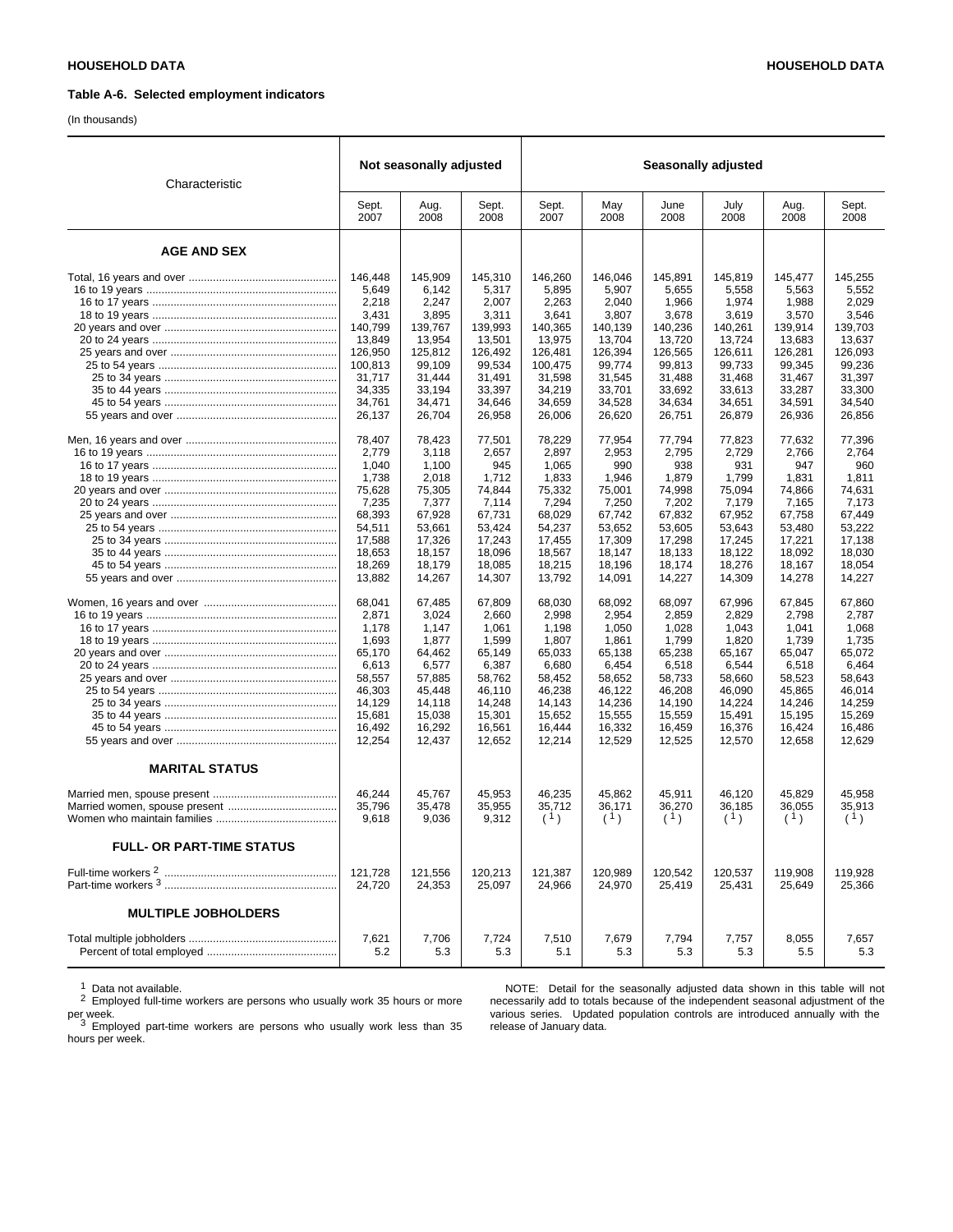#### **Table A-7. Selected unemployment indicators, seasonally adjusted**

┱

| Characteristic                   |               | Number of<br>Unemployment rates 1 |               |               |             | unemployed persons<br>(in thousands) |              |              |               |  |  |  |  |
|----------------------------------|---------------|-----------------------------------|---------------|---------------|-------------|--------------------------------------|--------------|--------------|---------------|--|--|--|--|
|                                  | Sept.<br>2007 | Aug.<br>2008                      | Sept.<br>2008 | Sept.<br>2007 | May<br>2008 | June<br>2008                         | July<br>2008 | Aug.<br>2008 | Sept.<br>2008 |  |  |  |  |
| <b>AGE AND SEX</b>               |               |                                   |               |               |             |                                      |              |              |               |  |  |  |  |
|                                  | 7,246         | 9,376                             | 9,477         | 4.7           | 5.5         | 5.5                                  | 5.7          | 6.1          | 6.1           |  |  |  |  |
|                                  | 1,126         | 1,299                             | 1,313         | 16.0          | 18.7        | 18.1                                 | 20.3         | 18.9         | 19.1          |  |  |  |  |
|                                  | 519           | 564                               | 559           | 18.6          | 21.2        | 23.3                                 | 24.9         | 22.1         | 21.6          |  |  |  |  |
|                                  | 607           | 739                               | 759           | 14.3          | 17.5        | 15.6                                 | 17.3         | 17.1         | 17.6          |  |  |  |  |
|                                  | 6,120         | 8,077                             | 8,164         | 4.2           | 4.8         | 4.9                                  | 5.0          | 5.5          | 5.5           |  |  |  |  |
|                                  | 1,342         | 1,612                             | 1,605         | 8.8           | 10.4        | 10.1                                 | 10.2         | 10.5         | 10.5          |  |  |  |  |
|                                  | 4,813         | 6,507                             | 6,630         | 3.7           | 4.1         | 4.3                                  | 4.4          | 4.9          | 5.0           |  |  |  |  |
|                                  | 3,966         | 5,333                             | 5,465         | 3.8           | 4.4         | 4.5                                  | 4.6          | 5.1          | 5.2           |  |  |  |  |
|                                  | 1,622         | 2,076                             | 2,055         | 4.9           | 5.3         | 5.4                                  | 5.6          | 6.2          | 6.1           |  |  |  |  |
|                                  | 1,205         | 1,723                             | 1,816         | 3.4           | 4.2         | 4.4                                  | 4.6          | 4.9          | 5.2           |  |  |  |  |
|                                  | 1,139         | 1,533                             | 1,593         | 3.2           | 3.7         | 3.8                                  | 3.7          | 4.2          | 4.4           |  |  |  |  |
|                                  | 840           | 1,161                             | 1,162         | 3.1           | 3.3         | 3.3                                  | 3.6          | 4.1          | 4.1           |  |  |  |  |
|                                  | 4,008         | 5,176                             | 5,549         | 4.9           | 5.6         | 5.7                                  | 6.1          | 6.3          | 6.7           |  |  |  |  |
|                                  | 650           | 724                               | 737           | 18.3          | 20.7        | 19.9                                 | 23.4         | 20.7         | 21.0          |  |  |  |  |
|                                  | 298           | 300                               | 287           | 21.9          | 23.3        | 26.2                                 | 29.4         | 24.0         | 23.0          |  |  |  |  |
|                                  | 355           | 418                               | 457           | 16.2          | 19.6        | 17.1                                 | 19.9         | 18.6         | 20.1          |  |  |  |  |
|                                  | 3,357         | 4,452                             | 4,813         | 4.3           | 4.9         | 5.1                                  | 5.3          | 5.6          | 6.1           |  |  |  |  |
|                                  | 765           | 933                               | 933           | 9.5           | 11.0        | 11.2                                 | 11.6         | 11.5         | 11.5          |  |  |  |  |
|                                  | 2,586         | 3.542                             | 3,917         | 3.7           | 4.2         | 4.3                                  | 4.6          | 5.0          | 5.5           |  |  |  |  |
|                                  | 2,122         | 2,909                             | 3,259         | 3.8           | 4.4         | 4.6                                  | 4.9          | 5.2          | 5.8           |  |  |  |  |
|                                  | 903           | 1,173                             | 1,251         | 4.9           | 5.4         | 5.4                                  | 6.1          | 6.4          | 6.8           |  |  |  |  |
|                                  | 634           | 926                               | 1,070         | 3.3           | 4.1         | 4.5                                  | 4.9          | 4.9          | 5.6           |  |  |  |  |
|                                  | 584           | 810                               | 939           | 3.1           | 3.7         | 3.8                                  | 3.8          | 4.3          | 4.9           |  |  |  |  |
|                                  | 464           | 633                               | 658           | 3.3           | 3.4         | 3.4                                  | 3.7          | 4.2          | 4.4           |  |  |  |  |
|                                  | 3,238         | 4,201                             | 3,928         | 4.5           | 5.3         | 5.2                                  | 5.2          | 5.8          | 5.5           |  |  |  |  |
|                                  | 476           | 576                               | 576           | 13.7          | 16.6        | 16.3                                 | 17.1         | 17.1         | 17.1          |  |  |  |  |
|                                  | 221           | 264                               | 272           | 15.6          | 19.0        | 20.3                                 | 20.4         | 20.2         | 20.3          |  |  |  |  |
|                                  | 253           | 320                               | 302           | 12.3          | 15.2        | 13.9                                 | 14.6         | 15.6         | 14.8          |  |  |  |  |
|                                  | 2,762         | 3,625                             | 3,351         | 4.1           | 4.8         | 4.7                                  | 4.6          | 5.3          | 4.9           |  |  |  |  |
|                                  | 577           | 679                               | 672           | 7.9           | 9.6         | 8.8                                  | 8.7          | 9.4          | 9.4           |  |  |  |  |
|                                  | 2,227         | 2,965                             | 2,713         | 3.7           | 4.1         | 4.2                                  | 4.2          | 4.8          | 4.4           |  |  |  |  |
|                                  | 1,844         | 2,423                             | 2,205         | 3.8           | 4.4         | 4.4                                  | 4.3          | 5.0          | 4.6           |  |  |  |  |
|                                  | 719           | 903<br>797                        | 805           | 4.8           | 5.1         | 5.4<br>4.2                           | 5.0<br>4.3   | 6.0          | 5.3           |  |  |  |  |
|                                  | 570           |                                   | 746           | 3.5           | 4.4         |                                      |              | 5.0          | 4.7           |  |  |  |  |
|                                  | 555<br>379    | 723<br>587                        | 655<br>516    | 3.3<br>3.0    | 3.8         | 3.7<br>3.4                           | 3.7<br>4.3   | 4.2<br>4.5   | 3.8           |  |  |  |  |
|                                  |               |                                   |               |               | 2.8         |                                      |              |              | 3.9           |  |  |  |  |
| <b>MARITAL STATUS</b>            |               |                                   |               |               |             |                                      |              |              |               |  |  |  |  |
|                                  | 1,181         | 1,646                             | 1,826         | 2.5           | 2.9         | 3.0                                  | 3.2          | 3.5          | 3.8           |  |  |  |  |
|                                  | 1,053         | 1,390                             | 1,285         | 2.9           | 3.1         | 3.3                                  | 3.3          | 3.7          | 3.5           |  |  |  |  |
|                                  | 658           | 954                               | 830           | 6.4           | 6.9         | 7.9                                  | 8.5          | 9.6          | 8.2           |  |  |  |  |
| <b>FULL- OR PART-TIME STATUS</b> |               |                                   |               |               |             |                                      |              |              |               |  |  |  |  |
|                                  | 6,053         | 7,928                             | 7,980         | 4.7           | 5.5         | 5.5                                  | 5.7          | 6.2          | 6.2           |  |  |  |  |
|                                  | 1,241         | 1,543                             | 1,577         | 4.7           | 5.5         | 5.4                                  | 5.5          | 5.7          | 5.9           |  |  |  |  |

1 Unemployment as a percent of the civilian labor force.<br>
<sup>2</sup> Not seasonally adjusted.<br>
<sup>3</sup> Full-time workers are unemployed persons who have expressed a desire to work full time (35 hours or more per week) or are on layoff from full-time jobs. <sup>4</sup> Part-time workers are unemployed persons who have expressed a desire to

work part time (less than 35 hours per week) or are on layoff from part-time jobs. NOTE: Detail for the seasonally adjusted data shown in this table will not necessarily add to totals because of the independent seasonal adjustment of the various series. Updated population controls are introduced annually with the release of January data.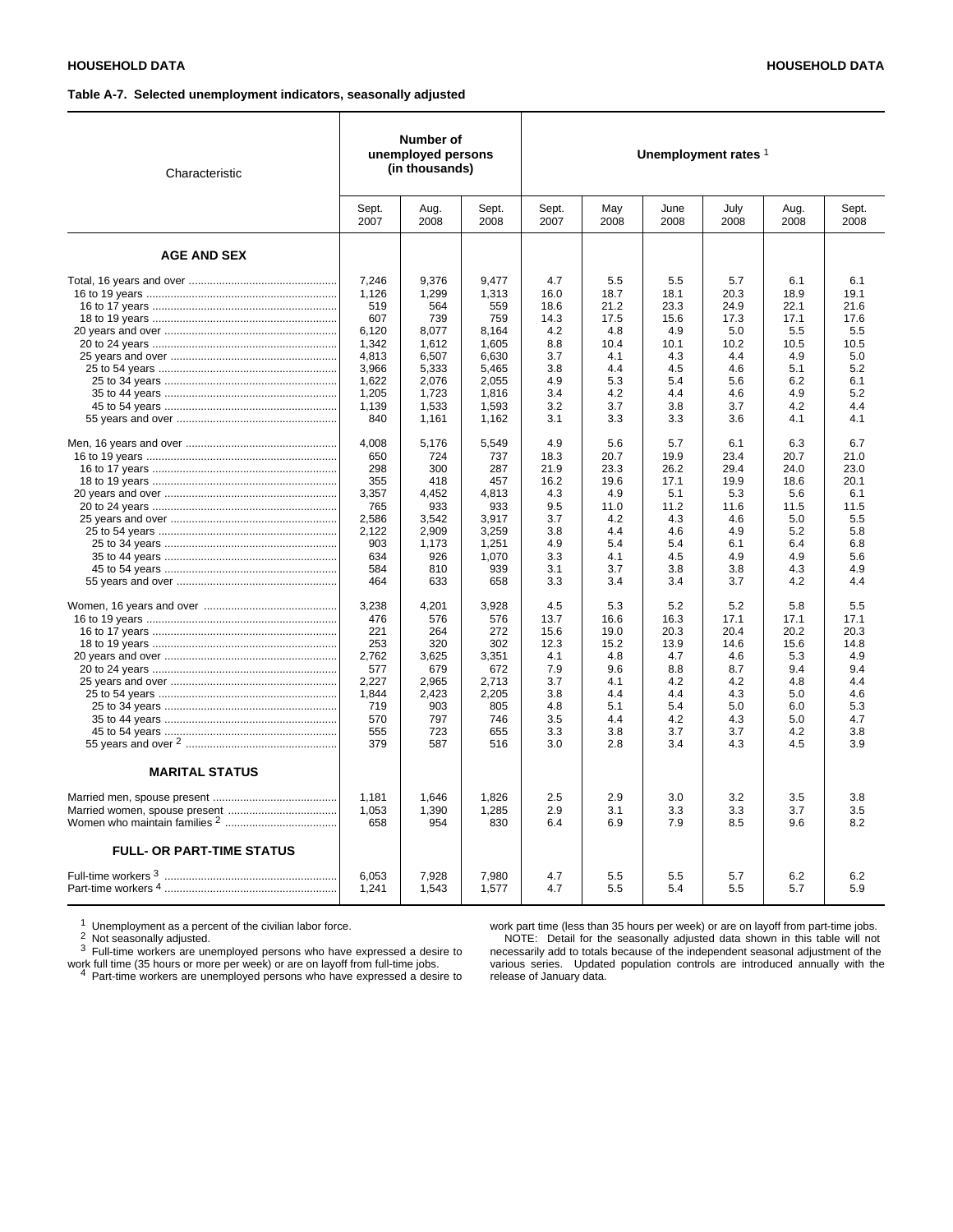### **Table A-8. Unemployed persons by reason for unemployment**

(Numbers in thousands)

| Reason                                                                                      |                                                              | Not seasonally adjusted                                          |                                                                | Seasonally adjusted                                        |                                                              |                                                              |                                                                |                                                                |                                                                                |
|---------------------------------------------------------------------------------------------|--------------------------------------------------------------|------------------------------------------------------------------|----------------------------------------------------------------|------------------------------------------------------------|--------------------------------------------------------------|--------------------------------------------------------------|----------------------------------------------------------------|----------------------------------------------------------------|--------------------------------------------------------------------------------|
|                                                                                             | Sept.<br>2007                                                | Aug.<br>2008                                                     | Sept.<br>2008                                                  | Sept.<br>2007                                              | May<br>2008                                                  | June<br>2008                                                 | July<br>2008                                                   | Aug.<br>2008                                                   | Sept.<br>2008                                                                  |
| <b>NUMBER OF UNEMPLOYED</b>                                                                 |                                                              |                                                                  |                                                                |                                                            |                                                              |                                                              |                                                                |                                                                |                                                                                |
| Job losers and persons who completed temporary jobs<br>Persons who completed temporary jobs | 3.208<br>613<br>2,595<br>1,831<br>764<br>902<br>2,190<br>652 | 4.735<br>1.126<br>3,609<br>2,656<br>953<br>1.105<br>2.729<br>909 | 4.699<br>904<br>3,795<br>2,814<br>980<br>1.075<br>2.624<br>801 | 3.622<br>963<br>2.660<br>(1)<br>(1)<br>839<br>2.154<br>685 | 4.282<br>1.113<br>3.169<br>(1)<br>(1)<br>870<br>2,460<br>828 | 4.370<br>1.077<br>3,292<br>(1)<br>(1)<br>833<br>2,498<br>748 | 4.407<br>1,037<br>3.370<br>( 1 )<br>(1)<br>861<br>2.705<br>811 | 4.824<br>1,266<br>3,559<br>ີ 1 )<br>(1)<br>999<br>2.652<br>820 | 5.171<br>1,407<br>3.764<br>(1)<br>$\lambda$ 1 $\lambda$<br>974<br>2.555<br>822 |
| <b>PERCENT DISTRIBUTION</b>                                                                 |                                                              |                                                                  |                                                                |                                                            |                                                              |                                                              |                                                                |                                                                |                                                                                |
| Job losers and persons who completed temporary                                              | 100.0<br>46.1<br>8.8<br>37.3<br>13.0<br>31.5<br>9.4          | 100.0<br>50.0<br>11.9<br>38.1<br>11.7<br>28.8<br>9.6             | 100.0<br>51.1<br>9.8<br>41.3<br>11.7<br>28.5<br>8.7            | 100.0<br>49.6<br>13.2<br>36.4<br>11.5<br>29.5<br>9.4       | 100.0<br>50.7<br>13.2<br>37.5<br>10.3<br>29.1<br>9.8         | 100.0<br>51.7<br>12.7<br>39.0<br>9.9<br>29.6<br>8.9          | 100.0<br>50.2<br>11.8<br>38.4<br>9.8<br>30.8<br>9.2            | 100.0<br>51.9<br>13.6<br>38.3<br>10.7<br>28.5<br>8.8           | 100.0<br>54.3<br>14.8<br>39.5<br>10.2<br>26.8<br>8.6                           |
| UNEMPLOYED AS A PERCENT OF THE<br><b>CIVILIAN LABOR FORCE</b>                               |                                                              |                                                                  |                                                                |                                                            |                                                              |                                                              |                                                                |                                                                |                                                                                |
| Job losers and persons who completed temporary                                              | 2.1<br>.6<br>1.4<br>$\overline{A}$                           | 3.0<br>.7<br>1.8<br>.6                                           | 3.0<br>.7<br>1.7<br>.5                                         | 2.4<br>.5<br>1.4<br>.4                                     | 2.8<br>.6<br>1.6<br>.5                                       | 2.8<br>.5<br>1.6<br>.5                                       | 2.9<br>.6<br>1.7<br>.5                                         | 3.1<br>.6<br>1.7<br>.5                                         | 3.3<br>.6<br>1.7<br>$.5\,$                                                     |

<sup>1</sup> Data not available.

NOTE: Updated population controls are introduced annually with the release of January data.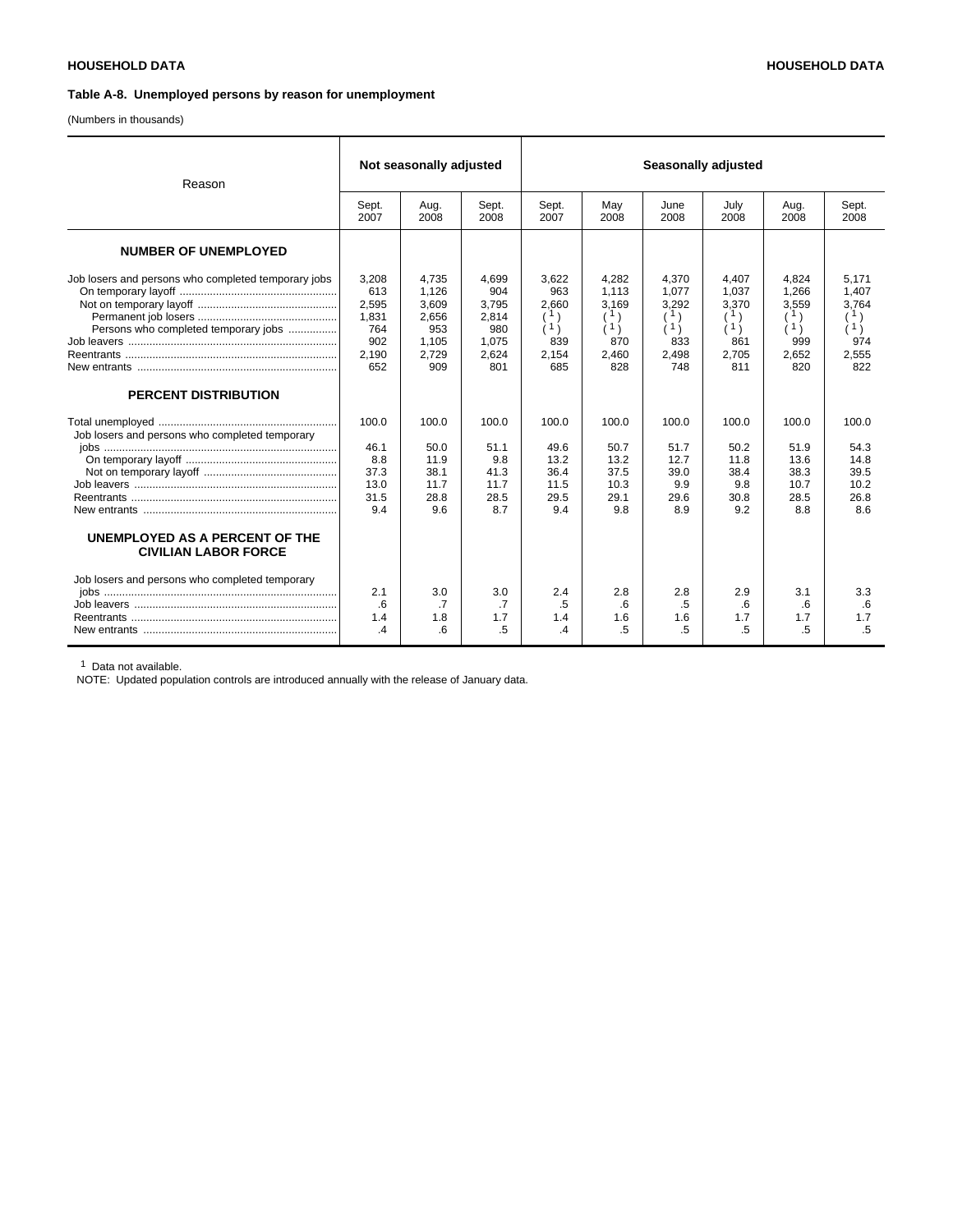#### **HOUSEHOLD DATA HOUSEHOLD DATA**

#### **Table A-9. Unemployed persons by duration of unemployment**

| Duration                    |                                                         | Not seasonally adjusted                                  |                                                           | <b>Seasonally adjusted</b>                               |                                                          |                                                           |                                                          |                                                          |                                                           |  |
|-----------------------------|---------------------------------------------------------|----------------------------------------------------------|-----------------------------------------------------------|----------------------------------------------------------|----------------------------------------------------------|-----------------------------------------------------------|----------------------------------------------------------|----------------------------------------------------------|-----------------------------------------------------------|--|
|                             | Sept.<br>2007                                           | Aug.<br>2008                                             | Sept.<br>2008                                             | Sept.<br>2007                                            | Mav<br>2008                                              | June<br>2008                                              | July<br>2008                                             | Aug.<br>2008                                             | Sept.<br>2008                                             |  |
| NUMBER OF UNEMPLOYED        |                                                         |                                                          |                                                           |                                                          |                                                          |                                                           |                                                          |                                                          |                                                           |  |
| <b>PERCENT DISTRIBUTION</b> | 2,563<br>2,118<br>2,271<br>1,009<br>1,261<br>16.7<br>87 | 3.142<br>2,999<br>3,338<br>1.468<br>1.870<br>17.6<br>9.5 | 2.851<br>2.840<br>3,508<br>1.491<br>2.018<br>19.1<br>10.3 | 2.537<br>2,330<br>2,392<br>1.112<br>1.280<br>16.6<br>8.9 | 3.244<br>2,469<br>2.773<br>1.223<br>1.550<br>16.6<br>8.3 | 2.712<br>2,999<br>2,916<br>1,328<br>1.587<br>17.5<br>10.0 | 2.835<br>2,823<br>3,118<br>1.440<br>1.678<br>17.1<br>9.7 | 3.235<br>2,821<br>3,402<br>1.561<br>1.841<br>17.4<br>9.2 | 2.853<br>3,051<br>3,607<br>1.598<br>2,008<br>18.4<br>10.2 |  |
|                             | 100.0<br>36.9<br>30.5<br>32.7<br>14.5<br>18.1           | 100.0<br>33.1<br>31.6<br>35.2<br>15.5<br>19.7            | 100.0<br>31.0<br>30.9<br>38.1<br>16.2<br>21.9             | 100.0<br>34.9<br>32.1<br>33.0<br>15.3<br>17.6            | 100.0<br>38.2<br>29.1<br>32.7<br>14.4<br>18.3            | 100.0<br>31.4<br>34.8<br>33.8<br>15.4<br>18.4             | 100.0<br>32.3<br>32.2<br>35.5<br>16.4<br>19.1            | 100.0<br>34.2<br>29.8<br>36.0<br>16.5<br>19.5            | 100.0<br>30.0<br>32.1<br>37.9<br>16.8<br>21.1             |  |

NOTE: Updated population controls are introduced annually with the release of January data.

#### **Table A-10. Employed and unemployed persons by occupation, not seasonally adjusted**

(Numbers in thousands)

| Occupation                                                                                                                                              |                                                                                                         | <b>Employed</b>                                                                                           |                                                                                  | Unemployed                                                                           | <b>Unemployment</b><br>rates                                              |                                                                           |  |
|---------------------------------------------------------------------------------------------------------------------------------------------------------|---------------------------------------------------------------------------------------------------------|-----------------------------------------------------------------------------------------------------------|----------------------------------------------------------------------------------|--------------------------------------------------------------------------------------|---------------------------------------------------------------------------|---------------------------------------------------------------------------|--|
|                                                                                                                                                         | Sept.<br>2007                                                                                           | Sept.<br>2008                                                                                             | Sept.<br>2007                                                                    | Sept.<br>2008                                                                        | Sept.<br>2007                                                             | Sept.<br>2008                                                             |  |
| Management, professional, and related occupations<br>Management, business, and financial operations<br>Natural resources, construction, and maintenance | 146.448<br>51,908<br>21,528<br>30,380<br>24,659<br>35,761<br>16.277<br>19,484<br>15,926<br>969<br>9,503 | 145,310<br>53,104<br>22,364<br>30.741<br>24,544<br>35,287<br>16.232<br>19,055<br>14,941<br>1.063<br>8.744 | 6,952<br>1,098<br>401<br>697<br>1,509<br>1,648<br>901<br>747<br>885<br>59<br>633 | 9.199<br>1,539<br>648<br>890<br>1,810<br>2,074<br>984<br>1,091<br>1,288<br>92<br>946 | 4.5<br>2.1<br>1.8<br>2.2<br>5.8<br>4.4<br>5.2<br>3.7<br>5.3<br>5.7<br>6.2 | 6.0<br>2.8<br>2.8<br>2.8<br>6.9<br>5.6<br>5.7<br>5.4<br>7.9<br>8.0<br>9.8 |  |
| Production, transportation, and material moving<br>Transportation and material moving occupations                                                       | 5,454<br>18,194<br>9,371<br>8,823                                                                       | 5,134<br>17,434<br>8,830<br>8,605                                                                         | 193<br>1,135<br>542<br>592                                                       | 250<br>1,666<br>830<br>836                                                           | 3.4<br>5.9<br>5.5<br>6.3                                                  | 4.6<br>8.7<br>8.6<br>8.9                                                  |  |

<sup>1</sup> Persons with no previous work experience and persons whose last job was in the Armed Forces are included in the unemployed total.<br>NOTE: Updated population controls are introduced annually with the release of January da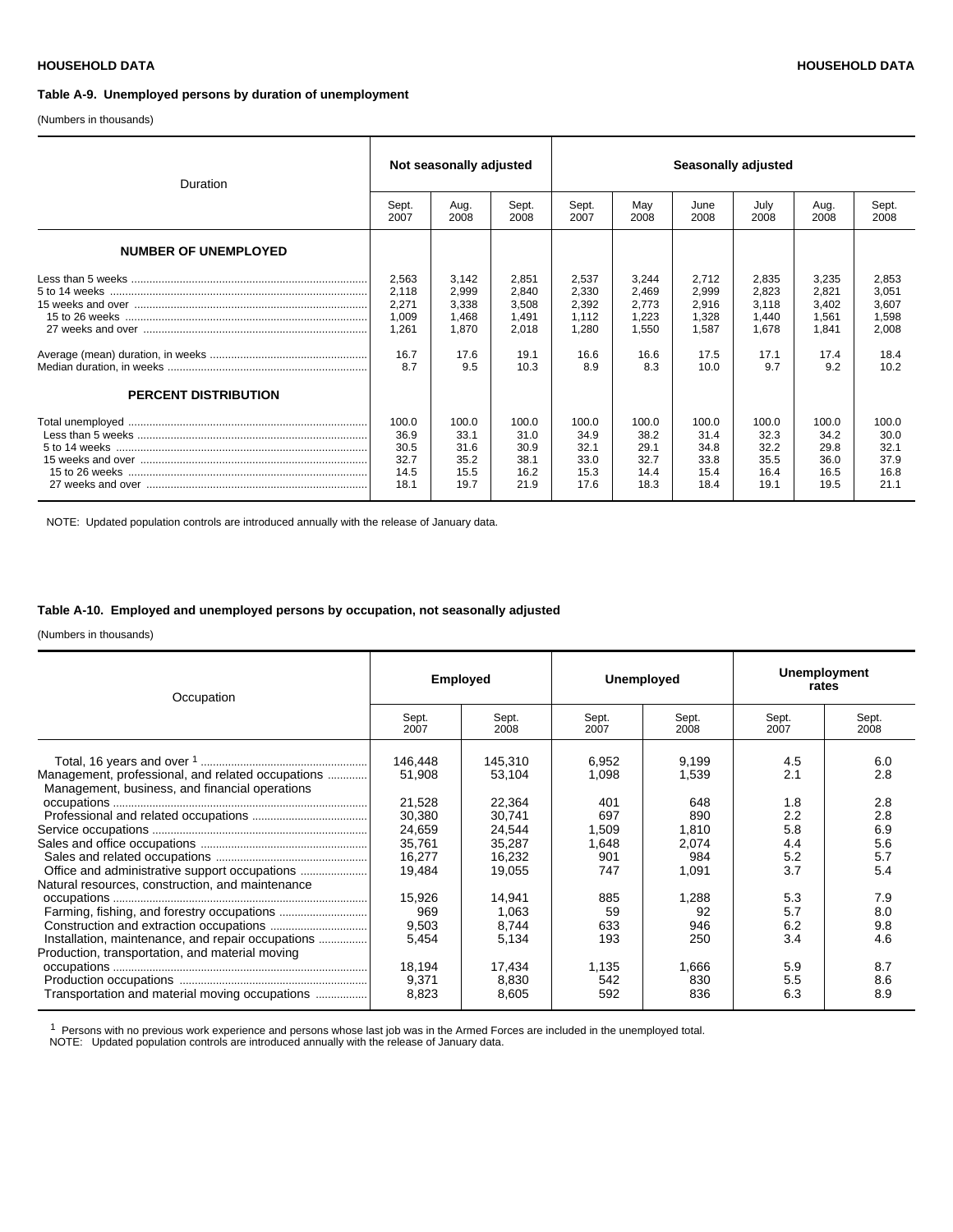#### **Table A-11. Unemployed persons by industry and class of worker, not seasonally adjusted**

| Industry and class of worker                            | Number of<br>unemployed<br>persons<br>(in thousands) |       | <b>Unemployment</b><br>rates |       |  |  |
|---------------------------------------------------------|------------------------------------------------------|-------|------------------------------|-------|--|--|
|                                                         | Sept.                                                | Sept. | Sept.                        | Sept. |  |  |
|                                                         | 2007                                                 | 2008  | 2007                         | 2008  |  |  |
|                                                         | 6,952                                                | 9,199 | 4.5                          | 6.0   |  |  |
| Nonagricultural private wage and salary workers         | 5,418                                                | 7,328 | 4.6                          | 6.1   |  |  |
|                                                         | 25                                                   | 25    | 3.2                          | 2.8   |  |  |
|                                                         | 596                                                  | 970   | 5.8                          | 9.9   |  |  |
|                                                         | 673                                                  | 984   | 4.1                          | 6.0   |  |  |
|                                                         | 407                                                  | 688   | 3.9                          | 6.5   |  |  |
|                                                         | 266                                                  | 296   | 4.3                          | 5.1   |  |  |
|                                                         | 1,027                                                | 1,277 | 5.1                          | 6.2   |  |  |
|                                                         | 224                                                  | 337   | 3.7                          | 5.8   |  |  |
|                                                         | 124                                                  | 166   | 3.7                          | 5.0   |  |  |
|                                                         | 316                                                  | 380   | 3.3                          | 4.0   |  |  |
|                                                         | 655                                                  | 951   | 4.7                          | 6.9   |  |  |
|                                                         | 630                                                  | 835   | 3.2                          | 4.1   |  |  |
|                                                         | 892                                                  | 1,029 | 7.4                          | 8.2   |  |  |
|                                                         | 257                                                  | 374   | 4.2                          | 5.8   |  |  |
| Agriculture and related private wage and salary workers | 53                                                   | 84    | 4.3                          | 5.8   |  |  |
|                                                         | 525                                                  | 573   | 2.4                          | 2.6   |  |  |
|                                                         | 304                                                  | 414   | 2.8                          | 3.9   |  |  |

1 Persons with no previous work experience are included in the unemployed total.

NOTE: Updated population controls are introduced annually with the release of January data.

#### **Table A-12. Alternative measures of labor underutilization**

(Percent)

| Measure                                                                                                                                                                                             |               | Not seasonally adjusted |               | Seasonally adjusted |             |              |              |              |               |  |
|-----------------------------------------------------------------------------------------------------------------------------------------------------------------------------------------------------|---------------|-------------------------|---------------|---------------------|-------------|--------------|--------------|--------------|---------------|--|
|                                                                                                                                                                                                     | Sept.<br>2007 | Aug.<br>2008            | Sept.<br>2008 | Sept.<br>2007       | Mav<br>2008 | June<br>2008 | July<br>2008 | Aug.<br>2008 | Sept.<br>2008 |  |
| U-1 Persons unemployed 15 weeks or longer, as a percent of the                                                                                                                                      | 1.5           | 2.1                     | 2.3           | 1.6                 | 1.8         | 1.9          | 2.0          | 2.2          | 2.3           |  |
| U-2 Job losers and persons who completed temporary jobs, as a                                                                                                                                       | 2.1           | 3.0                     | 3.0           | 2.4                 | 2.8         | 2.8          | 2.9          | 3.1          | 3.3           |  |
| U-3 Total unemployed, as a percent of the civilian labor force                                                                                                                                      | 4.5           | 6.1                     | 6.0           | 4.7                 | 5.5         | 5.5          | 5.7          | 6.1          | 6.1           |  |
| U-4 Total unemployed plus discouraged workers, as a percent of the<br>civilian labor force plus discouraged workers                                                                                 | 4.7           | 6.3                     | 6.2           | 4.9                 | 5.7         | 5.8          | 6.0          | 6.3          | 6.4           |  |
| U-5 Total unemployed, plus discouraged workers, plus all other<br>marginally attached workers, as a percent of the civilian labor                                                                   | 5.3           | 7.1                     | 6.9           | 5.5                 | 6.4         | 6.4          | 6.6          | 7.0          | 7.1           |  |
| U-6 Total unemployed, plus all marginally attached workers, plus<br>total employed part time for economic reasons, as a percent<br>of the civilian labor force plus all marginally attached workers | 8.0           | 10.7                    | 10.6          | 8.4                 | 9.7         | 9.9          | 10.3         | 10.7         | 11.0          |  |

 NOTE: Marginally attached workers are persons who currently are neither working nor looking for work but indicate that they want and are available for a job and have looked for work sometime in the recent past. Discouraged workers, a subset of the marginally attached, have given a job-market related reason for not looking currently for a job. Persons employed part time for economic reasons are

those who want and are available for full-time work but have had to settle for a part-time schedule. For more information, see "BLS introduces new range of alternative unemployment measures," in the October 1995 issue of the Monthly Labor Review. Updated population controls are introduced annually with the release of January data.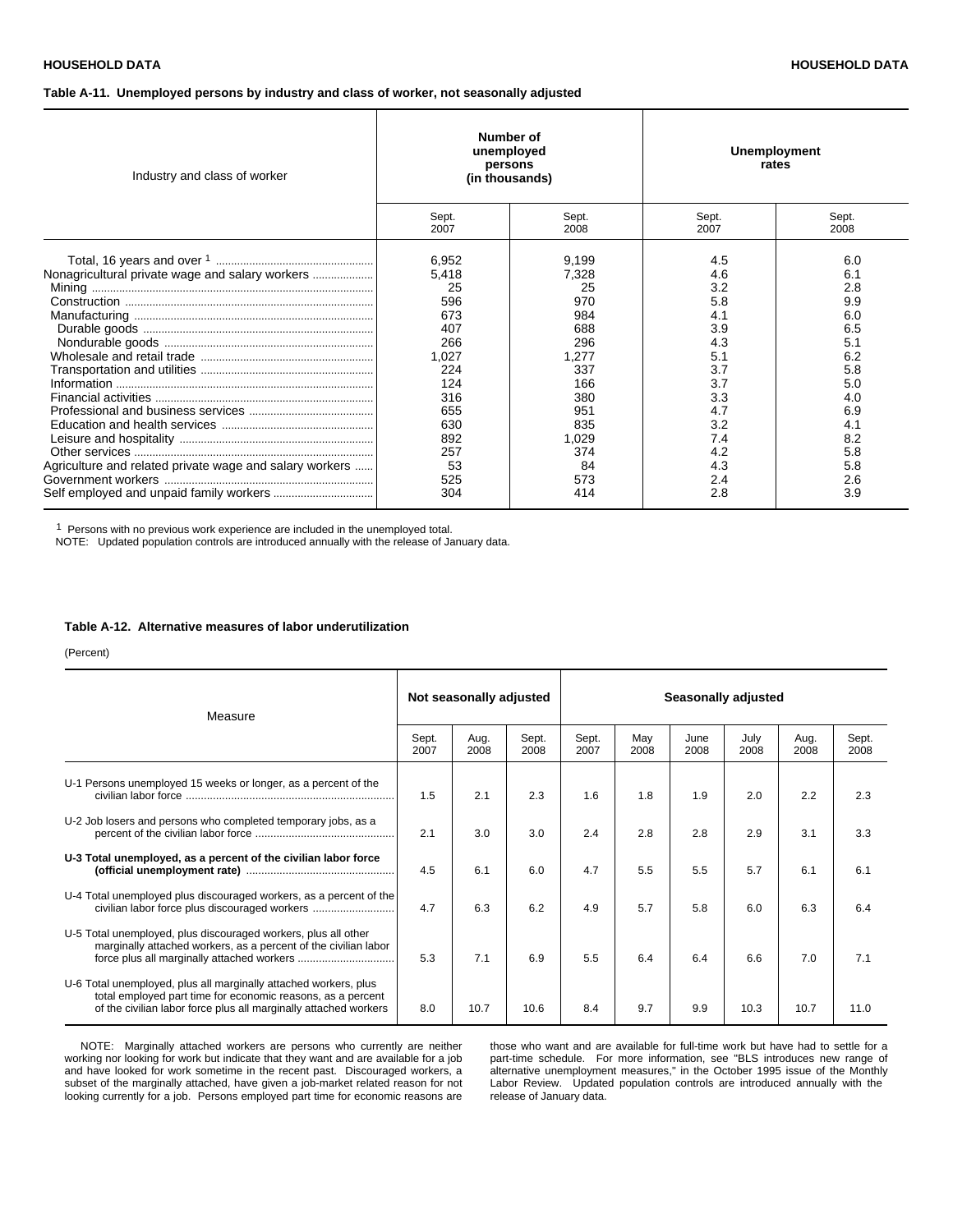#### **HOUSEHOLD DATA HOUSEHOLD DATA**

#### **Table A-13. Persons not in the labor force and multiple jobholders by sex, not seasonally adjusted**

(Numbers in thousands)

| Category                                                                                  |                                        | <b>Total</b>                             |                                      | Men                                  | Women                                |                                      |  |
|-------------------------------------------------------------------------------------------|----------------------------------------|------------------------------------------|--------------------------------------|--------------------------------------|--------------------------------------|--------------------------------------|--|
|                                                                                           | Sept.<br>2007                          | Sept.<br>2008                            | Sept.<br>2007                        | Sept.<br>2008                        | Sept.<br>2007                        | Sept.<br>2008                        |  |
| <b>NOT IN THE LABOR FORCE</b>                                                             |                                        |                                          |                                      |                                      |                                      |                                      |  |
| Searched for work and available to work now <sup>1</sup><br>Reason not currently looking: | 79,061<br>4,503<br>1,268<br>276<br>992 | 79,851<br>4.895<br>1,604<br>467<br>1,137 | 30,439<br>1,956<br>657<br>168<br>489 | 30,760<br>2,133<br>793<br>265<br>529 | 48,622<br>2,548<br>611<br>108<br>503 | 49,091<br>2,763<br>811<br>203<br>608 |  |
| <b>MULTIPLE JOBHOLDERS</b>                                                                |                                        |                                          |                                      |                                      |                                      |                                      |  |
|                                                                                           | 7,621<br>5.2                           | 7.724<br>5.3                             | 3,823<br>4.9                         | 3,997<br>5.2                         | 3,798<br>5.6                         | 3,727<br>5.5                         |  |
| Primary job full time, secondary job part time                                            | 4,266<br>1,652<br>275<br>1,385         | 4,199<br>1,844<br>299<br>1,335           | 2,325<br>480<br>193<br>804           | 2,417<br>638<br>194<br>717           | 1.941<br>1,173<br>82<br>581          | 1,782<br>1,206<br>105<br>618         |  |

 $1$  Data refer to persons who have searched for work during the prior 12 months and were available to take a job during the reference week. <sup>2</sup> Includes thinks no work available, could not find work, lacks schooling or training,

employer thinks too young or old, and other types of discrimination.<br><sup>3</sup> Includes those who did not actively look for work in the prior 4 weeks for such

reasons as school or family responsibilities, ill health, and transportation problems, as

well as a small number for which reason for nonparticipation was not determined.<br><sup>4</sup> Includes persons who work part time on their primary job and full time on their

secondary job(s), not shown separately. NOTE: Updated population controls are introduced annually with the release of January data.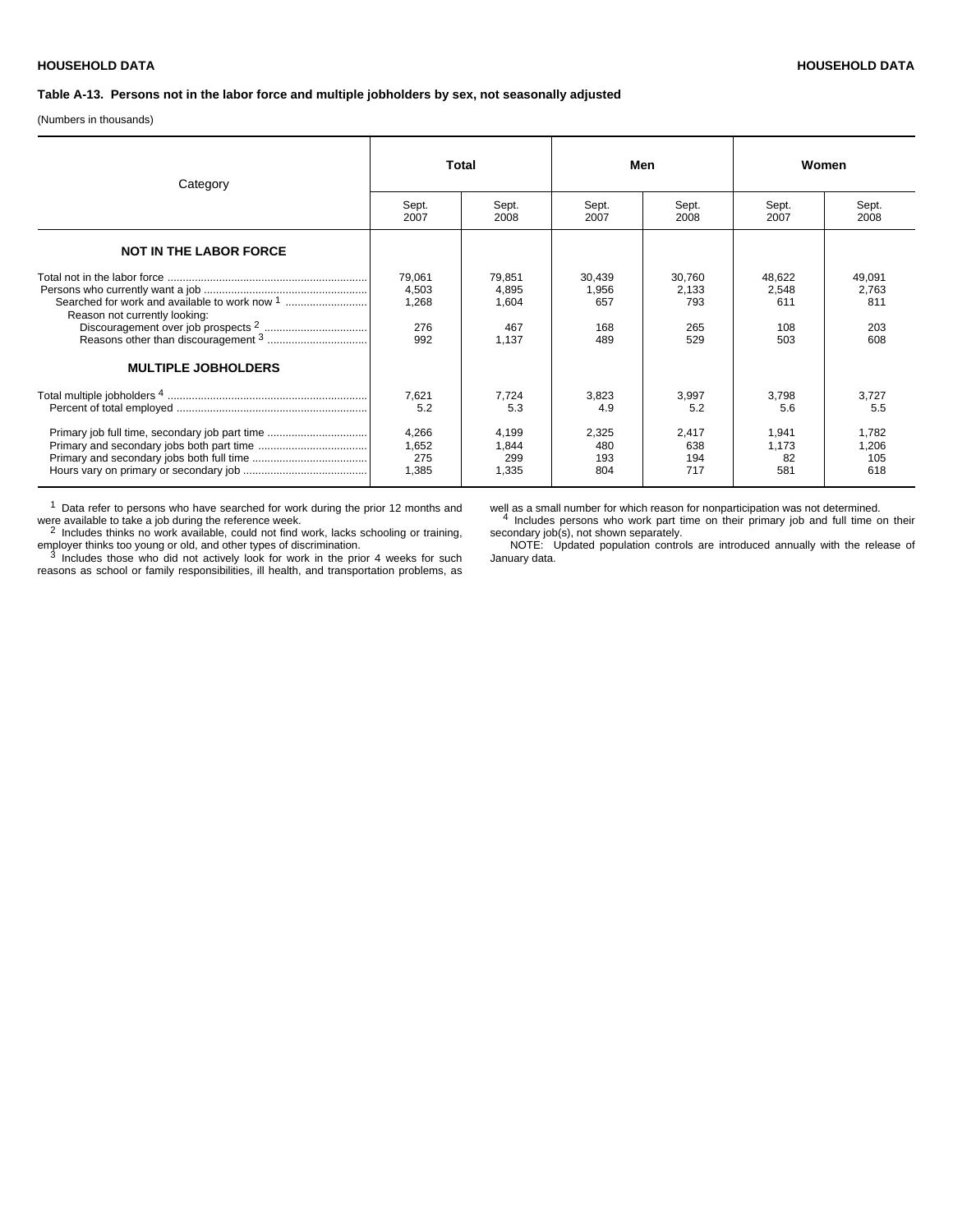# **Table B-1. Employees on nonfarm payrolls by industry sector and selected industry detail**

(In thousands)

| Change<br>Industry<br>Sept.<br>July<br>Sept.<br>May<br>July<br>Sept.<br>Aug.<br>Sept.<br>June<br>Aug.<br>from:<br>$200\overline{8}P$<br>$200\overline{8}P$<br>2008 <sup>p</sup><br>2008 <sup>p</sup><br>2007<br>2008<br>2007<br>2008<br>2008<br>2008<br>Aug. 2008-<br>Sept. 2008 <sup>p</sup><br>138,075<br>137,259<br>137,231<br>137,837<br>137,717<br>137,617<br>$-159$<br>137,476<br>137,550<br>137,477<br>137,318<br>Total nonfarm<br>116,013<br>115,968<br>115,856<br>115,103<br>115,610<br>115,264<br>115,154<br>115,048<br>114,944<br>$-168$<br>114,776<br>22,437<br>21,792<br>22,138<br>21,380<br>$-77$<br>21,778<br>21,601<br>21,577<br>21,491<br>21,437<br>21,303<br>736<br>9<br>790<br>806<br>808<br>727<br>760<br>768<br>777<br>789<br>798<br>62.6<br>62.2<br>57.3<br>1.3<br>59.3<br>60.6<br>59.7<br>59.5<br>57.7<br>58.3<br>59.6<br>673.8<br>8.2<br>731.1<br>745.9<br>667.4<br>710.2<br>719.4<br>730.3<br>738.5<br>745.1<br>700.6<br>147.0<br>166.0<br>162.4<br>164.5<br>165.9<br>1.4<br>164.7<br>166.9<br>147.3<br>158.3<br>160.1<br>231.5<br>239.4<br>242.3<br>238.9<br>226.7<br>229.6<br>230.9<br>231.3<br>233.6<br>233.5<br>$-.1$<br>77.7<br>81.8<br>83.9<br>84.2<br>78.0<br>80.5<br>81.3<br>81.2<br>83.5<br>84.2<br>.7<br>295.3<br>327.0<br>335.9<br>341.0<br>293.4<br>312.7<br>319.2<br>325.7<br>332.2<br>339.1<br>6.9<br>Support activities for mining<br>7,811<br>7,462<br>7,350<br>7,589<br>7,196<br>7,465<br>7,246<br>7,173<br>7,160<br>7,125<br>$-35$<br>1,786.0<br>1,669.6<br>1,671.1<br>1,635.0<br>1,749.4<br>1,621.5<br>1,618.3<br>$-18.1$<br>1,634.9<br>1,614.9<br>1,596.8<br>961.4<br>867.5<br>844.0<br>940.6<br>855.5<br>837.6<br>832.7<br>822.0<br>$-10.7$<br>864.3<br>845.0<br>824.6<br>$-7.4$<br>802.1<br>806.8<br>791.0<br>808.8<br>779.4<br>776.5<br>780.7<br>782.2<br>774.8<br>1,058.2<br>Heavy and civil engineering construction<br>1,003.6<br>998.8<br>965.3<br>959.5<br>955.5<br>950.1<br>944.6<br>$-5.5$<br>1,016.4<br>1,015.2<br>4,966.9<br>$-11.5$<br>Specialty trade contractors<br>4,775.8<br>4,778.8<br>4,711.4<br>4,840.3<br>4,645.6<br>4,598.7<br>4,595.1<br>4,583.6<br>4,615.1<br>2,334.7<br>Residential specialty trade contractors<br>2,159.5<br>2,142.1<br>2,113.1<br>2,280.6<br>2,094.7<br>2,077.2<br>2,070.0<br>2,060.1<br>2,057.9<br>$-2.2$<br>2,632.2<br>Nonresidential specialty trade contractors<br>2,616.3<br>2,636.7<br>2,598.3<br>2,559.7<br>2,550.9<br>2,537.9<br>2,528.7<br>2,535.0<br>$-9.3$<br>2,525.7<br>13,890<br>13,526<br>13.521<br>13,822<br>13,487<br>$-51$<br>13,443<br>13,571<br>13.527<br>13,431<br>13,380<br>10,020<br>9,717<br>9,958<br>9,692<br>9,587<br>-56<br>9,718<br>9,640<br>9,784<br>9,738<br>9,643<br>8,799<br>8,539<br>8,526<br>8,467<br>8,541<br>8,489<br>8,452<br>-37<br>8,778<br>8,594<br>8,564<br>6,263<br>6,024<br>5,953<br>6,033<br>5,988<br>5,943<br>-45<br>6,017<br>6,245<br>6,100<br>6,064<br>518.9<br>483.0<br>468.1<br>513.1<br>482.4<br>477.3<br>473.3<br>467.8<br>463.3<br>-4.5<br>477.4<br>509.0<br>Nonmetallic mineral products<br>487.7<br>487.0<br>481.2<br>501.0<br>482.1<br>479.3<br>476.6<br>476.0<br>473.4<br>$-2.6$<br>452.8<br>446.0<br>445.4<br>443.7<br>444.5<br>451.6<br>448.7<br>446.8<br>442.1<br>443.5<br>1.4<br>1,566.0<br>1,533.1<br>1,539.3<br>1,528.8<br>1,565.0<br>1,537.1<br>1,531.8<br>1,534.4<br>1,527.1<br>$-7.3$<br>1,544.2<br>$-4.0$<br>1,183.4<br>1,203.7<br>1,186.2<br>1,195.1<br>1,194.4<br>1,192.7<br>1,188.7<br>1,194.7<br>1,184.9<br>1,196.5<br>Computer and electronic products <sup>1</sup><br>1,260.3<br>1,251.3<br>1,253.0<br>1,260.5<br>1,250.1<br>1,249.0<br>1,249.0<br>.0<br>1,248.0<br>1,247.1<br>1,246.1<br>185.8<br>185.8<br>185.7<br>186.1<br>185.9<br>186.2<br>184.6<br>185.1<br>185.8<br>186.2<br>Computer and peripheral equipment<br>.4<br>127.9<br>130.4<br>128.5<br>131.2<br>$-2$<br>130.8<br>130.7<br>130.4<br>131.8<br>130.8<br>131.0<br>437.2<br>423.2<br>.7<br>425.6<br>426.0<br>424.8<br>437.4<br>424.2<br>422.1<br>424.5<br>425.2<br>Semiconductors and electronic components<br>442.1<br>445.9<br>444.7<br>442.0<br>445.6<br>444.1<br>444.9<br>$-.1$<br>447.6<br>444.9<br>444.8<br>426.7<br>422.4<br>424.9<br>421.2<br>417.1<br>426.0<br>422.1<br>422.0<br>418.8<br>416.4<br>$-2.4$<br>Electrical equipment and appliances<br>1,712.7<br>1,588.6<br>1,587.8<br>1,578.5<br>1,706.1<br>1,636.8<br>1,631.9<br>1,624.8<br>1,588.5<br>$-12.9$<br>1,575.6<br>998.1<br>864.0<br>854.7<br>989.6<br>902.8<br>902.2<br>$-18.2$<br>866.5<br>908.4<br>867.8<br>849.6<br>531.6<br>483.9<br>497.0<br>490.7<br>530.6<br>503.5<br>499.5<br>495.6<br>488.8<br>483.5<br>$-5.3$<br>637.9<br>624.6<br>630.9<br>631.7<br>637.6<br>629.1<br>628.8<br>627.7<br>630.7<br>631.1<br>Miscellaneous manufacturing<br>$\cdot$<br>5,091<br>4,987<br>4,995<br>4,976<br>5,044<br>4,977<br>4,963<br>4,946<br>4,942<br>4,928<br>$-14$<br>3,757<br>3,693<br>3,701<br>3,687<br>3,713<br>3,684<br>3,674<br>3,659<br>3,655<br>3,644<br>$-11$<br>1,509.7<br>1,512.3<br>1,476.0<br>1,472.4<br>1,469.8<br>3.4<br>1,491.3<br>1,506.4<br>1,473.5<br>1,472.4<br>1,475.8<br>201.1<br>Beverages and tobacco products<br>198.0<br>197.2<br>196.5<br>195.7<br>193.7<br>192.5<br>192.2<br>191.6<br>191.0<br>$-6$<br>165.5<br>148.9<br>150.2<br>149.4<br>152.2<br>149.9<br>149.0<br>$-1.3$<br>164.8<br>155.1<br>150.3<br>148.7<br>155.6<br>148.6<br>147.5<br>147.6<br>156.3<br>151.0<br>149.3<br>147.9<br>148.1<br>$\cdot$<br>211.2<br>196.0<br>197.1<br>196.6<br>196.4<br>195.9<br>$-2.4$<br>198.0<br>209.2<br>197.2<br>194.8<br>34.0<br>33.1<br>35.1<br>35.5<br>34.0<br>33.7<br>34.6<br>33.9<br>35.2<br>35.1<br>$-.1$<br>459.1<br>458.4<br>453.6<br>448.4<br>459.0<br>458.1<br>456.6<br>454.9<br>452.4<br>449.4<br>$-3.0$<br>623.2<br>598.9<br>Printing and related support activities<br>599.0<br>599.2<br>596.4<br>623.0<br>607.3<br>601.9<br>599.4<br>596.6<br>$-2.8$<br>Petroleum and coal products<br>115.0<br>116.0<br>114.6<br>113.7<br>$-4$<br>118.1<br>117.3<br>112.9<br>113.4<br>113.8<br>114.1<br>865.6<br>863.4<br>859.7<br>851.7<br>864.3<br>861.6<br>859.8<br>857.1<br>854.9<br>852.0<br>$-2.9$<br>Plastics and rubber products<br>750.8<br>731.7<br>730.4<br>724.6<br>748.4<br>732.8<br>733.9<br>730.2<br>726.6<br>722.3<br>$-4.3$ |  | Not seasonally adjusted |  | Seasonally adjusted |  |  |  |  |  |  |
|---------------------------------------------------------------------------------------------------------------------------------------------------------------------------------------------------------------------------------------------------------------------------------------------------------------------------------------------------------------------------------------------------------------------------------------------------------------------------------------------------------------------------------------------------------------------------------------------------------------------------------------------------------------------------------------------------------------------------------------------------------------------------------------------------------------------------------------------------------------------------------------------------------------------------------------------------------------------------------------------------------------------------------------------------------------------------------------------------------------------------------------------------------------------------------------------------------------------------------------------------------------------------------------------------------------------------------------------------------------------------------------------------------------------------------------------------------------------------------------------------------------------------------------------------------------------------------------------------------------------------------------------------------------------------------------------------------------------------------------------------------------------------------------------------------------------------------------------------------------------------------------------------------------------------------------------------------------------------------------------------------------------------------------------------------------------------------------------------------------------------------------------------------------------------------------------------------------------------------------------------------------------------------------------------------------------------------------------------------------------------------------------------------------------------------------------------------------------------------------------------------------------------------------------------------------------------------------------------------------------------------------------------------------------------------------------------------------------------------------------------------------------------------------------------------------------------------------------------------------------------------------------------------------------------------------------------------------------------------------------------------------------------------------------------------------------------------------------------------------------------------------------------------------------------------------------------------------------------------------------------------------------------------------------------------------------------------------------------------------------------------------------------------------------------------------------------------------------------------------------------------------------------------------------------------------------------------------------------------------------------------------------------------------------------------------------------------------------------------------------------------------------------------------------------------------------------------------------------------------------------------------------------------------------------------------------------------------------------------------------------------------------------------------------------------------------------------------------------------------------------------------------------------------------------------------------------------------------------------------------------------------------------------------------------------------------------------------------------------------------------------------------------------------------------------------------------------------------------------------------------------------------------------------------------------------------------------------------------------------------------------------------------------------------------------------------------------------------------------------------------------------------------------------------------------------------------------------------------------------------------------------------------------------------------------------------------------------------------------------------------------------------------------------------------------------------------------------------------------------------------------------------------------------------------------------------------------------------------------------------------------------------------------------------------------------------------------------------------------------------------------------------------------------------------------------------------------------------------------------------------------------------------------------------------------------------------------------------------------------------------------------------------------------------------------------------------------------------------------------------------------------------------------------------------------------------------------------------------------------------------------------------------------------------------------------------------------------------------------------------------------------------------------------------------------------------------------------------------------------------------------------------------------------------------------------------------------------------------------------------------------------|--|-------------------------|--|---------------------|--|--|--|--|--|--|
|                                                                                                                                                                                                                                                                                                                                                                                                                                                                                                                                                                                                                                                                                                                                                                                                                                                                                                                                                                                                                                                                                                                                                                                                                                                                                                                                                                                                                                                                                                                                                                                                                                                                                                                                                                                                                                                                                                                                                                                                                                                                                                                                                                                                                                                                                                                                                                                                                                                                                                                                                                                                                                                                                                                                                                                                                                                                                                                                                                                                                                                                                                                                                                                                                                                                                                                                                                                                                                                                                                                                                                                                                                                                                                                                                                                                                                                                                                                                                                                                                                                                                                                                                                                                                                                                                                                                                                                                                                                                                                                                                                                                                                                                                                                                                                                                                                                                                                                                                                                                                                                                                                                                                                                                                                                                                                                                                                                                                                                                                                                                                                                                                                                                                                                                                                                                                                                                                                                                                                                                                                                                                                                                                                                                                                                               |  |                         |  |                     |  |  |  |  |  |  |
|                                                                                                                                                                                                                                                                                                                                                                                                                                                                                                                                                                                                                                                                                                                                                                                                                                                                                                                                                                                                                                                                                                                                                                                                                                                                                                                                                                                                                                                                                                                                                                                                                                                                                                                                                                                                                                                                                                                                                                                                                                                                                                                                                                                                                                                                                                                                                                                                                                                                                                                                                                                                                                                                                                                                                                                                                                                                                                                                                                                                                                                                                                                                                                                                                                                                                                                                                                                                                                                                                                                                                                                                                                                                                                                                                                                                                                                                                                                                                                                                                                                                                                                                                                                                                                                                                                                                                                                                                                                                                                                                                                                                                                                                                                                                                                                                                                                                                                                                                                                                                                                                                                                                                                                                                                                                                                                                                                                                                                                                                                                                                                                                                                                                                                                                                                                                                                                                                                                                                                                                                                                                                                                                                                                                                                                               |  |                         |  |                     |  |  |  |  |  |  |
|                                                                                                                                                                                                                                                                                                                                                                                                                                                                                                                                                                                                                                                                                                                                                                                                                                                                                                                                                                                                                                                                                                                                                                                                                                                                                                                                                                                                                                                                                                                                                                                                                                                                                                                                                                                                                                                                                                                                                                                                                                                                                                                                                                                                                                                                                                                                                                                                                                                                                                                                                                                                                                                                                                                                                                                                                                                                                                                                                                                                                                                                                                                                                                                                                                                                                                                                                                                                                                                                                                                                                                                                                                                                                                                                                                                                                                                                                                                                                                                                                                                                                                                                                                                                                                                                                                                                                                                                                                                                                                                                                                                                                                                                                                                                                                                                                                                                                                                                                                                                                                                                                                                                                                                                                                                                                                                                                                                                                                                                                                                                                                                                                                                                                                                                                                                                                                                                                                                                                                                                                                                                                                                                                                                                                                                               |  |                         |  |                     |  |  |  |  |  |  |
|                                                                                                                                                                                                                                                                                                                                                                                                                                                                                                                                                                                                                                                                                                                                                                                                                                                                                                                                                                                                                                                                                                                                                                                                                                                                                                                                                                                                                                                                                                                                                                                                                                                                                                                                                                                                                                                                                                                                                                                                                                                                                                                                                                                                                                                                                                                                                                                                                                                                                                                                                                                                                                                                                                                                                                                                                                                                                                                                                                                                                                                                                                                                                                                                                                                                                                                                                                                                                                                                                                                                                                                                                                                                                                                                                                                                                                                                                                                                                                                                                                                                                                                                                                                                                                                                                                                                                                                                                                                                                                                                                                                                                                                                                                                                                                                                                                                                                                                                                                                                                                                                                                                                                                                                                                                                                                                                                                                                                                                                                                                                                                                                                                                                                                                                                                                                                                                                                                                                                                                                                                                                                                                                                                                                                                                               |  |                         |  |                     |  |  |  |  |  |  |
|                                                                                                                                                                                                                                                                                                                                                                                                                                                                                                                                                                                                                                                                                                                                                                                                                                                                                                                                                                                                                                                                                                                                                                                                                                                                                                                                                                                                                                                                                                                                                                                                                                                                                                                                                                                                                                                                                                                                                                                                                                                                                                                                                                                                                                                                                                                                                                                                                                                                                                                                                                                                                                                                                                                                                                                                                                                                                                                                                                                                                                                                                                                                                                                                                                                                                                                                                                                                                                                                                                                                                                                                                                                                                                                                                                                                                                                                                                                                                                                                                                                                                                                                                                                                                                                                                                                                                                                                                                                                                                                                                                                                                                                                                                                                                                                                                                                                                                                                                                                                                                                                                                                                                                                                                                                                                                                                                                                                                                                                                                                                                                                                                                                                                                                                                                                                                                                                                                                                                                                                                                                                                                                                                                                                                                                               |  |                         |  |                     |  |  |  |  |  |  |
|                                                                                                                                                                                                                                                                                                                                                                                                                                                                                                                                                                                                                                                                                                                                                                                                                                                                                                                                                                                                                                                                                                                                                                                                                                                                                                                                                                                                                                                                                                                                                                                                                                                                                                                                                                                                                                                                                                                                                                                                                                                                                                                                                                                                                                                                                                                                                                                                                                                                                                                                                                                                                                                                                                                                                                                                                                                                                                                                                                                                                                                                                                                                                                                                                                                                                                                                                                                                                                                                                                                                                                                                                                                                                                                                                                                                                                                                                                                                                                                                                                                                                                                                                                                                                                                                                                                                                                                                                                                                                                                                                                                                                                                                                                                                                                                                                                                                                                                                                                                                                                                                                                                                                                                                                                                                                                                                                                                                                                                                                                                                                                                                                                                                                                                                                                                                                                                                                                                                                                                                                                                                                                                                                                                                                                                               |  |                         |  |                     |  |  |  |  |  |  |
|                                                                                                                                                                                                                                                                                                                                                                                                                                                                                                                                                                                                                                                                                                                                                                                                                                                                                                                                                                                                                                                                                                                                                                                                                                                                                                                                                                                                                                                                                                                                                                                                                                                                                                                                                                                                                                                                                                                                                                                                                                                                                                                                                                                                                                                                                                                                                                                                                                                                                                                                                                                                                                                                                                                                                                                                                                                                                                                                                                                                                                                                                                                                                                                                                                                                                                                                                                                                                                                                                                                                                                                                                                                                                                                                                                                                                                                                                                                                                                                                                                                                                                                                                                                                                                                                                                                                                                                                                                                                                                                                                                                                                                                                                                                                                                                                                                                                                                                                                                                                                                                                                                                                                                                                                                                                                                                                                                                                                                                                                                                                                                                                                                                                                                                                                                                                                                                                                                                                                                                                                                                                                                                                                                                                                                                               |  |                         |  |                     |  |  |  |  |  |  |
|                                                                                                                                                                                                                                                                                                                                                                                                                                                                                                                                                                                                                                                                                                                                                                                                                                                                                                                                                                                                                                                                                                                                                                                                                                                                                                                                                                                                                                                                                                                                                                                                                                                                                                                                                                                                                                                                                                                                                                                                                                                                                                                                                                                                                                                                                                                                                                                                                                                                                                                                                                                                                                                                                                                                                                                                                                                                                                                                                                                                                                                                                                                                                                                                                                                                                                                                                                                                                                                                                                                                                                                                                                                                                                                                                                                                                                                                                                                                                                                                                                                                                                                                                                                                                                                                                                                                                                                                                                                                                                                                                                                                                                                                                                                                                                                                                                                                                                                                                                                                                                                                                                                                                                                                                                                                                                                                                                                                                                                                                                                                                                                                                                                                                                                                                                                                                                                                                                                                                                                                                                                                                                                                                                                                                                                               |  |                         |  |                     |  |  |  |  |  |  |
|                                                                                                                                                                                                                                                                                                                                                                                                                                                                                                                                                                                                                                                                                                                                                                                                                                                                                                                                                                                                                                                                                                                                                                                                                                                                                                                                                                                                                                                                                                                                                                                                                                                                                                                                                                                                                                                                                                                                                                                                                                                                                                                                                                                                                                                                                                                                                                                                                                                                                                                                                                                                                                                                                                                                                                                                                                                                                                                                                                                                                                                                                                                                                                                                                                                                                                                                                                                                                                                                                                                                                                                                                                                                                                                                                                                                                                                                                                                                                                                                                                                                                                                                                                                                                                                                                                                                                                                                                                                                                                                                                                                                                                                                                                                                                                                                                                                                                                                                                                                                                                                                                                                                                                                                                                                                                                                                                                                                                                                                                                                                                                                                                                                                                                                                                                                                                                                                                                                                                                                                                                                                                                                                                                                                                                                               |  |                         |  |                     |  |  |  |  |  |  |
|                                                                                                                                                                                                                                                                                                                                                                                                                                                                                                                                                                                                                                                                                                                                                                                                                                                                                                                                                                                                                                                                                                                                                                                                                                                                                                                                                                                                                                                                                                                                                                                                                                                                                                                                                                                                                                                                                                                                                                                                                                                                                                                                                                                                                                                                                                                                                                                                                                                                                                                                                                                                                                                                                                                                                                                                                                                                                                                                                                                                                                                                                                                                                                                                                                                                                                                                                                                                                                                                                                                                                                                                                                                                                                                                                                                                                                                                                                                                                                                                                                                                                                                                                                                                                                                                                                                                                                                                                                                                                                                                                                                                                                                                                                                                                                                                                                                                                                                                                                                                                                                                                                                                                                                                                                                                                                                                                                                                                                                                                                                                                                                                                                                                                                                                                                                                                                                                                                                                                                                                                                                                                                                                                                                                                                                               |  |                         |  |                     |  |  |  |  |  |  |
|                                                                                                                                                                                                                                                                                                                                                                                                                                                                                                                                                                                                                                                                                                                                                                                                                                                                                                                                                                                                                                                                                                                                                                                                                                                                                                                                                                                                                                                                                                                                                                                                                                                                                                                                                                                                                                                                                                                                                                                                                                                                                                                                                                                                                                                                                                                                                                                                                                                                                                                                                                                                                                                                                                                                                                                                                                                                                                                                                                                                                                                                                                                                                                                                                                                                                                                                                                                                                                                                                                                                                                                                                                                                                                                                                                                                                                                                                                                                                                                                                                                                                                                                                                                                                                                                                                                                                                                                                                                                                                                                                                                                                                                                                                                                                                                                                                                                                                                                                                                                                                                                                                                                                                                                                                                                                                                                                                                                                                                                                                                                                                                                                                                                                                                                                                                                                                                                                                                                                                                                                                                                                                                                                                                                                                                               |  |                         |  |                     |  |  |  |  |  |  |
|                                                                                                                                                                                                                                                                                                                                                                                                                                                                                                                                                                                                                                                                                                                                                                                                                                                                                                                                                                                                                                                                                                                                                                                                                                                                                                                                                                                                                                                                                                                                                                                                                                                                                                                                                                                                                                                                                                                                                                                                                                                                                                                                                                                                                                                                                                                                                                                                                                                                                                                                                                                                                                                                                                                                                                                                                                                                                                                                                                                                                                                                                                                                                                                                                                                                                                                                                                                                                                                                                                                                                                                                                                                                                                                                                                                                                                                                                                                                                                                                                                                                                                                                                                                                                                                                                                                                                                                                                                                                                                                                                                                                                                                                                                                                                                                                                                                                                                                                                                                                                                                                                                                                                                                                                                                                                                                                                                                                                                                                                                                                                                                                                                                                                                                                                                                                                                                                                                                                                                                                                                                                                                                                                                                                                                                               |  |                         |  |                     |  |  |  |  |  |  |
|                                                                                                                                                                                                                                                                                                                                                                                                                                                                                                                                                                                                                                                                                                                                                                                                                                                                                                                                                                                                                                                                                                                                                                                                                                                                                                                                                                                                                                                                                                                                                                                                                                                                                                                                                                                                                                                                                                                                                                                                                                                                                                                                                                                                                                                                                                                                                                                                                                                                                                                                                                                                                                                                                                                                                                                                                                                                                                                                                                                                                                                                                                                                                                                                                                                                                                                                                                                                                                                                                                                                                                                                                                                                                                                                                                                                                                                                                                                                                                                                                                                                                                                                                                                                                                                                                                                                                                                                                                                                                                                                                                                                                                                                                                                                                                                                                                                                                                                                                                                                                                                                                                                                                                                                                                                                                                                                                                                                                                                                                                                                                                                                                                                                                                                                                                                                                                                                                                                                                                                                                                                                                                                                                                                                                                                               |  |                         |  |                     |  |  |  |  |  |  |
|                                                                                                                                                                                                                                                                                                                                                                                                                                                                                                                                                                                                                                                                                                                                                                                                                                                                                                                                                                                                                                                                                                                                                                                                                                                                                                                                                                                                                                                                                                                                                                                                                                                                                                                                                                                                                                                                                                                                                                                                                                                                                                                                                                                                                                                                                                                                                                                                                                                                                                                                                                                                                                                                                                                                                                                                                                                                                                                                                                                                                                                                                                                                                                                                                                                                                                                                                                                                                                                                                                                                                                                                                                                                                                                                                                                                                                                                                                                                                                                                                                                                                                                                                                                                                                                                                                                                                                                                                                                                                                                                                                                                                                                                                                                                                                                                                                                                                                                                                                                                                                                                                                                                                                                                                                                                                                                                                                                                                                                                                                                                                                                                                                                                                                                                                                                                                                                                                                                                                                                                                                                                                                                                                                                                                                                               |  |                         |  |                     |  |  |  |  |  |  |
|                                                                                                                                                                                                                                                                                                                                                                                                                                                                                                                                                                                                                                                                                                                                                                                                                                                                                                                                                                                                                                                                                                                                                                                                                                                                                                                                                                                                                                                                                                                                                                                                                                                                                                                                                                                                                                                                                                                                                                                                                                                                                                                                                                                                                                                                                                                                                                                                                                                                                                                                                                                                                                                                                                                                                                                                                                                                                                                                                                                                                                                                                                                                                                                                                                                                                                                                                                                                                                                                                                                                                                                                                                                                                                                                                                                                                                                                                                                                                                                                                                                                                                                                                                                                                                                                                                                                                                                                                                                                                                                                                                                                                                                                                                                                                                                                                                                                                                                                                                                                                                                                                                                                                                                                                                                                                                                                                                                                                                                                                                                                                                                                                                                                                                                                                                                                                                                                                                                                                                                                                                                                                                                                                                                                                                                               |  |                         |  |                     |  |  |  |  |  |  |
|                                                                                                                                                                                                                                                                                                                                                                                                                                                                                                                                                                                                                                                                                                                                                                                                                                                                                                                                                                                                                                                                                                                                                                                                                                                                                                                                                                                                                                                                                                                                                                                                                                                                                                                                                                                                                                                                                                                                                                                                                                                                                                                                                                                                                                                                                                                                                                                                                                                                                                                                                                                                                                                                                                                                                                                                                                                                                                                                                                                                                                                                                                                                                                                                                                                                                                                                                                                                                                                                                                                                                                                                                                                                                                                                                                                                                                                                                                                                                                                                                                                                                                                                                                                                                                                                                                                                                                                                                                                                                                                                                                                                                                                                                                                                                                                                                                                                                                                                                                                                                                                                                                                                                                                                                                                                                                                                                                                                                                                                                                                                                                                                                                                                                                                                                                                                                                                                                                                                                                                                                                                                                                                                                                                                                                                               |  |                         |  |                     |  |  |  |  |  |  |
|                                                                                                                                                                                                                                                                                                                                                                                                                                                                                                                                                                                                                                                                                                                                                                                                                                                                                                                                                                                                                                                                                                                                                                                                                                                                                                                                                                                                                                                                                                                                                                                                                                                                                                                                                                                                                                                                                                                                                                                                                                                                                                                                                                                                                                                                                                                                                                                                                                                                                                                                                                                                                                                                                                                                                                                                                                                                                                                                                                                                                                                                                                                                                                                                                                                                                                                                                                                                                                                                                                                                                                                                                                                                                                                                                                                                                                                                                                                                                                                                                                                                                                                                                                                                                                                                                                                                                                                                                                                                                                                                                                                                                                                                                                                                                                                                                                                                                                                                                                                                                                                                                                                                                                                                                                                                                                                                                                                                                                                                                                                                                                                                                                                                                                                                                                                                                                                                                                                                                                                                                                                                                                                                                                                                                                                               |  |                         |  |                     |  |  |  |  |  |  |
|                                                                                                                                                                                                                                                                                                                                                                                                                                                                                                                                                                                                                                                                                                                                                                                                                                                                                                                                                                                                                                                                                                                                                                                                                                                                                                                                                                                                                                                                                                                                                                                                                                                                                                                                                                                                                                                                                                                                                                                                                                                                                                                                                                                                                                                                                                                                                                                                                                                                                                                                                                                                                                                                                                                                                                                                                                                                                                                                                                                                                                                                                                                                                                                                                                                                                                                                                                                                                                                                                                                                                                                                                                                                                                                                                                                                                                                                                                                                                                                                                                                                                                                                                                                                                                                                                                                                                                                                                                                                                                                                                                                                                                                                                                                                                                                                                                                                                                                                                                                                                                                                                                                                                                                                                                                                                                                                                                                                                                                                                                                                                                                                                                                                                                                                                                                                                                                                                                                                                                                                                                                                                                                                                                                                                                                               |  |                         |  |                     |  |  |  |  |  |  |
|                                                                                                                                                                                                                                                                                                                                                                                                                                                                                                                                                                                                                                                                                                                                                                                                                                                                                                                                                                                                                                                                                                                                                                                                                                                                                                                                                                                                                                                                                                                                                                                                                                                                                                                                                                                                                                                                                                                                                                                                                                                                                                                                                                                                                                                                                                                                                                                                                                                                                                                                                                                                                                                                                                                                                                                                                                                                                                                                                                                                                                                                                                                                                                                                                                                                                                                                                                                                                                                                                                                                                                                                                                                                                                                                                                                                                                                                                                                                                                                                                                                                                                                                                                                                                                                                                                                                                                                                                                                                                                                                                                                                                                                                                                                                                                                                                                                                                                                                                                                                                                                                                                                                                                                                                                                                                                                                                                                                                                                                                                                                                                                                                                                                                                                                                                                                                                                                                                                                                                                                                                                                                                                                                                                                                                                               |  |                         |  |                     |  |  |  |  |  |  |
|                                                                                                                                                                                                                                                                                                                                                                                                                                                                                                                                                                                                                                                                                                                                                                                                                                                                                                                                                                                                                                                                                                                                                                                                                                                                                                                                                                                                                                                                                                                                                                                                                                                                                                                                                                                                                                                                                                                                                                                                                                                                                                                                                                                                                                                                                                                                                                                                                                                                                                                                                                                                                                                                                                                                                                                                                                                                                                                                                                                                                                                                                                                                                                                                                                                                                                                                                                                                                                                                                                                                                                                                                                                                                                                                                                                                                                                                                                                                                                                                                                                                                                                                                                                                                                                                                                                                                                                                                                                                                                                                                                                                                                                                                                                                                                                                                                                                                                                                                                                                                                                                                                                                                                                                                                                                                                                                                                                                                                                                                                                                                                                                                                                                                                                                                                                                                                                                                                                                                                                                                                                                                                                                                                                                                                                               |  |                         |  |                     |  |  |  |  |  |  |
|                                                                                                                                                                                                                                                                                                                                                                                                                                                                                                                                                                                                                                                                                                                                                                                                                                                                                                                                                                                                                                                                                                                                                                                                                                                                                                                                                                                                                                                                                                                                                                                                                                                                                                                                                                                                                                                                                                                                                                                                                                                                                                                                                                                                                                                                                                                                                                                                                                                                                                                                                                                                                                                                                                                                                                                                                                                                                                                                                                                                                                                                                                                                                                                                                                                                                                                                                                                                                                                                                                                                                                                                                                                                                                                                                                                                                                                                                                                                                                                                                                                                                                                                                                                                                                                                                                                                                                                                                                                                                                                                                                                                                                                                                                                                                                                                                                                                                                                                                                                                                                                                                                                                                                                                                                                                                                                                                                                                                                                                                                                                                                                                                                                                                                                                                                                                                                                                                                                                                                                                                                                                                                                                                                                                                                                               |  |                         |  |                     |  |  |  |  |  |  |
|                                                                                                                                                                                                                                                                                                                                                                                                                                                                                                                                                                                                                                                                                                                                                                                                                                                                                                                                                                                                                                                                                                                                                                                                                                                                                                                                                                                                                                                                                                                                                                                                                                                                                                                                                                                                                                                                                                                                                                                                                                                                                                                                                                                                                                                                                                                                                                                                                                                                                                                                                                                                                                                                                                                                                                                                                                                                                                                                                                                                                                                                                                                                                                                                                                                                                                                                                                                                                                                                                                                                                                                                                                                                                                                                                                                                                                                                                                                                                                                                                                                                                                                                                                                                                                                                                                                                                                                                                                                                                                                                                                                                                                                                                                                                                                                                                                                                                                                                                                                                                                                                                                                                                                                                                                                                                                                                                                                                                                                                                                                                                                                                                                                                                                                                                                                                                                                                                                                                                                                                                                                                                                                                                                                                                                                               |  |                         |  |                     |  |  |  |  |  |  |
|                                                                                                                                                                                                                                                                                                                                                                                                                                                                                                                                                                                                                                                                                                                                                                                                                                                                                                                                                                                                                                                                                                                                                                                                                                                                                                                                                                                                                                                                                                                                                                                                                                                                                                                                                                                                                                                                                                                                                                                                                                                                                                                                                                                                                                                                                                                                                                                                                                                                                                                                                                                                                                                                                                                                                                                                                                                                                                                                                                                                                                                                                                                                                                                                                                                                                                                                                                                                                                                                                                                                                                                                                                                                                                                                                                                                                                                                                                                                                                                                                                                                                                                                                                                                                                                                                                                                                                                                                                                                                                                                                                                                                                                                                                                                                                                                                                                                                                                                                                                                                                                                                                                                                                                                                                                                                                                                                                                                                                                                                                                                                                                                                                                                                                                                                                                                                                                                                                                                                                                                                                                                                                                                                                                                                                                               |  |                         |  |                     |  |  |  |  |  |  |
|                                                                                                                                                                                                                                                                                                                                                                                                                                                                                                                                                                                                                                                                                                                                                                                                                                                                                                                                                                                                                                                                                                                                                                                                                                                                                                                                                                                                                                                                                                                                                                                                                                                                                                                                                                                                                                                                                                                                                                                                                                                                                                                                                                                                                                                                                                                                                                                                                                                                                                                                                                                                                                                                                                                                                                                                                                                                                                                                                                                                                                                                                                                                                                                                                                                                                                                                                                                                                                                                                                                                                                                                                                                                                                                                                                                                                                                                                                                                                                                                                                                                                                                                                                                                                                                                                                                                                                                                                                                                                                                                                                                                                                                                                                                                                                                                                                                                                                                                                                                                                                                                                                                                                                                                                                                                                                                                                                                                                                                                                                                                                                                                                                                                                                                                                                                                                                                                                                                                                                                                                                                                                                                                                                                                                                                               |  |                         |  |                     |  |  |  |  |  |  |
|                                                                                                                                                                                                                                                                                                                                                                                                                                                                                                                                                                                                                                                                                                                                                                                                                                                                                                                                                                                                                                                                                                                                                                                                                                                                                                                                                                                                                                                                                                                                                                                                                                                                                                                                                                                                                                                                                                                                                                                                                                                                                                                                                                                                                                                                                                                                                                                                                                                                                                                                                                                                                                                                                                                                                                                                                                                                                                                                                                                                                                                                                                                                                                                                                                                                                                                                                                                                                                                                                                                                                                                                                                                                                                                                                                                                                                                                                                                                                                                                                                                                                                                                                                                                                                                                                                                                                                                                                                                                                                                                                                                                                                                                                                                                                                                                                                                                                                                                                                                                                                                                                                                                                                                                                                                                                                                                                                                                                                                                                                                                                                                                                                                                                                                                                                                                                                                                                                                                                                                                                                                                                                                                                                                                                                                               |  |                         |  |                     |  |  |  |  |  |  |
|                                                                                                                                                                                                                                                                                                                                                                                                                                                                                                                                                                                                                                                                                                                                                                                                                                                                                                                                                                                                                                                                                                                                                                                                                                                                                                                                                                                                                                                                                                                                                                                                                                                                                                                                                                                                                                                                                                                                                                                                                                                                                                                                                                                                                                                                                                                                                                                                                                                                                                                                                                                                                                                                                                                                                                                                                                                                                                                                                                                                                                                                                                                                                                                                                                                                                                                                                                                                                                                                                                                                                                                                                                                                                                                                                                                                                                                                                                                                                                                                                                                                                                                                                                                                                                                                                                                                                                                                                                                                                                                                                                                                                                                                                                                                                                                                                                                                                                                                                                                                                                                                                                                                                                                                                                                                                                                                                                                                                                                                                                                                                                                                                                                                                                                                                                                                                                                                                                                                                                                                                                                                                                                                                                                                                                                               |  |                         |  |                     |  |  |  |  |  |  |
|                                                                                                                                                                                                                                                                                                                                                                                                                                                                                                                                                                                                                                                                                                                                                                                                                                                                                                                                                                                                                                                                                                                                                                                                                                                                                                                                                                                                                                                                                                                                                                                                                                                                                                                                                                                                                                                                                                                                                                                                                                                                                                                                                                                                                                                                                                                                                                                                                                                                                                                                                                                                                                                                                                                                                                                                                                                                                                                                                                                                                                                                                                                                                                                                                                                                                                                                                                                                                                                                                                                                                                                                                                                                                                                                                                                                                                                                                                                                                                                                                                                                                                                                                                                                                                                                                                                                                                                                                                                                                                                                                                                                                                                                                                                                                                                                                                                                                                                                                                                                                                                                                                                                                                                                                                                                                                                                                                                                                                                                                                                                                                                                                                                                                                                                                                                                                                                                                                                                                                                                                                                                                                                                                                                                                                                               |  |                         |  |                     |  |  |  |  |  |  |
|                                                                                                                                                                                                                                                                                                                                                                                                                                                                                                                                                                                                                                                                                                                                                                                                                                                                                                                                                                                                                                                                                                                                                                                                                                                                                                                                                                                                                                                                                                                                                                                                                                                                                                                                                                                                                                                                                                                                                                                                                                                                                                                                                                                                                                                                                                                                                                                                                                                                                                                                                                                                                                                                                                                                                                                                                                                                                                                                                                                                                                                                                                                                                                                                                                                                                                                                                                                                                                                                                                                                                                                                                                                                                                                                                                                                                                                                                                                                                                                                                                                                                                                                                                                                                                                                                                                                                                                                                                                                                                                                                                                                                                                                                                                                                                                                                                                                                                                                                                                                                                                                                                                                                                                                                                                                                                                                                                                                                                                                                                                                                                                                                                                                                                                                                                                                                                                                                                                                                                                                                                                                                                                                                                                                                                                               |  |                         |  |                     |  |  |  |  |  |  |
|                                                                                                                                                                                                                                                                                                                                                                                                                                                                                                                                                                                                                                                                                                                                                                                                                                                                                                                                                                                                                                                                                                                                                                                                                                                                                                                                                                                                                                                                                                                                                                                                                                                                                                                                                                                                                                                                                                                                                                                                                                                                                                                                                                                                                                                                                                                                                                                                                                                                                                                                                                                                                                                                                                                                                                                                                                                                                                                                                                                                                                                                                                                                                                                                                                                                                                                                                                                                                                                                                                                                                                                                                                                                                                                                                                                                                                                                                                                                                                                                                                                                                                                                                                                                                                                                                                                                                                                                                                                                                                                                                                                                                                                                                                                                                                                                                                                                                                                                                                                                                                                                                                                                                                                                                                                                                                                                                                                                                                                                                                                                                                                                                                                                                                                                                                                                                                                                                                                                                                                                                                                                                                                                                                                                                                                               |  |                         |  |                     |  |  |  |  |  |  |
|                                                                                                                                                                                                                                                                                                                                                                                                                                                                                                                                                                                                                                                                                                                                                                                                                                                                                                                                                                                                                                                                                                                                                                                                                                                                                                                                                                                                                                                                                                                                                                                                                                                                                                                                                                                                                                                                                                                                                                                                                                                                                                                                                                                                                                                                                                                                                                                                                                                                                                                                                                                                                                                                                                                                                                                                                                                                                                                                                                                                                                                                                                                                                                                                                                                                                                                                                                                                                                                                                                                                                                                                                                                                                                                                                                                                                                                                                                                                                                                                                                                                                                                                                                                                                                                                                                                                                                                                                                                                                                                                                                                                                                                                                                                                                                                                                                                                                                                                                                                                                                                                                                                                                                                                                                                                                                                                                                                                                                                                                                                                                                                                                                                                                                                                                                                                                                                                                                                                                                                                                                                                                                                                                                                                                                                               |  |                         |  |                     |  |  |  |  |  |  |
|                                                                                                                                                                                                                                                                                                                                                                                                                                                                                                                                                                                                                                                                                                                                                                                                                                                                                                                                                                                                                                                                                                                                                                                                                                                                                                                                                                                                                                                                                                                                                                                                                                                                                                                                                                                                                                                                                                                                                                                                                                                                                                                                                                                                                                                                                                                                                                                                                                                                                                                                                                                                                                                                                                                                                                                                                                                                                                                                                                                                                                                                                                                                                                                                                                                                                                                                                                                                                                                                                                                                                                                                                                                                                                                                                                                                                                                                                                                                                                                                                                                                                                                                                                                                                                                                                                                                                                                                                                                                                                                                                                                                                                                                                                                                                                                                                                                                                                                                                                                                                                                                                                                                                                                                                                                                                                                                                                                                                                                                                                                                                                                                                                                                                                                                                                                                                                                                                                                                                                                                                                                                                                                                                                                                                                                               |  |                         |  |                     |  |  |  |  |  |  |
|                                                                                                                                                                                                                                                                                                                                                                                                                                                                                                                                                                                                                                                                                                                                                                                                                                                                                                                                                                                                                                                                                                                                                                                                                                                                                                                                                                                                                                                                                                                                                                                                                                                                                                                                                                                                                                                                                                                                                                                                                                                                                                                                                                                                                                                                                                                                                                                                                                                                                                                                                                                                                                                                                                                                                                                                                                                                                                                                                                                                                                                                                                                                                                                                                                                                                                                                                                                                                                                                                                                                                                                                                                                                                                                                                                                                                                                                                                                                                                                                                                                                                                                                                                                                                                                                                                                                                                                                                                                                                                                                                                                                                                                                                                                                                                                                                                                                                                                                                                                                                                                                                                                                                                                                                                                                                                                                                                                                                                                                                                                                                                                                                                                                                                                                                                                                                                                                                                                                                                                                                                                                                                                                                                                                                                                               |  |                         |  |                     |  |  |  |  |  |  |
|                                                                                                                                                                                                                                                                                                                                                                                                                                                                                                                                                                                                                                                                                                                                                                                                                                                                                                                                                                                                                                                                                                                                                                                                                                                                                                                                                                                                                                                                                                                                                                                                                                                                                                                                                                                                                                                                                                                                                                                                                                                                                                                                                                                                                                                                                                                                                                                                                                                                                                                                                                                                                                                                                                                                                                                                                                                                                                                                                                                                                                                                                                                                                                                                                                                                                                                                                                                                                                                                                                                                                                                                                                                                                                                                                                                                                                                                                                                                                                                                                                                                                                                                                                                                                                                                                                                                                                                                                                                                                                                                                                                                                                                                                                                                                                                                                                                                                                                                                                                                                                                                                                                                                                                                                                                                                                                                                                                                                                                                                                                                                                                                                                                                                                                                                                                                                                                                                                                                                                                                                                                                                                                                                                                                                                                               |  |                         |  |                     |  |  |  |  |  |  |
|                                                                                                                                                                                                                                                                                                                                                                                                                                                                                                                                                                                                                                                                                                                                                                                                                                                                                                                                                                                                                                                                                                                                                                                                                                                                                                                                                                                                                                                                                                                                                                                                                                                                                                                                                                                                                                                                                                                                                                                                                                                                                                                                                                                                                                                                                                                                                                                                                                                                                                                                                                                                                                                                                                                                                                                                                                                                                                                                                                                                                                                                                                                                                                                                                                                                                                                                                                                                                                                                                                                                                                                                                                                                                                                                                                                                                                                                                                                                                                                                                                                                                                                                                                                                                                                                                                                                                                                                                                                                                                                                                                                                                                                                                                                                                                                                                                                                                                                                                                                                                                                                                                                                                                                                                                                                                                                                                                                                                                                                                                                                                                                                                                                                                                                                                                                                                                                                                                                                                                                                                                                                                                                                                                                                                                                               |  |                         |  |                     |  |  |  |  |  |  |
|                                                                                                                                                                                                                                                                                                                                                                                                                                                                                                                                                                                                                                                                                                                                                                                                                                                                                                                                                                                                                                                                                                                                                                                                                                                                                                                                                                                                                                                                                                                                                                                                                                                                                                                                                                                                                                                                                                                                                                                                                                                                                                                                                                                                                                                                                                                                                                                                                                                                                                                                                                                                                                                                                                                                                                                                                                                                                                                                                                                                                                                                                                                                                                                                                                                                                                                                                                                                                                                                                                                                                                                                                                                                                                                                                                                                                                                                                                                                                                                                                                                                                                                                                                                                                                                                                                                                                                                                                                                                                                                                                                                                                                                                                                                                                                                                                                                                                                                                                                                                                                                                                                                                                                                                                                                                                                                                                                                                                                                                                                                                                                                                                                                                                                                                                                                                                                                                                                                                                                                                                                                                                                                                                                                                                                                               |  |                         |  |                     |  |  |  |  |  |  |
|                                                                                                                                                                                                                                                                                                                                                                                                                                                                                                                                                                                                                                                                                                                                                                                                                                                                                                                                                                                                                                                                                                                                                                                                                                                                                                                                                                                                                                                                                                                                                                                                                                                                                                                                                                                                                                                                                                                                                                                                                                                                                                                                                                                                                                                                                                                                                                                                                                                                                                                                                                                                                                                                                                                                                                                                                                                                                                                                                                                                                                                                                                                                                                                                                                                                                                                                                                                                                                                                                                                                                                                                                                                                                                                                                                                                                                                                                                                                                                                                                                                                                                                                                                                                                                                                                                                                                                                                                                                                                                                                                                                                                                                                                                                                                                                                                                                                                                                                                                                                                                                                                                                                                                                                                                                                                                                                                                                                                                                                                                                                                                                                                                                                                                                                                                                                                                                                                                                                                                                                                                                                                                                                                                                                                                                               |  |                         |  |                     |  |  |  |  |  |  |
|                                                                                                                                                                                                                                                                                                                                                                                                                                                                                                                                                                                                                                                                                                                                                                                                                                                                                                                                                                                                                                                                                                                                                                                                                                                                                                                                                                                                                                                                                                                                                                                                                                                                                                                                                                                                                                                                                                                                                                                                                                                                                                                                                                                                                                                                                                                                                                                                                                                                                                                                                                                                                                                                                                                                                                                                                                                                                                                                                                                                                                                                                                                                                                                                                                                                                                                                                                                                                                                                                                                                                                                                                                                                                                                                                                                                                                                                                                                                                                                                                                                                                                                                                                                                                                                                                                                                                                                                                                                                                                                                                                                                                                                                                                                                                                                                                                                                                                                                                                                                                                                                                                                                                                                                                                                                                                                                                                                                                                                                                                                                                                                                                                                                                                                                                                                                                                                                                                                                                                                                                                                                                                                                                                                                                                                               |  |                         |  |                     |  |  |  |  |  |  |
|                                                                                                                                                                                                                                                                                                                                                                                                                                                                                                                                                                                                                                                                                                                                                                                                                                                                                                                                                                                                                                                                                                                                                                                                                                                                                                                                                                                                                                                                                                                                                                                                                                                                                                                                                                                                                                                                                                                                                                                                                                                                                                                                                                                                                                                                                                                                                                                                                                                                                                                                                                                                                                                                                                                                                                                                                                                                                                                                                                                                                                                                                                                                                                                                                                                                                                                                                                                                                                                                                                                                                                                                                                                                                                                                                                                                                                                                                                                                                                                                                                                                                                                                                                                                                                                                                                                                                                                                                                                                                                                                                                                                                                                                                                                                                                                                                                                                                                                                                                                                                                                                                                                                                                                                                                                                                                                                                                                                                                                                                                                                                                                                                                                                                                                                                                                                                                                                                                                                                                                                                                                                                                                                                                                                                                                               |  |                         |  |                     |  |  |  |  |  |  |
|                                                                                                                                                                                                                                                                                                                                                                                                                                                                                                                                                                                                                                                                                                                                                                                                                                                                                                                                                                                                                                                                                                                                                                                                                                                                                                                                                                                                                                                                                                                                                                                                                                                                                                                                                                                                                                                                                                                                                                                                                                                                                                                                                                                                                                                                                                                                                                                                                                                                                                                                                                                                                                                                                                                                                                                                                                                                                                                                                                                                                                                                                                                                                                                                                                                                                                                                                                                                                                                                                                                                                                                                                                                                                                                                                                                                                                                                                                                                                                                                                                                                                                                                                                                                                                                                                                                                                                                                                                                                                                                                                                                                                                                                                                                                                                                                                                                                                                                                                                                                                                                                                                                                                                                                                                                                                                                                                                                                                                                                                                                                                                                                                                                                                                                                                                                                                                                                                                                                                                                                                                                                                                                                                                                                                                                               |  |                         |  |                     |  |  |  |  |  |  |
|                                                                                                                                                                                                                                                                                                                                                                                                                                                                                                                                                                                                                                                                                                                                                                                                                                                                                                                                                                                                                                                                                                                                                                                                                                                                                                                                                                                                                                                                                                                                                                                                                                                                                                                                                                                                                                                                                                                                                                                                                                                                                                                                                                                                                                                                                                                                                                                                                                                                                                                                                                                                                                                                                                                                                                                                                                                                                                                                                                                                                                                                                                                                                                                                                                                                                                                                                                                                                                                                                                                                                                                                                                                                                                                                                                                                                                                                                                                                                                                                                                                                                                                                                                                                                                                                                                                                                                                                                                                                                                                                                                                                                                                                                                                                                                                                                                                                                                                                                                                                                                                                                                                                                                                                                                                                                                                                                                                                                                                                                                                                                                                                                                                                                                                                                                                                                                                                                                                                                                                                                                                                                                                                                                                                                                                               |  |                         |  |                     |  |  |  |  |  |  |
|                                                                                                                                                                                                                                                                                                                                                                                                                                                                                                                                                                                                                                                                                                                                                                                                                                                                                                                                                                                                                                                                                                                                                                                                                                                                                                                                                                                                                                                                                                                                                                                                                                                                                                                                                                                                                                                                                                                                                                                                                                                                                                                                                                                                                                                                                                                                                                                                                                                                                                                                                                                                                                                                                                                                                                                                                                                                                                                                                                                                                                                                                                                                                                                                                                                                                                                                                                                                                                                                                                                                                                                                                                                                                                                                                                                                                                                                                                                                                                                                                                                                                                                                                                                                                                                                                                                                                                                                                                                                                                                                                                                                                                                                                                                                                                                                                                                                                                                                                                                                                                                                                                                                                                                                                                                                                                                                                                                                                                                                                                                                                                                                                                                                                                                                                                                                                                                                                                                                                                                                                                                                                                                                                                                                                                                               |  |                         |  |                     |  |  |  |  |  |  |
|                                                                                                                                                                                                                                                                                                                                                                                                                                                                                                                                                                                                                                                                                                                                                                                                                                                                                                                                                                                                                                                                                                                                                                                                                                                                                                                                                                                                                                                                                                                                                                                                                                                                                                                                                                                                                                                                                                                                                                                                                                                                                                                                                                                                                                                                                                                                                                                                                                                                                                                                                                                                                                                                                                                                                                                                                                                                                                                                                                                                                                                                                                                                                                                                                                                                                                                                                                                                                                                                                                                                                                                                                                                                                                                                                                                                                                                                                                                                                                                                                                                                                                                                                                                                                                                                                                                                                                                                                                                                                                                                                                                                                                                                                                                                                                                                                                                                                                                                                                                                                                                                                                                                                                                                                                                                                                                                                                                                                                                                                                                                                                                                                                                                                                                                                                                                                                                                                                                                                                                                                                                                                                                                                                                                                                                               |  |                         |  |                     |  |  |  |  |  |  |
|                                                                                                                                                                                                                                                                                                                                                                                                                                                                                                                                                                                                                                                                                                                                                                                                                                                                                                                                                                                                                                                                                                                                                                                                                                                                                                                                                                                                                                                                                                                                                                                                                                                                                                                                                                                                                                                                                                                                                                                                                                                                                                                                                                                                                                                                                                                                                                                                                                                                                                                                                                                                                                                                                                                                                                                                                                                                                                                                                                                                                                                                                                                                                                                                                                                                                                                                                                                                                                                                                                                                                                                                                                                                                                                                                                                                                                                                                                                                                                                                                                                                                                                                                                                                                                                                                                                                                                                                                                                                                                                                                                                                                                                                                                                                                                                                                                                                                                                                                                                                                                                                                                                                                                                                                                                                                                                                                                                                                                                                                                                                                                                                                                                                                                                                                                                                                                                                                                                                                                                                                                                                                                                                                                                                                                                               |  |                         |  |                     |  |  |  |  |  |  |
|                                                                                                                                                                                                                                                                                                                                                                                                                                                                                                                                                                                                                                                                                                                                                                                                                                                                                                                                                                                                                                                                                                                                                                                                                                                                                                                                                                                                                                                                                                                                                                                                                                                                                                                                                                                                                                                                                                                                                                                                                                                                                                                                                                                                                                                                                                                                                                                                                                                                                                                                                                                                                                                                                                                                                                                                                                                                                                                                                                                                                                                                                                                                                                                                                                                                                                                                                                                                                                                                                                                                                                                                                                                                                                                                                                                                                                                                                                                                                                                                                                                                                                                                                                                                                                                                                                                                                                                                                                                                                                                                                                                                                                                                                                                                                                                                                                                                                                                                                                                                                                                                                                                                                                                                                                                                                                                                                                                                                                                                                                                                                                                                                                                                                                                                                                                                                                                                                                                                                                                                                                                                                                                                                                                                                                                               |  |                         |  |                     |  |  |  |  |  |  |
|                                                                                                                                                                                                                                                                                                                                                                                                                                                                                                                                                                                                                                                                                                                                                                                                                                                                                                                                                                                                                                                                                                                                                                                                                                                                                                                                                                                                                                                                                                                                                                                                                                                                                                                                                                                                                                                                                                                                                                                                                                                                                                                                                                                                                                                                                                                                                                                                                                                                                                                                                                                                                                                                                                                                                                                                                                                                                                                                                                                                                                                                                                                                                                                                                                                                                                                                                                                                                                                                                                                                                                                                                                                                                                                                                                                                                                                                                                                                                                                                                                                                                                                                                                                                                                                                                                                                                                                                                                                                                                                                                                                                                                                                                                                                                                                                                                                                                                                                                                                                                                                                                                                                                                                                                                                                                                                                                                                                                                                                                                                                                                                                                                                                                                                                                                                                                                                                                                                                                                                                                                                                                                                                                                                                                                                               |  |                         |  |                     |  |  |  |  |  |  |
|                                                                                                                                                                                                                                                                                                                                                                                                                                                                                                                                                                                                                                                                                                                                                                                                                                                                                                                                                                                                                                                                                                                                                                                                                                                                                                                                                                                                                                                                                                                                                                                                                                                                                                                                                                                                                                                                                                                                                                                                                                                                                                                                                                                                                                                                                                                                                                                                                                                                                                                                                                                                                                                                                                                                                                                                                                                                                                                                                                                                                                                                                                                                                                                                                                                                                                                                                                                                                                                                                                                                                                                                                                                                                                                                                                                                                                                                                                                                                                                                                                                                                                                                                                                                                                                                                                                                                                                                                                                                                                                                                                                                                                                                                                                                                                                                                                                                                                                                                                                                                                                                                                                                                                                                                                                                                                                                                                                                                                                                                                                                                                                                                                                                                                                                                                                                                                                                                                                                                                                                                                                                                                                                                                                                                                                               |  |                         |  |                     |  |  |  |  |  |  |
|                                                                                                                                                                                                                                                                                                                                                                                                                                                                                                                                                                                                                                                                                                                                                                                                                                                                                                                                                                                                                                                                                                                                                                                                                                                                                                                                                                                                                                                                                                                                                                                                                                                                                                                                                                                                                                                                                                                                                                                                                                                                                                                                                                                                                                                                                                                                                                                                                                                                                                                                                                                                                                                                                                                                                                                                                                                                                                                                                                                                                                                                                                                                                                                                                                                                                                                                                                                                                                                                                                                                                                                                                                                                                                                                                                                                                                                                                                                                                                                                                                                                                                                                                                                                                                                                                                                                                                                                                                                                                                                                                                                                                                                                                                                                                                                                                                                                                                                                                                                                                                                                                                                                                                                                                                                                                                                                                                                                                                                                                                                                                                                                                                                                                                                                                                                                                                                                                                                                                                                                                                                                                                                                                                                                                                                               |  |                         |  |                     |  |  |  |  |  |  |
|                                                                                                                                                                                                                                                                                                                                                                                                                                                                                                                                                                                                                                                                                                                                                                                                                                                                                                                                                                                                                                                                                                                                                                                                                                                                                                                                                                                                                                                                                                                                                                                                                                                                                                                                                                                                                                                                                                                                                                                                                                                                                                                                                                                                                                                                                                                                                                                                                                                                                                                                                                                                                                                                                                                                                                                                                                                                                                                                                                                                                                                                                                                                                                                                                                                                                                                                                                                                                                                                                                                                                                                                                                                                                                                                                                                                                                                                                                                                                                                                                                                                                                                                                                                                                                                                                                                                                                                                                                                                                                                                                                                                                                                                                                                                                                                                                                                                                                                                                                                                                                                                                                                                                                                                                                                                                                                                                                                                                                                                                                                                                                                                                                                                                                                                                                                                                                                                                                                                                                                                                                                                                                                                                                                                                                                               |  |                         |  |                     |  |  |  |  |  |  |
|                                                                                                                                                                                                                                                                                                                                                                                                                                                                                                                                                                                                                                                                                                                                                                                                                                                                                                                                                                                                                                                                                                                                                                                                                                                                                                                                                                                                                                                                                                                                                                                                                                                                                                                                                                                                                                                                                                                                                                                                                                                                                                                                                                                                                                                                                                                                                                                                                                                                                                                                                                                                                                                                                                                                                                                                                                                                                                                                                                                                                                                                                                                                                                                                                                                                                                                                                                                                                                                                                                                                                                                                                                                                                                                                                                                                                                                                                                                                                                                                                                                                                                                                                                                                                                                                                                                                                                                                                                                                                                                                                                                                                                                                                                                                                                                                                                                                                                                                                                                                                                                                                                                                                                                                                                                                                                                                                                                                                                                                                                                                                                                                                                                                                                                                                                                                                                                                                                                                                                                                                                                                                                                                                                                                                                                               |  |                         |  |                     |  |  |  |  |  |  |
|                                                                                                                                                                                                                                                                                                                                                                                                                                                                                                                                                                                                                                                                                                                                                                                                                                                                                                                                                                                                                                                                                                                                                                                                                                                                                                                                                                                                                                                                                                                                                                                                                                                                                                                                                                                                                                                                                                                                                                                                                                                                                                                                                                                                                                                                                                                                                                                                                                                                                                                                                                                                                                                                                                                                                                                                                                                                                                                                                                                                                                                                                                                                                                                                                                                                                                                                                                                                                                                                                                                                                                                                                                                                                                                                                                                                                                                                                                                                                                                                                                                                                                                                                                                                                                                                                                                                                                                                                                                                                                                                                                                                                                                                                                                                                                                                                                                                                                                                                                                                                                                                                                                                                                                                                                                                                                                                                                                                                                                                                                                                                                                                                                                                                                                                                                                                                                                                                                                                                                                                                                                                                                                                                                                                                                                               |  |                         |  |                     |  |  |  |  |  |  |
|                                                                                                                                                                                                                                                                                                                                                                                                                                                                                                                                                                                                                                                                                                                                                                                                                                                                                                                                                                                                                                                                                                                                                                                                                                                                                                                                                                                                                                                                                                                                                                                                                                                                                                                                                                                                                                                                                                                                                                                                                                                                                                                                                                                                                                                                                                                                                                                                                                                                                                                                                                                                                                                                                                                                                                                                                                                                                                                                                                                                                                                                                                                                                                                                                                                                                                                                                                                                                                                                                                                                                                                                                                                                                                                                                                                                                                                                                                                                                                                                                                                                                                                                                                                                                                                                                                                                                                                                                                                                                                                                                                                                                                                                                                                                                                                                                                                                                                                                                                                                                                                                                                                                                                                                                                                                                                                                                                                                                                                                                                                                                                                                                                                                                                                                                                                                                                                                                                                                                                                                                                                                                                                                                                                                                                                               |  |                         |  |                     |  |  |  |  |  |  |

See footnotes at the end of table.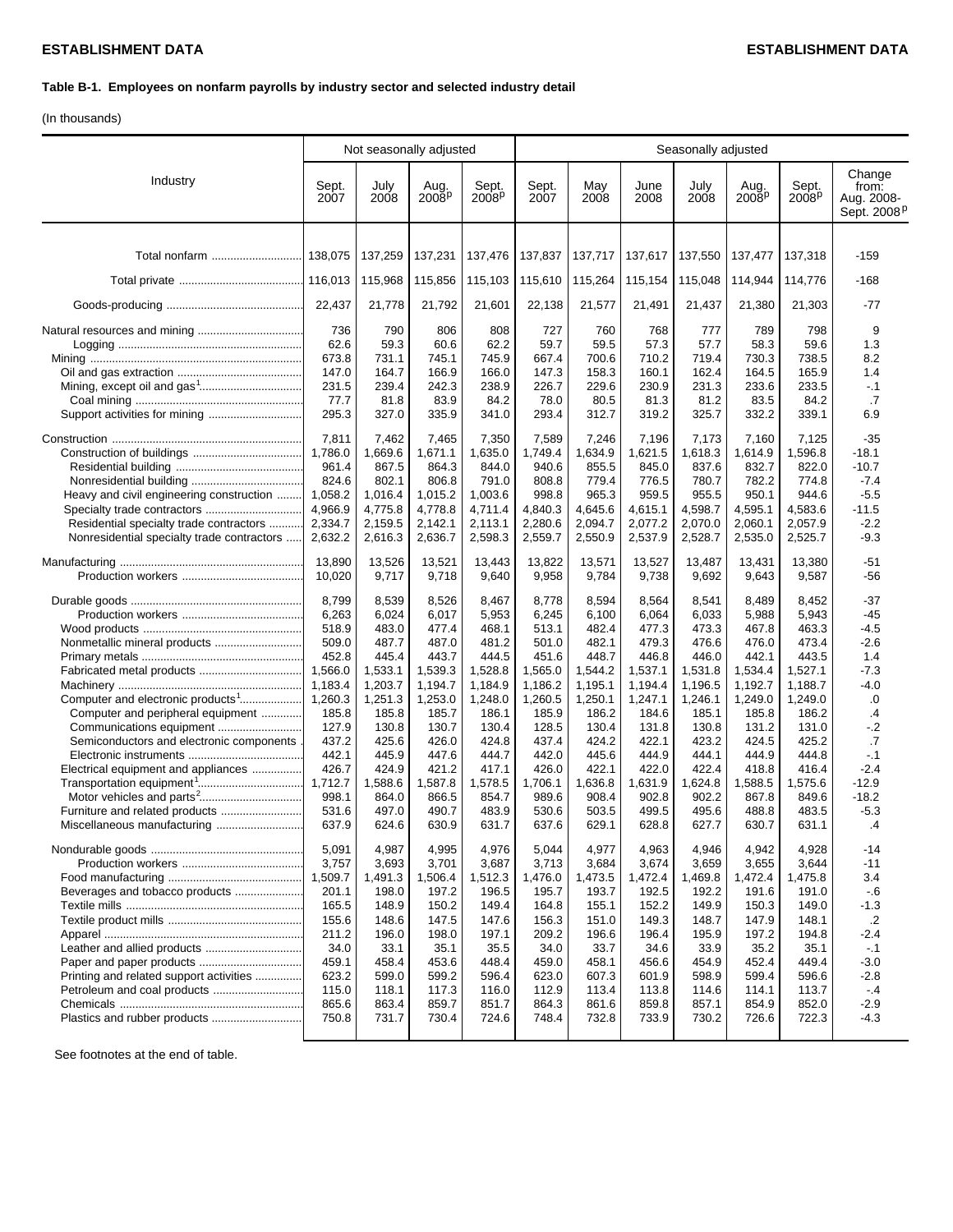### **Table B-1. Employees on nonfarm payrolls by industry sector and selected industry detail Continued**

(In thousands)

|                                                                                | Not seasonally adjusted |               |                           |                            | Seasonally adjusted |               |              |               |                           |                            |                                                          |
|--------------------------------------------------------------------------------|-------------------------|---------------|---------------------------|----------------------------|---------------------|---------------|--------------|---------------|---------------------------|----------------------------|----------------------------------------------------------|
| Industry                                                                       | Sept.<br>2007           | July<br>2008  | Aug.<br>2008 <sup>p</sup> | Sept.<br>2008 <sup>p</sup> | Sept.<br>2007       | May<br>2008   | June<br>2008 | July<br>2008  | Aug.<br>2008 <sup>p</sup> | Sept.<br>2008 <sup>p</sup> | Change<br>from:<br>Aug. 2008-<br>Sept. 2008 <sup>p</sup> |
|                                                                                | 115,638                 | 115,481       | 115,439                   | 115,875                    | 115,699             | 116,140       | 116,126      | 116,113       | 116,097                   | 116,015                    | -82                                                      |
|                                                                                | 93,576                  | 94,190        | 94,064                    | 93,502                     | 93,472              | 93,687        | 93,663       | 93,611        | 93,564                    | 93,473                     | -91                                                      |
|                                                                                | 26,584                  | 26,378        | 26,335                    | 26,221                     | 26,649              | 26,451        | 26,431       | 26,393        | 26,356                    | 26,298                     | -58                                                      |
|                                                                                | 6,056.6                 | 6,050.8       | 6,024.2                   | 6,004.3                    | 6,055.6             | 6,038.4       | 6,034.6      | 6,017.6       | 6,008.3                   | 6.004.2                    | $-4.1$                                                   |
|                                                                                | 3,140.7                 | 3,111.7       | 3,094.3                   | 3,081.7                    | 3,143.4             | 3,109.8       | 3,103.6      | 3,094.3       | 3,086.6                   | 3,084.2                    | $-2.4$                                                   |
|                                                                                | 2,085.0                 | 2,092.2       | 2,082.7                   | 2,073.2                    | 2,078.5             | 2,089.3       | 2,088.4      | 2,078.4       | 2,074.3                   | 2,068.7                    | $-5.6$                                                   |
| Electronic markets and agents and brokers                                      | 830.9                   | 846.9         | 847.2                     | 849.4                      | 833.7               | 839.3         | 842.6        | 844.9         | 847.4                     | 851.3                      | 3.9                                                      |
|                                                                                | 15,387.6                | 15,286.7      | 15,274.1                  | 15,127.1                   | 15,487.3            | 15,331.8      | 15,324.2     | 15,302.4      | 15,277.0                  | 15,236.9                   | -40.1                                                    |
| Motor vehicle and parts dealers <sup>1</sup>                                   | 1,927.1                 | 1,888.9       | 1,871.6                   | 1,855.6                    | 1,916.0             | 1,892.9       | 1,883.3      | 1,870.6       | 1,855.6                   | 1,845.4                    | $-10.2$                                                  |
|                                                                                | 1,252.3                 | 1,212.1       | 1,197.6                   | 1,186.6                    | 1,246.6             | 1,224.2       | 1,215.2      | 1,204.3       | 1,191.2                   | 1,182.6                    | $-8.6$                                                   |
| Furniture and home furnishings stores                                          | 568.2                   | 561.3         | 561.1                     | 556.5                      | 576.2               | 568.5         | 568.9        | 569.2         | 567.3                     | 565.0                      | $-2.3$                                                   |
| Electronics and appliance stores                                               | 532.7                   | 528.1         | 527.4                     | 522.1                      | 540.1               | 539.3         | 534.9        | 535.2         | 534.7                     | 530.8                      | $-3.9$                                                   |
| Building material and garden supply stores                                     | 1,283.6                 | 1,270.0       | 1,256.0                   | 1,225.6                    | 1,291.9             | 1,240.3       | 1,238.2      | 1,230.1       | 1,234.7                   | 1,231.4                    | $-3.3$                                                   |
| Food and beverage stores                                                       | 2,854.4                 | 2,896.8       | 2,877.0                   | 2,854.3                    | 2,856.0             | 2,880.7       | 2,879.2      | 2,879.5       | 2,868.8                   | 2,863.0                    | $-5.8$                                                   |
| Health and personal care stores                                                | 987.3                   | 986.7         | 983.8                     | 981.2                      | 990.1               | 990.9         | 990.4        | 990.0         | 985.4                     | 986.2                      | .8                                                       |
|                                                                                | 870.5                   | 853.6         | 852.4                     | 839.3                      | 864.2               | 841.2         | 844.4        | 841.3         | 840.2                     | 834.5                      | -5.7                                                     |
| Clothing and clothing accessories stores                                       | 1,472.9                 | 1.490.5       | 1,517.4                   | 1,472.3                    | 1,502.4             | 1,494.5       | 1,494.8      | 1,494.8       | 1,498.3                   | 1,500.9                    | 2.6                                                      |
| Sporting goods, hobby, book, and music                                         | 660.8                   | 625.2         | 648.9                     | 647.0                      | 665.1               | 653.2         | 654.5        | 649.3         | 654.1                     | 651.4                      | $-2.7$                                                   |
|                                                                                | 2,922.9                 | 2,908.9       | 2,904.6                   | 2,884.2                    | 2,976.5             | 2,928.5       | 2,939.6      | 2,948.4       | 2,946.4                   | 2,935.3                    | $-11.1$                                                  |
|                                                                                | 1,530.8                 | 1,481.9       | 1,474.3                   | 1,461.3                    | 1,570.5             | 1,514.7       | 1,516.3      | 1,517.2       | 1.511.1                   | 1,500.3                    | $-10.8$                                                  |
| Miscellaneous store retailers                                                  | 873.5                   | 857.7         | 853.3                     | 858.7                      | 873.3               | 860.8         | 858.9        | 857.4         | 856.4                     | 857.5                      | 1.1                                                      |
|                                                                                | 433.7                   | 419.0         | 420.6                     | 430.3                      | 435.5               | 441.0         | 437.1        | 436.6         | 435.1                     | 435.5                      | $\cdot$                                                  |
|                                                                                | 4,585.7                 | 4,476.3       | 4,473.4                   | 4,527.5                    | 4,551.2             | 4,524.1       | 4,514.0      | 4,513.6       | 4,510.5                   | 4,494.4                    | $-16.1$                                                  |
|                                                                                | 497.8                   | 498.6         | 494.8                     | 488.5                      | 494.5               | 501.3         | 497.6        | 495.2         | 491.0                     | 486.4                      | $-4.6$                                                   |
|                                                                                | 235.3                   | 233.0         | 232.1                     | 232.1                      | 234.6               | 233.0         | 230.0        | 232.1         | 230.2                     | 231.4                      | 1.2                                                      |
|                                                                                | 66.6                    | 64.7          | 63.9                      | 60.9                       | 65.0                | 61.3          | 61.8         | 61.9          | 60.6                      | 59.6                       | $-1.0$                                                   |
|                                                                                | 1,458.4                 | 1,413.2       | 1,421.5                   | 1,405.8                    | 1,440.6             | 1,409.8       | 1,400.1      | 1,398.3       | 1,401.1                   | 1,388.8                    | $-12.3$                                                  |
| Transit and ground passenger transportation                                    | 427.7<br>39.8           | 354.9         | 351.8                     | 435.2                      | 417.8               | 412.9         | 416.4        | 417.1         | 418.8                     | 422.6                      | 3.8                                                      |
|                                                                                | 34.7                    | 43.7<br>39.7  | 43.2<br>39.0              | 43.0<br>34.7               | 40.1<br>29.8        | 42.2<br>31.1  | 42.8<br>31.3 | 43.3<br>30.6  | 43.0<br>30.5              | 43.3<br>30.3               | .3<br>$-2$                                               |
| Scenic and sightseeing transportation<br>Support activities for transportation | 585.3                   | 591.1         | 591.8                     | 589.3                      | 586.5               | 587.1         | 587.0        | 590.3         | 590.7                     | 589.8                      | $-.9$                                                    |
|                                                                                | 577.3                   | 581.3         | 577.9                     | 578.6                      | 580.3               | 587.2         | 587.7        | 586.5         | 587.1                     | 584.9                      | $-2.2$                                                   |
|                                                                                | 662.8                   | 656.1         | 657.4                     | 659.4                      | 662.0               | 658.2         | 659.3        | 658.3         | 657.5                     | 657.3                      | $-2$                                                     |
|                                                                                | 554.2                   | 564.5         | 562.9                     | 562.4                      | 554.8               | 557.1         | 558.1        | 559.8         | 559.7                     | 562.6                      | 2.9                                                      |
|                                                                                | 3,016                   | 2,997         | 2,988                     | 2,966                      | 3,031               | 3,002         | 2,997        | 2,988         | 2,983                     | 2,980                      | -3                                                       |
| Publishing industries, except Internet                                         | 890.9                   | 875.7         | 871.7                     | 866.0                      | 893.7               | 879.7         | 877.0        | 873.0         | 870.6                     | 868.8                      | -1.8                                                     |
| Motion picture and sound recording industries                                  | 378.5                   | 385.9         | 383.9                     | 375.9                      | 384.3               | 380.9         | 382.0        | 379.1         | 379.0                     | 380.7                      | 1.7                                                      |
|                                                                                | 327.8                   | 320.8         | 319.1                     | 321.0                      | 327.0               | 321.2         | 319.6        | 320.4         | 318.3                     | 319.8                      | 1.5                                                      |
|                                                                                | 1,019.8                 | 1,016.0       | 1,014.7                   | 1,008.4                    | 1,024.4             | 1,017.7       | 1,018.9      | 1,016.1       | 1,016.3                   | 1,012.9                    | $-3.4$                                                   |
| Data processing, hosting and related services                                  | 271.3                   | 267.4         | 266.3                     | 264.9                      | 273.1               | 272.1         | 269.8        | 268.3         | 267.7                     | 266.8                      | -.9                                                      |
|                                                                                | 128.0                   | 131.6         | 132.1                     | 130.0                      | 128.8               | 130.1         | 130.0        | 130.8         | 131.3                     | 130.5                      | -.8                                                      |
|                                                                                | 8,282                   | 8,279         | 8,258                     | 8,172                      | 8,294               | 8,226         | 8,213        | 8,206         | 8,201                     | 8,184                      | -17                                                      |
|                                                                                | 6,115.7                 | 6,105.4       | 6,088.7                   | 6,046.3                    | 6,136.0             | 6,098.8       | 6,088.0      | 6,081.1       | 6,078.7                   | 6,067.6                    | $-11.1$                                                  |
| Monetary authorities - central bank                                            | 20.8                    | 21.1          | 21.0                      | 20.8                       | 20.9                | 21.0          | 20.9         | 20.9          | 20.9                      | 20.9                       | .0                                                       |
| Credit intermediation and related activities <sup>1</sup>                      | 2,840.6                 | 2,799.5       | 2,789.6                   | 2,773.5                    | 2,856.7             | 2,800.5       | 2,794.0      | 2,788.6       | 2,786.9                   | 2,789.4                    | 2.5                                                      |
| Depository credit intermediation <sup>1</sup>                                  | 1,824.7                 | 1,824.1       | 1,821.3                   | 1,806.1                    | 1,831.0             | 1,820.6       | 1,818.1      | 1,815.3       | 1,814.3                   | 1,812.2                    | $-2.1$                                                   |
|                                                                                | 1,344.9                 | 1,347.0       | 1,345.6                   | 1,335.4                    | 1,350.1             | 1,343.4       | 1,343.1      | 1,340.9       | 1,340.8                   | 1,340.7                    | $-.1$                                                    |
| Securities, commodity contracts, investments.                                  | 852.9                   | 862.9         | 865.3                     | 853.2                      | 853.2               | 866.6         | 866.0        | 860.6         | 862.2                     | 854.4                      | $-7.8$                                                   |
| Insurance carriers and related activities                                      | 2,313.4                 | 2,333.9       | 2,324.3                   | 2,310.6                    | 2,317.0             | 2,323.2       | 2,319.2      | 2,323.2       | 2,320.3                   | 2,314.7                    | $-5.6$                                                   |
| Funds, trusts, and other financial vehicles                                    | 88.0                    | 88.0          | 88.5                      | 88.2                       | 88.2                | 87.5          | 87.9         | 87.8          | 88.4                      | 88.2                       | $-2$                                                     |
| Real estate and rental and leasing                                             | 2,166.1                 | 2,173.9       | 2,169.7                   | 2,125.9                    | 2,157.7             | 2,127.3       | 2,125.1      | 2,125.3       | 2,122.4                   | 2,116.0                    | -6.4                                                     |
|                                                                                | 1,493.6                 | 1,492.7       | 1,497.5                   | 1,466.1                    | 1,489.8             | 1,466.4       | 1,466.2      | 1,463.7       | 1,464.8                   | 1,460.0                    | -4.8                                                     |
| Lessors of nonfinancial intangible assets                                      | 642.2<br>30.3           | 648.0<br>33.2 | 640.0                     | 627.4<br>32.4              | 637.8               | 629.5<br>31.4 | 627.2        | 629.3<br>32.3 | 625.5                     | 623.7                      | $-1.8$                                                   |
|                                                                                |                         |               | 32.2                      |                            | 30.1                |               | 31.7         |               | 32.1                      | 32.3                       | $\cdot$                                                  |
|                                                                                |                         |               |                           |                            |                     |               |              |               |                           |                            |                                                          |

See footnotes at the end of table.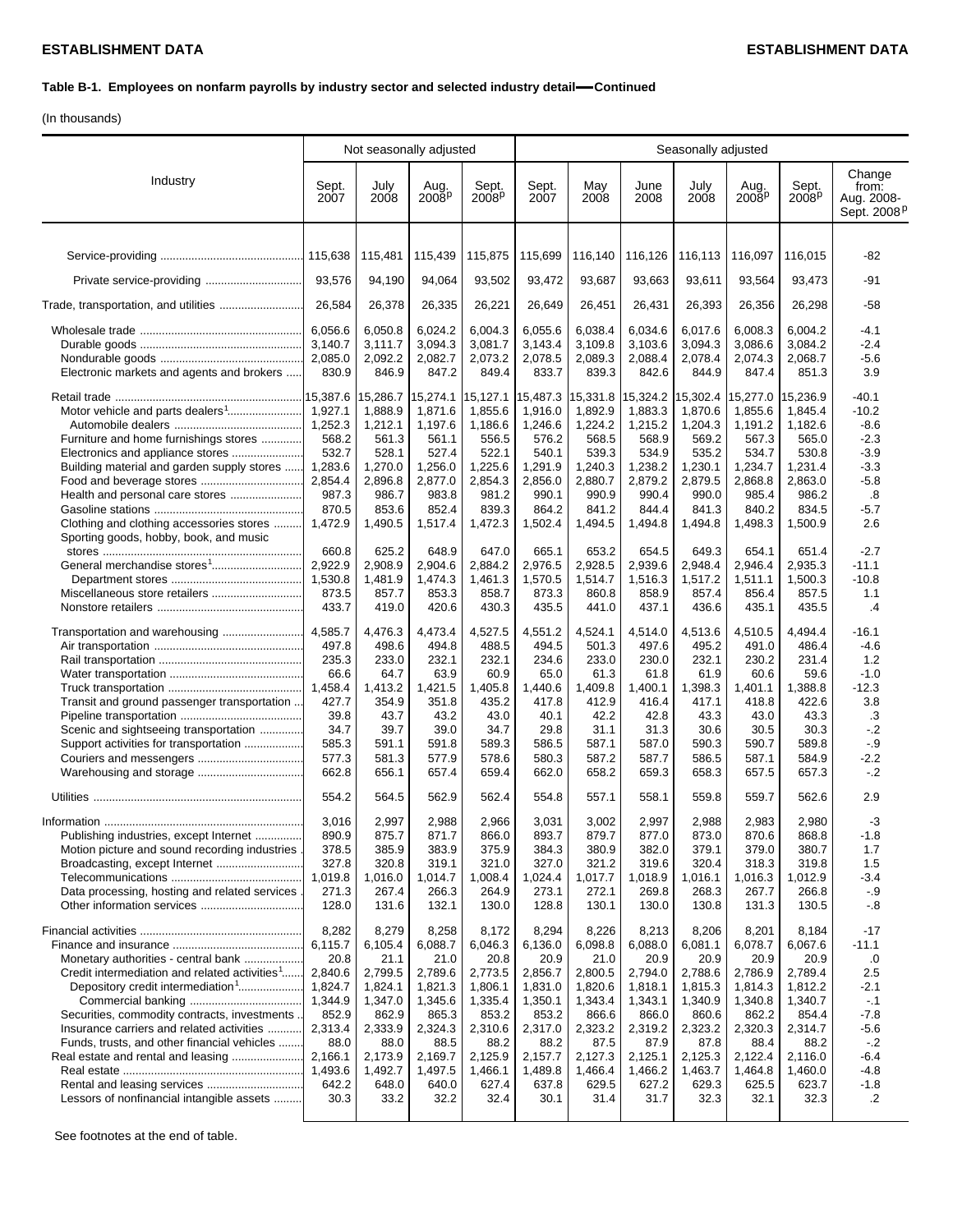# **Table B-1. Employees on nonfarm payrolls by industry sector and selected industry detail Continued**

(In thousands)

|                                                                             |                   | Not seasonally adjusted |                           |                            | Seasonally adjusted |                   |                  |                  |                           |                            |                                                          |
|-----------------------------------------------------------------------------|-------------------|-------------------------|---------------------------|----------------------------|---------------------|-------------------|------------------|------------------|---------------------------|----------------------------|----------------------------------------------------------|
| Industry                                                                    | Sept.<br>2007     | July<br>2008            | Aug.<br>2008 <sup>p</sup> | Sept.<br>2008 <sup>p</sup> | Sept.<br>2007       | May<br>2008       | June<br>2008     | July<br>2008     | Aug.<br>2008 <sup>p</sup> | Sept.<br>2008 <sup>p</sup> | Change<br>from:<br>Aug. 2008-<br>Sept. 2008 <sup>p</sup> |
|                                                                             |                   |                         |                           |                            |                     |                   |                  |                  |                           |                            |                                                          |
| Professional and business services                                          | 18,133            | 18,022                  | 18,016                    | 17,933                     | 18,000              | 17,982            | 17,927           | 17,904           | 17,861                    | 17,834                     | $-27$                                                    |
| Professional and technical services <sup>1</sup>                            | 7,655.9           | 7,834.4                 | 7,816.4                   | 7,789.3                    | 7,729.7             | 7,839.1           | 7,850.3          | 7,855.4          | 7,861.2                   | 7,873.3                    | 12.1                                                     |
|                                                                             | 1,170.2           | 1,183.9                 | 1,171.1                   | 1,156.6                    | 1,178.6             | 1,172.2           | 1,171.3          | 1,168.8          | 1,167.1                   | 1,165.1                    | $-2.0$                                                   |
| Accounting and bookkeeping services                                         | 891.0             | 896.0                   | 892.8                     | 897.1                      | 964.5               | 973.8             | 978.0            | 976.3            | 977.7                     | 976.4                      | $-1.3$                                                   |
| Architectural and engineering services                                      | 1,449.8           | 1,491.5                 | 1,487.7                   | 1,467.7                    | 1,443.2             | 1,464.9           | 1,466.2          | 1,466.0          | 1,466.1                   | 1,462.8                    | $-3.3$                                                   |
| Computer systems design and related                                         | 1,372.2           | 1,421.6                 | 1,426.3                   | 1,431.3                    | 1,375.5             | 1,408.9           | 1,411.7          | 1,419.7          | 1,425.8                   | 1,434.3                    | 8.5                                                      |
| Management and technical consulting                                         |                   |                         |                           |                            |                     |                   |                  |                  |                           |                            |                                                          |
|                                                                             | 968.4             | 1,024.0                 | 1,025.2                   | 1,030.2                    | 967.2               | 1,006.9           | 1,014.6          | 1,019.0          | 1,020.5                   | 1,029.3                    | 8.8                                                      |
| Management of companies and enterprises                                     | 1,850.5           | 1,841.6                 | 1,841.4                   | 1,823.8                    | 1,854.7             | 1,836.4           | 1,837.8          | 1,830.2          | 1,830.3                   | 1,825.8                    | $-4.5$                                                   |
| Administrative and waste services                                           | 8,626.5           | 8,346.1                 | 8,357.9                   | 8,320.3                    | 8,415.3             | 8,306.0           | 8,239.2          | 8,218.1          | 8,169.4                   | 8,134.8                    | -34.6                                                    |
| Administrative and support services <sup>1</sup>                            | 8,266.3           | 7,972.2                 | 7,983.8                   | 7,951.2                    | 8,057.4             | 7,939.8           | 7,873.5          | 7,852.3          | 7,801.6                   | 7,767.3                    | $-34.3$                                                  |
|                                                                             | 3,672.2           | 3,337.6                 | 3,373.6                   | 3,380.9                    | 3,533.0             | 3,421.8           | 3,363.3          | 3,339.9          | 3,292.5                   | 3,263.6                    | $-28.9$                                                  |
|                                                                             | 2,682.1           | 2,383.3                 | 2,413.7                   | 2,429.9                    | 2,565.1             | 2,451.6           | 2,415.3          | 2,391.6          | 2,356.5                   | 2,332.4                    | -24.1                                                    |
| Business support services                                                   | 797.2             | 778.5                   | 775.2                     | 776.1                      | 802.7               | 789.2             | 785.2            | 786.2            | 784.6                     | 783.8                      | $-8$                                                     |
| Services to buildings and dwellings                                         | 1,930.8<br>360.2  | 1,987.9                 | 1,972.9                   | 1,932.1                    | 1,863.2             | 1,865.9<br>366.2  | 1,867.4          | 1,864.4          | 1,866.5                   | 1,863.8                    | $-2.7$                                                   |
| Waste management and remediation services                                   |                   | 373.9                   | 374.1                     | 369.1                      | 357.9               |                   | 365.7            | 365.8            | 367.8                     | 367.5                      | $-3$                                                     |
| Education and health services                                               | 18.372            | 18,593                  | 18,653                    | 18.947                     | 18,451              | 18,820            | 18,891           | 18.935           | 18,994                    | 19,019                     | 25                                                       |
|                                                                             | 2,917.5           | 2,776.9                 | 2,785.8                   | 3,086.8                    | 2,967.7             | 3,047.3           | 3,099.2          | 3,111.6          | 3,127.0                   | 3,131.2                    | 4.2                                                      |
|                                                                             |                   | 15,815.7                | 15,867.2                  | 15,860.6                   | 15,483.0            | 15,772.4          | 15,791.3         | 15.823.3         | 15,867.1                  | 15,887.7                   | 20.6                                                     |
|                                                                             |                   | 13,372.3 13,405.2       |                           | 13,373.3                   | 13,027.5            | 13,274.7          | 13,298.3         | 13,333.1         | 13,362.2 13,378.8         |                            | 16.6                                                     |
| Ambulatory health care services <sup>1</sup>                                | 5,514.5           | 5,699.0                 | 5,720.2                   | 5,716.2                    | 5,523.1             | 5.649.9           | 5,667.7          | 5,693.2          | 5,706.4                   | 5,721.3                    | 14.9                                                     |
|                                                                             | 2,216.5           | 2,283.3                 | 2,286.8                   | 2,284.9                    | 2,219.1             | 2,265.2           | 2,273.1          | 2,281.1          | 2,282.9                   | 2,287.6                    | 4.7                                                      |
| Outpatient care centers                                                     | 507.5<br>924.3    | 520.5                   | 522.8                     | 517.7<br>968.1             | 509.3               | 516.6             | 516.7            | 520.3            | 522.5                     | 519.5                      | $-3.0$                                                   |
| Home health care services                                                   | 4,543.0           | 963.1<br>4,678.0        | 969.7<br>4,684.3          | 4,673.3                    | 925.2<br>4,541.6    | 951.0<br>4,635.0  | 954.5<br>4,642.9 | 960.8<br>4,653.5 | 964.6<br>4,667.4          | 966.7<br>4,670.9           | 2.1<br>3.5                                               |
| Nursing and residential care facilities <sup>1</sup>                        | 2,962.1           | 2,995.3                 | 3,000.7                   | 2,983.8                    | 2,962.8             | 2,989.8           | 2,987.7          | 2,986.4          | 2,988.4                   | 2,986.6                    | $-1.8$                                                   |
|                                                                             | 1,606.7           | 1,608.9                 | 1,610.2                   | 1,601.9                    | 1,604.3             | 1,612.1           | 1,608.9          | 1,606.5          | 1,605.2                   | 1,601.4                    | $-3.8$                                                   |
|                                                                             | 2,434.5           | 2,443.4                 | 2,462.0                   | 2,487.3                    | 2,455.5             | 2,497.7           | 2,493.0          | 2,490.2          | 2,504.9                   | 2,508.9                    | 4.0                                                      |
|                                                                             | 851.9             | 790.0                   | 806.1                     | 848.4                      | 857.4               | 860.2             | 848.8            | 842.2            | 849.2                     | 853.1                      | 3.9                                                      |
|                                                                             |                   |                         |                           |                            |                     |                   |                  |                  |                           |                            |                                                          |
|                                                                             | 13,712<br>2,045.2 | 14,324                  | 14,253                    | 13,753                     | 13,552              | 13,679<br>2,013.1 | 13,679           | 13,655           | 13,645                    | 13,628<br>1,984.4          | $-17$<br>$-11.0$                                         |
| Arts, entertainment, and recreation<br>Performing arts and spectator sports | 427.6             | 2,306.7<br>462.2        | 2,264.3<br>465.4          | 2,029.8<br>437.5           | 1,985.3<br>414.3    | 434.7             | 2,011.7<br>438.0 | 1,999.5<br>433.1 | 1,995.4<br>433.0          | 429.0                      | $-4.0$                                                   |
| Museums, historical sites, zoos, and parks                                  | 134.2             | 147.1                   | 143.0                     | 132.5                      | 131.6               | 133.9             | 132.7            | 132.1            | 131.9                     | 130.8                      | $-1.1$                                                   |
| Amusements, gambling, and recreation                                        | 1,483.4           | 1,697.4                 | 1,655.9                   | 1,459.8                    | 1,439.4             | 1,444.5           | 1,441.0          | 1,434.3          | 1,430.5                   | 1,424.6                    | $-5.9$                                                   |
| Accommodation and food services                                             | 11,667.1          | 12,016.9                | 11,989.1                  | 11,722.9                   | 11,567.0            | 11,665.8          | 11,667.4         | 11,655.6         | 11,649.1                  | 11,643.4                   | $-5.7$                                                   |
|                                                                             |                   | 1,976.6                 | 1,957.4                   | 1,859.9                    | 1,856.4             | 1,849.0           | 1,843.4          | 1,835.8          | 1,827.5                   | 1,826.6                    | $-9$                                                     |
| Food services and drinking places                                           | 9,775.8           | 10,040.3 10,031.7       |                           | 9,863.0                    | 9,710.6             | 9,816.8           | 9,824.0          | 9,819.8          | 9,821.6                   | 9,816.8                    | -4.8                                                     |
|                                                                             | 5,477             | 5,597                   | 5,561                     | 5,510                      | 5,495               | 5,527             | 5,525            | 5,530            | 5,524                     | 5,530                      | 6                                                        |
|                                                                             | 1,264.3           | 1,250.4                 | 1,237.6                   | 1,237.6                    | 1,262.5             | 1,251.7           | 1,245.6          | 1,243.8          | 1,234.4                   | 1,236.6                    | 2.2                                                      |
| Personal and laundry services                                               | 1,302.1           | 1,323.7                 | 1,324.7                   | 1,317.0                    | 1,304.4             | 1,310.6           | 1,312.8          | 1,315.1          | 1,318.1                   | 1,319.0                    | .9                                                       |
| Membership associations and organizations                                   | 2,910.3           | 3,023.0                 | 2,998.3                   | 2,955.2                    | 2,927.6             | 2,964.3           | 2,966.5          | 2,970.8          | 2,971.3                   | 2,974.8                    | 3.5                                                      |
|                                                                             |                   |                         |                           |                            |                     |                   |                  |                  |                           |                            |                                                          |
|                                                                             | 22,062            | 21,291                  | 21,375                    | 22,373                     | 22,227              | 22,453            | 22,463           | 22,502           | 22,533                    | 22,542                     | 9<br>3                                                   |
| Federal, except U.S. Postal Service                                         | 2,729<br>1,968.9  | 2,776<br>2,043.4        | 2,767<br>2,048.0          | 2,758<br>2,040.7           | 2,721<br>1,961.4    | 2,740<br>2,006.5  | 2,744<br>2,013.1 | 2,750<br>2,018.6 | 2,747<br>2,025.2          | 2,750<br>2,031.8           | 6.6                                                      |
|                                                                             | 759.9             | 732.3                   | 719.4                     | 717.4                      | 759.3               | 733.3             | 731.0            | 731.5            | 721.6                     | 717.8                      | -3.8                                                     |
|                                                                             | 5,139             | 4,911                   | 4,938                     | 5,215                      | 5,138               | 5,174             | 5,179            | 5,193            | 5,203                     | 5,208                      | 5                                                        |
|                                                                             | 2,333.6           | 2,059.1                 | 2,080.8                   | 2,393.3                    | 2,327.7             | 2,344.4           | 2,354.3          | 2,366.7          | 2,372.2                   | 2,379.7                    | 7.5                                                      |
| State government, excluding education                                       | 2,805.0           | 2,851.9                 | 2,857.3                   | 2,821.7                    | 2,810.3             | 2,829.7           | 2,824.9          | 2,826.5          | 2,830.7                   | 2,828.6                    | $-2.1$                                                   |
|                                                                             | 14,194            | 13,604                  | 13,670                    | 14,400                     | 14,368              | 14,539            | 14,540           | 14,559           | 14,583                    | 14,584                     | 1                                                        |
|                                                                             | 7,803.9           | 6,896.4                 | 7,014.0                   | 7,931.1                    | 7,970.6             | 8,060.0           | 8,053.2          | 8,072.5          | 8,082.1                   | 8,098.4                    | 16.3                                                     |
| Local government, excluding education                                       | 6,389.7           | 6,707.1                 | 6,655.9                   | 6,468.8                    | 6,397.5             | 6,479.2           | 6,486.8          | 6,486.5          | 6,501.2                   | 6,485.2                    | $-16.0$                                                  |
|                                                                             |                   |                         |                           |                            |                     |                   |                  |                  |                           |                            |                                                          |

<sup>1</sup> Includes other industries, not shown separately.

<sup>2</sup> Includes motor vehicles, motor vehicle bodies and trailers, and motor vehicle parts.

<sup>3</sup> Includes ambulatory health care services, hospitals, and nursing and residential care facilities.

 $P =$  preliminary.

NOTE: Data reflect the conversion to the 2007 version of the North

American Industry Classification System (NAICS) as the basis for the assignment and tabulation of economic data by industry, replacing NAICS 2002. See http://www.bls.gov/ces/cesnaics07.htm for more details.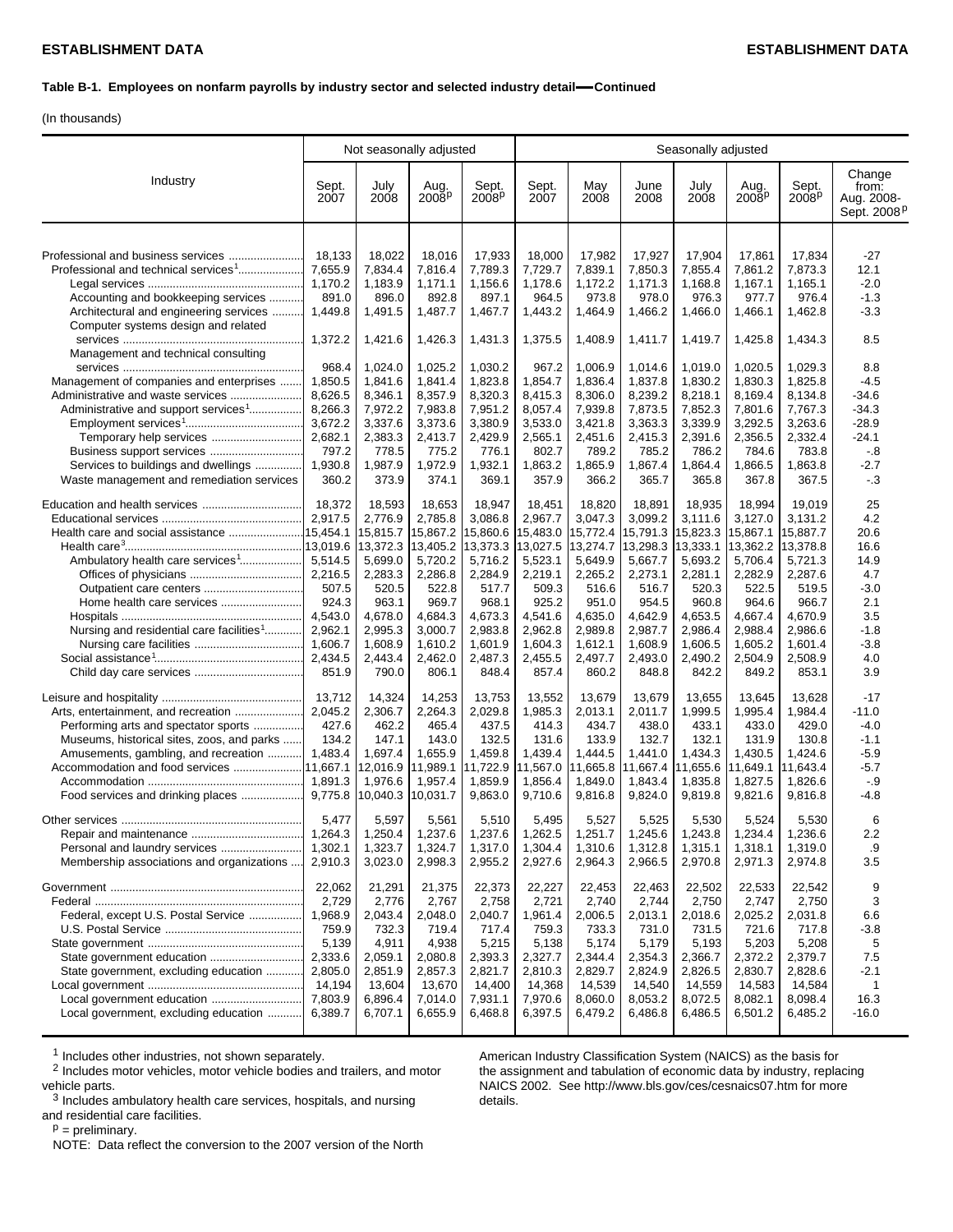**Table B-2. Average weekly hours of production and nonsupervisory workers**<sup>1</sup> **on private nonfarm payrolls by industry sector and selected industry detail**

|                                                                                                                                           | Not seasonally adjusted                                                              |                                                                                      |                                                                                      | Seasonally adjusted                                                                  |                                                                                      |                                                                                      |                                                                                      |                                                                                      |                                                                                      |                                                                                      |                                                                                         |
|-------------------------------------------------------------------------------------------------------------------------------------------|--------------------------------------------------------------------------------------|--------------------------------------------------------------------------------------|--------------------------------------------------------------------------------------|--------------------------------------------------------------------------------------|--------------------------------------------------------------------------------------|--------------------------------------------------------------------------------------|--------------------------------------------------------------------------------------|--------------------------------------------------------------------------------------|--------------------------------------------------------------------------------------|--------------------------------------------------------------------------------------|-----------------------------------------------------------------------------------------|
| Industry                                                                                                                                  | Sept.<br>2007                                                                        | July<br>2008                                                                         | Aug.<br>$200\overline{8}P$                                                           | Sept.<br>2008 <sup>p</sup>                                                           | Sept.<br>2007                                                                        | May<br>2008                                                                          | June<br>2008                                                                         | July<br>2008                                                                         | Aug.<br>$200\overline{8}P$                                                           | Sept.<br>2008 <sup>p</sup>                                                           | Change<br>from:<br>Aug. 2008-<br>Sept. 2008 <sup>p</sup>                                |
|                                                                                                                                           | 34.2                                                                                 | 33.7                                                                                 | 33.9                                                                                 | 33.7                                                                                 | 33.8                                                                                 | 33.7                                                                                 | 33.7                                                                                 | 33.7                                                                                 | 33.7                                                                                 | 33.6                                                                                 | $-0.1$                                                                                  |
|                                                                                                                                           | 41.1                                                                                 | 40.3                                                                                 | 40.7                                                                                 | 40.4                                                                                 | 40.6                                                                                 | 40.2                                                                                 | 40.3                                                                                 | 40.3                                                                                 | 40.3                                                                                 | 40.0                                                                                 | $-.3$                                                                                   |
|                                                                                                                                           | 46.8                                                                                 | 44.9                                                                                 | 45.7                                                                                 | 44.8                                                                                 | 46.2                                                                                 | 44.6                                                                                 | 45.0                                                                                 | 44.8                                                                                 | 45.4                                                                                 | 44.4                                                                                 | $-1.0$                                                                                  |
|                                                                                                                                           | 39.5                                                                                 | 39.2                                                                                 | 39.5                                                                                 | 38.9                                                                                 | 38.9                                                                                 | 38.5                                                                                 | 38.7                                                                                 | 38.7                                                                                 | 38.7                                                                                 | 38.5                                                                                 | $-2$                                                                                    |
|                                                                                                                                           | 41.7<br>4.4                                                                          | 40.6<br>3.7                                                                          | 41.1<br>3.9                                                                          | 41.0<br>3.8                                                                          | 41.4<br>4.2                                                                          | 41.0<br>3.9                                                                          | 41.0<br>3.8                                                                          | 41.0<br>3.8                                                                          | 40.9<br>3.7                                                                          | 40.7<br>3.6                                                                          | $-2$<br>-.1                                                                             |
|                                                                                                                                           | 42.0<br>4.4                                                                          | 40.8<br>3.6                                                                          | 41.4<br>3.9                                                                          | 41.2<br>3.7                                                                          | 41.6<br>4.2                                                                          | 41.2<br>3.9                                                                          | 41.2<br>3.8                                                                          | 41.3<br>3.8                                                                          | 41.2<br>3.7                                                                          | 40.9<br>3.5                                                                          | $-.3$<br>$-2$                                                                           |
| Nonmetallic mineral products<br>Computer and electronic products<br>Electrical equipment and appliances<br>Furniture and related products | 40.2<br>43.4<br>42.8<br>42.1<br>42.8<br>41.0<br>41.4<br>43.2<br>42.7<br>39.9         | 39.3<br>42.9<br>42.1<br>40.8<br>41.8<br>40.8<br>40.4<br>41.2<br>40.1<br>38.4         | 39.4<br>43.2<br>42.8<br>41.4<br>42.6<br>41.0<br>40.7<br>42.0<br>41.3<br>38.8         | 38.9<br>42.5<br>42.5<br>41.4<br>42.1<br>41.2<br>41.2<br>42.1<br>41.4<br>37.9         | 39.7<br>42.7<br>42.6<br>41.9<br>42.7<br>40.6<br>41.2<br>42.8<br>42.1<br>39.4         | 39.1<br>42.3<br>42.2<br>41.4<br>42.1<br>41.2<br>41.1<br>42.1<br>41.6<br>38.8         | 39.3<br>42.1<br>42.5<br>41.2<br>42.1<br>41.2<br>41.0<br>42.2<br>41.6<br>39.0         | 39.0<br>42.5<br>42.4<br>41.2<br>42.1<br>41.1<br>40.9<br>42.6<br>42.1<br>38.3         | 39.0<br>42.4<br>42.8<br>41.3<br>42.8<br>41.1<br>40.9<br>41.8<br>40.6<br>38.0         | 38.4<br>41.8<br>42.4<br>41.2<br>42.1<br>40.9<br>41.1<br>41.8<br>41.0<br>37.5         | $-6$<br>$-6$<br>$-.4$<br>$-.1$<br>$-.7$<br>$-2$<br>.2<br>0.<br>.4<br>$-.5$              |
| Miscellaneous manufacturing                                                                                                               | 39.8<br>41.3<br>4.5                                                                  | 38.7<br>40.3<br>3.7                                                                  | 39.5<br>40.6<br>3.9                                                                  | 38.7<br>40.7<br>4.0                                                                  | 39.7<br>40.9<br>4.1                                                                  | 39.2<br>40.5<br>3.8                                                                  | 39.2<br>40.5<br>3.8                                                                  | 39.1<br>40.5<br>3.7                                                                  | 39.4<br>40.5<br>3.7                                                                  | 38.6<br>40.2<br>3.7                                                                  | $-8$<br>$-.3$<br>.0                                                                     |
| Beverages and tobacco products<br>Leather and allied products<br>Printing and related support activities<br>Plastics and rubber products  | 41.5<br>40.6<br>40.8<br>39.9<br>37.1<br>37.8<br>43.9<br>39.4<br>44.1<br>42.1<br>41.9 | 40.5<br>39.1<br>38.9<br>39.2<br>36.7<br>37.8<br>42.3<br>37.5<br>46.1<br>41.7<br>40.7 | 40.7<br>38.6<br>39.7<br>39.0<br>36.4<br>37.2<br>42.9<br>38.3<br>44.7<br>41.7<br>41.2 | 41.0<br>38.0<br>39.7<br>38.2<br>36.2<br>37.6<br>43.0<br>38.5<br>45.1<br>41.8<br>41.1 | 40.7<br>40.8<br>40.4<br>39.9<br>37.2<br>37.9<br>43.2<br>38.9<br>43.4<br>42.0<br>41.6 | 40.8<br>39.7<br>39.0<br>38.7<br>36.0<br>38.7<br>42.5<br>38.5<br>44.2<br>41.3<br>41.0 | 40.6<br>39.0<br>38.9<br>39.1<br>36.4<br>38.5<br>42.7<br>38.1<br>44.4<br>41.8<br>41.1 | 40.5<br>38.9<br>39.4<br>39.2<br>37.0<br>38.4<br>42.6<br>38.0<br>45.4<br>41.9<br>41.3 | 40.4<br>38.3<br>39.6<br>38.8<br>36.5<br>37.7<br>43.0<br>38.2<br>44.8<br>41.6<br>41.3 | 40.3<br>38.3<br>39.2<br>38.2<br>36.4<br>37.9<br>42.5<br>38.0<br>44.5<br>41.6<br>40.9 | $-1$<br>.0<br>$-4$<br>$-6$<br>$-.1$<br>$\cdot$ .2<br>$-.5$<br>$-2$<br>$-3$<br>0.<br>-.4 |
| Private service-providing                                                                                                                 | 32.8                                                                                 | 32.4                                                                                 | 32.5                                                                                 | 32.3                                                                                 | 32.4                                                                                 | 32.4                                                                                 | 32.4                                                                                 | 32.3                                                                                 | 32.4                                                                                 | 32.3                                                                                 | $-.1$                                                                                   |
|                                                                                                                                           | 33.9                                                                                 | 33.4                                                                                 | 33.4                                                                                 | 33.5                                                                                 | 33.3                                                                                 | 33.3                                                                                 | 33.3                                                                                 | 33.2                                                                                 | 33.2                                                                                 | 33.2                                                                                 | .0                                                                                      |
|                                                                                                                                           | 38.7                                                                                 | 38.3                                                                                 | 38.3                                                                                 | 38.1                                                                                 | 38.2                                                                                 | 38.3                                                                                 | 38.3                                                                                 | 38.4                                                                                 | 38.3                                                                                 | 38.1                                                                                 | $-2$                                                                                    |
|                                                                                                                                           | 30.7                                                                                 | 30.3                                                                                 | 30.3                                                                                 | 30.4                                                                                 | 30.2                                                                                 | 30.1                                                                                 | 30.1                                                                                 | 30.0                                                                                 | 30.1                                                                                 | 30.1                                                                                 | 0.                                                                                      |
| Transportation and warehousing                                                                                                            | 37.2                                                                                 | 36.4                                                                                 | 36.7                                                                                 | 36.6                                                                                 | 36.9                                                                                 | 36.5                                                                                 | 36.5                                                                                 | 36.4                                                                                 | 36.4                                                                                 | 36.4                                                                                 | 0.                                                                                      |
|                                                                                                                                           | 43.0                                                                                 | 42.3                                                                                 | 42.1                                                                                 | 43.2                                                                                 | 42.5                                                                                 | 42.4                                                                                 | 42.8                                                                                 | 42.4                                                                                 | 42.3                                                                                 | 42.8                                                                                 | .5                                                                                      |
|                                                                                                                                           | 37.0                                                                                 | 36.8                                                                                 | 36.9                                                                                 | 37.0                                                                                 | 36.5                                                                                 | 36.6                                                                                 | 36.6                                                                                 | 36.7                                                                                 | 36.7                                                                                 | 36.8                                                                                 | $\cdot$ 1                                                                               |
|                                                                                                                                           | 36.3                                                                                 | 35.6                                                                                 | 35.8                                                                                 | 35.6                                                                                 | 35.7                                                                                 | 36.0                                                                                 | 35.9                                                                                 | 35.7                                                                                 | 36.0                                                                                 | 35.9                                                                                 | $-.1$                                                                                   |
| Professional and business services                                                                                                        | 35.2                                                                                 | 34.7                                                                                 | 35.0                                                                                 | 34.9                                                                                 | 34.8                                                                                 | 34.8                                                                                 | 34.8                                                                                 | 34.8                                                                                 | 34.9                                                                                 | 34.9                                                                                 | .0                                                                                      |
| Education and health services                                                                                                             | 32.9                                                                                 | 32.6                                                                                 | 32.6                                                                                 | 32.5                                                                                 | 32.6                                                                                 | 32.7                                                                                 | 32.6                                                                                 | 32.6                                                                                 | 32.6                                                                                 | 32.5                                                                                 | -.1                                                                                     |
|                                                                                                                                           | 25.6                                                                                 | 25.8                                                                                 | 25.8                                                                                 | 24.9                                                                                 | 25.4                                                                                 | 25.3                                                                                 | 25.3                                                                                 | 25.2                                                                                 | 25.2                                                                                 | 25.1                                                                                 | $-.1$                                                                                   |
|                                                                                                                                           | 31.1                                                                                 | 30.9                                                                                 | 31.1                                                                                 | 30.8                                                                                 | 30.9                                                                                 | 30.8                                                                                 | 30.8                                                                                 | 30.8                                                                                 | 30.9                                                                                 | 30.8                                                                                 | $-1$                                                                                    |

 $1$  Data relate to production workers in natural resources and mining

and manufacturing, construction workers in construction, and nonsupervisory workers in the service-providing industries.

These groups account for approximately four-fifths of the

total employment on private nonfarm payrolls.

<sup>2</sup> Includes motor vehicles, motor vehicle bodies and trailers, and motor vehicle parts.

 $P =$  preliminary.

NOTE: Data reflect the conversion to the 2007 version of the North American Industry Classification System (NAICS) as the basis for the assignment and tabulation of economic data by industry, replacing NAICS 2002. See

http://www.bls.gov/ces/cesnaics07.htm for more details.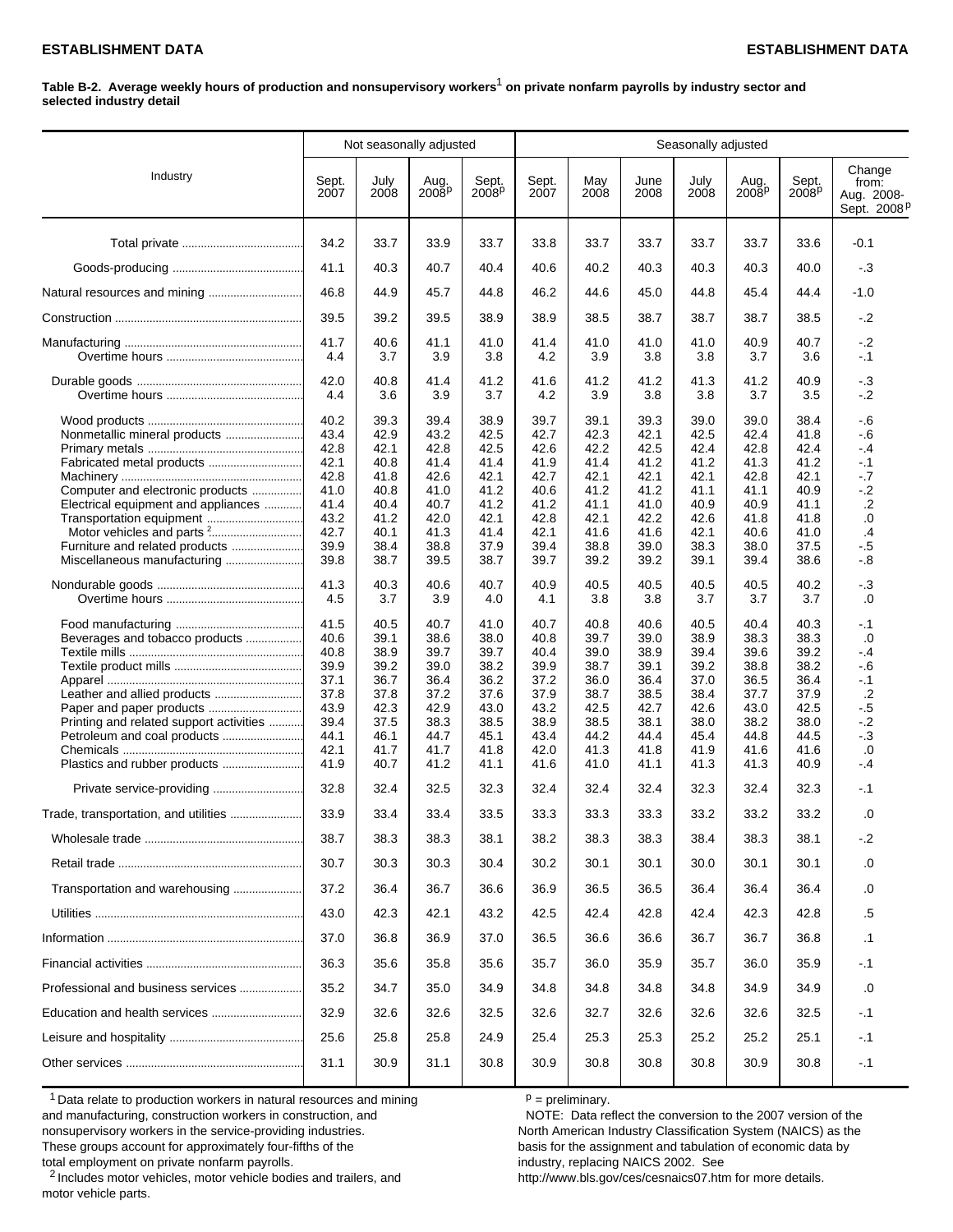Table B-3. Average hourly and weekly earnings of production and nonsupervisory workers<sup>1</sup> on private nonfarm payrolls by industry sector and **selected industry detail**

|                                         |                  |                  | Average hourly earnings   |                            |                    |                    | Average weekly earnings   |                            |
|-----------------------------------------|------------------|------------------|---------------------------|----------------------------|--------------------|--------------------|---------------------------|----------------------------|
| Industry                                | Sept.<br>2007    | July<br>2008     | Aug.<br>2008 <sup>p</sup> | Sept.<br>2008 <sup>p</sup> | Sept.<br>2007      | July<br>2008       | Aug.<br>2008 <sup>p</sup> | Sept.<br>2008 <sup>p</sup> |
| Seasonally adjusted                     | \$17.64<br>17.57 | \$17.98<br>18.06 | \$18.05<br>18.14          | \$18.20<br>18.17           | \$603.29<br>593.87 | \$605.93<br>608.62 | \$611.90<br>611.32        | \$613.34<br>610.51         |
|                                         | 18.91            | 19.37            | 19.50                     | 19.58                      | 777.20             | 780.61             | 793.65                    | 791.03                     |
|                                         | 20.93            | 22.41            | 23.02                     | 23.17                      | 979.52             | 1,006.21           | 1,052.01                  | 1,038.02                   |
|                                         | 21.32            | 21.90            | 22.15                     | 22.28                      | 842.14             | 858.48             | 874.93                    | 866.69                     |
|                                         | 17.39            | 17.71            | 17.74                     | 17.82                      | 725.16             | 719.03             | 729.11                    | 730.62                     |
|                                         | 18.35            | 18.63            | 18.70                     | 18.80                      | 770.70             | 760.10             | 774.18                    | 774.56                     |
|                                         | 13.65            | 14.22            | 14.23                     | 14.33                      | 548.73             | 558.85             | 560.66                    | 557.44                     |
| Nonmetallic mineral products            | 16.94            | 16.94            | 16.86                     | 16.97                      | 735.20             | 726.73             | 728.35                    | 721.23                     |
|                                         | 19.83            | 20.42            | 20.30                     | 20.35                      | 848.72             | 859.68             | 868.84                    | 864.88                     |
| Fabricated metal products               | 16.61            | 16.94            | 17.07                     | 17.15                      | 699.28             | 691.15             | 706.70                    | 710.01                     |
|                                         | 17.79            | 17.93            | 17.91                     | 18.00                      | 761.41             | 749.47             | 762.97                    | 757.80                     |
| Computer and electronic products        | 20.20            | 21.15            | 21.24                     | 21.30                      | 828.20             | 862.92             | 870.84                    | 877.56                     |
| Electrical equipment and appliances     | 16.10            | 15.87            | 15.96                     | 15.98                      | 666.54             | 641.15             | 649.57                    | 658.38                     |
| Transportation equipment                | 23.42            | 23.68            | 23.86                     | 23.94                      | 1,011.74           | 975.62             | 1.002.12                  | 1,007.87                   |
| Furniture and related products          | 14.36            | 14.52            | 14.60                     | 14.56                      | 572.96             | 557.57             | 566.48                    | 551.82                     |
| Miscellaneous manufacturing             | 14.78            | 15.35            | 15.34                     | 15.42                      | 588.24             | 594.05             | 605.93                    | 596.75                     |
|                                         | 15.77            | 16.19            | 16.13                     | 16.23                      | 651.30             | 652.46             | 654.88                    | 660.56                     |
|                                         | 13.65            | 14.01            | 13.99                     | 14.03                      | 566.48             | 567.41             | 569.39                    | 575.23                     |
| Beverages and tobacco products          | 18.40            | 18.86            | 18.43                     | 18.85                      | 747.04             | 737.43             | 711.40                    | 716.30                     |
|                                         | 13.16            | 13.77            | 13.65                     | 13.71                      | 536.93             | 535.65             | 541.91                    | 544.29                     |
|                                         | 11.73            | 11.80            | 11.75                     | 11.87                      | 468.03             | 462.56             | 458.25                    | 453.43                     |
|                                         | 11.17            | 11.35            | 11.31                     | 11.45                      | 414.41             | 416.55             | 411.68                    | 414.49                     |
| Leather and allied products             | 12.24            | 12.85            | 12.94                     | 12.80                      | 462.67             | 485.73             | 481.37                    | 481.28                     |
| Paper and paper products                | 18.54            | 19.07            | 18.80                     | 18.95                      | 813.91             | 806.66             | 806.52                    | 814.85                     |
| Printing and related support activities | 16.37            | 16.82            | 16.80                     | 16.87                      | 644.98             | 630.75             | 643.44                    | 649.50                     |
| Petroleum and coal products             | 25.95            | 27.70            | 27.76                     | 28.35                      | 1,144.40<br>821.79 | 1,276.97           | 1,240.87                  | 1,278.59                   |
|                                         | 19.52<br>15.45   | 19.46<br>15.84   | 19.50<br>15.87            | 19.72<br>15.94             | 647.36             | 811.48<br>644.69   | 813.15<br>653.84          | 824.30<br>655.13           |
|                                         | 17.31            | 17.63            | 17.68                     | 17.86                      | 567.77             | 571.21             | 574.60                    | 576.88                     |
|                                         |                  |                  |                           |                            |                    |                    | 542.75                    |                            |
| Trade, transportation, and utilities    | 16.00            | 16.21            | 16.25                     | 16.29                      | 542.40             | 541.41             |                           | 545.72                     |
|                                         | 19.85            | 20.12            | 20.23                     | 20.21                      | 768.20             | 770.60             | 774.81                    | 770.00                     |
|                                         | 12.91            | 12.93            | 12.96                     | 13.02                      | 396.34             | 391.78             | 392.69                    | 395.81                     |
| Transportation and warehousing          | 17.96            | 18.53            | 18.52                     | 18.51                      | 668.11             | 674.49             | 679.68                    | 677.47                     |
|                                         | 28.27            | 28.48            | 28.61                     | 28.80                      | 1,215.61           | 1,204.70           | 1,204.48                  | 1,244.16                   |
|                                         | 24.22            | 24.70            | 24.75                     | 24.97                      | 896.14             | 908.96             | 913.28                    | 923.89                     |
|                                         | 19.88            | 20.20            | 20.28                     | 20.41                      | 721.64             | 719.12             | 726.02                    | 726.60                     |
| Professional and business services      | 20.34            | 20.99            | 21.05                     | 21.27                      | 715.97             | 728.35             | 736.75                    | 742.32                     |
|                                         | 18.33            | 18.85            | 18.84                     | 18.93                      | 603.06             | 614.51             | 614.18                    | 615.23                     |
|                                         | 10.53            | 10.72            | 10.80                     | 10.89                      | 269.57             | 276.58             | 278.64                    | 271.16                     |
|                                         | 15.58            | 15.80            | 15.84                     | 15.99                      | 484.54             | 488.22             | 492.62                    | 492.49                     |
|                                         |                  |                  |                           |                            |                    |                    |                           |                            |

 $\overline{1}$  See footnote 1, table B-2.

 $P =$  preliminary.

basis for the assignment and tabulation of economic data by

industry, replacing NAICS 2002. See

NOTE: Data reflect the conversion to the 2007 version of the North American Industry Classification System (NAICS) as the http://www.bls.gov/ces/cesnaics07.htm for more details.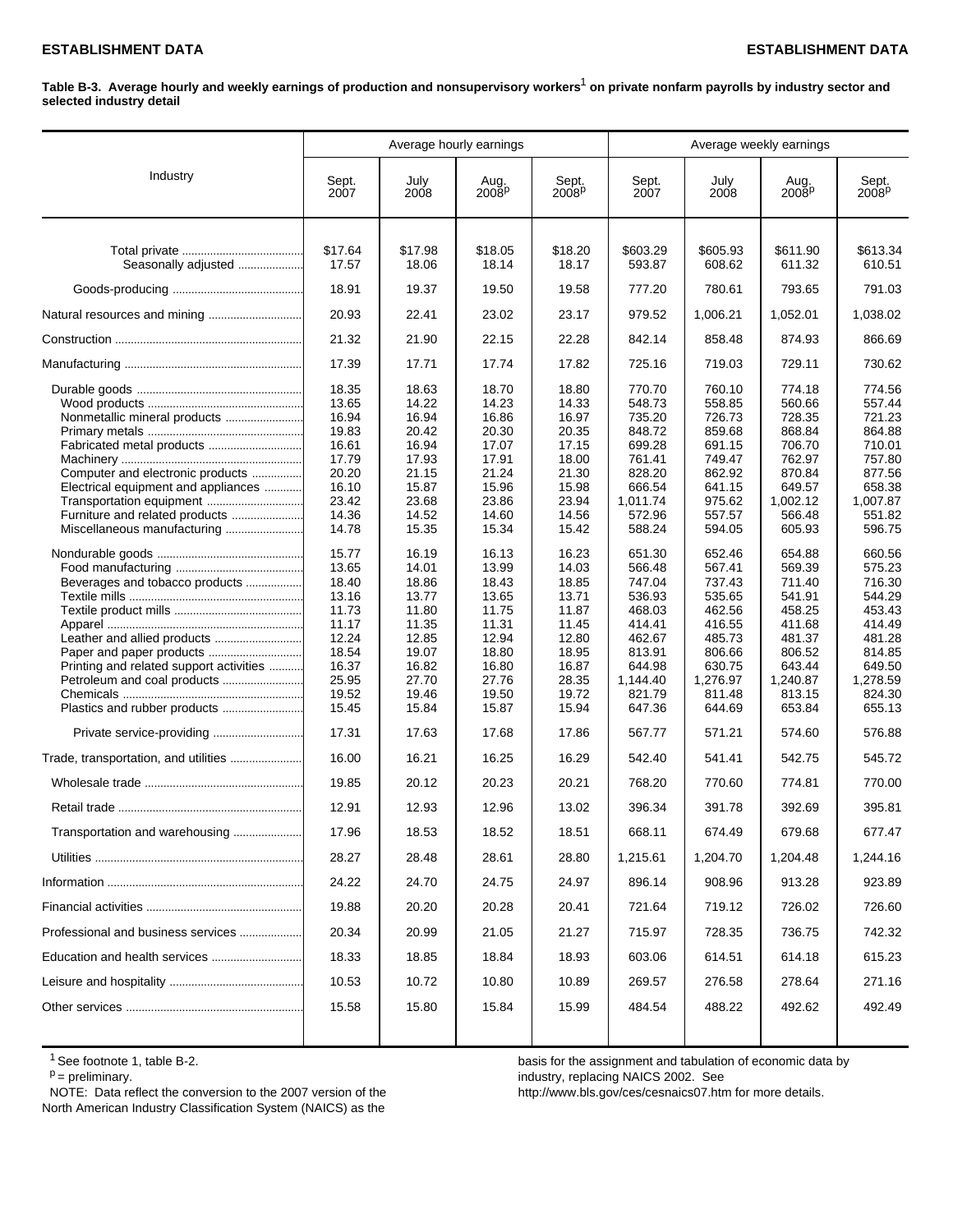**Table B-4. Average hourly earnings of production and nonsupervisory workers**<sup>1</sup> **on private nonfarm payrolls by industry sector and selected industry detail, seasonally adjusted**

|                       |                 |                 |                 |                 |                           |                            | Percent                                               |
|-----------------------|-----------------|-----------------|-----------------|-----------------|---------------------------|----------------------------|-------------------------------------------------------|
| Industry              | Sept.<br>2007   | May<br>2008     | June<br>2008    | July<br>2008    | Aug.<br>2008 <sup>p</sup> | Sept.<br>2008 <sup>p</sup> | change from:<br>Aug. 2008-<br>Sept. 2008 <sup>p</sup> |
|                       |                 |                 |                 |                 |                           |                            |                                                       |
| <b>Total Private:</b> |                 |                 |                 |                 |                           |                            |                                                       |
|                       | \$17.57<br>8.35 | \$17.95<br>8.24 | \$18.00<br>8.17 | \$18.06<br>8.12 | \$18.14<br>8.17           | \$18.17<br>N.A.            | 0.2<br>(3)                                            |
|                       | 18.78           | 19.17           | 19.25           | 19.33           | 19.40                     | 19.45                      | .3                                                    |
|                       | 20.99           | 21.71           | 22.01           | 22.54           | 23.02                     | 23.17                      | .7                                                    |
|                       | 21.12           | 21.70           | 21.77           | 21.84           | 22.01                     | 22.06                      | $\cdot$                                               |
|                       | 17.34           | 17.65           | 17.71           | 17.78           | 17.75                     | 17.79                      | .2                                                    |
|                       | 16.50           | 16.85           | 16.93           | 16.99           | 16.98                     | 17.04                      | $\overline{A}$                                        |
|                       | 18.28           | 18.61           | 18.67           | 18.75           | 18.70                     | 18.74                      | $\overline{2}$                                        |
|                       | 15.74           | 16.04           | 16.11           | 16.14           | 16.16                     | 16.21                      | .3                                                    |
|                       | 17.26           | 17.64           | 17.69           | 17.74           | 17.82                     | 17.85                      | $\cdot$ .2                                            |
|                       | 15.90           | 16.16           | 16.19           | 16.20           | 16.26                     | 16.24                      | $-.1$                                                 |
|                       | 19.72           | 20.06           | 20.12           | 20.16           | 20.30                     | 20.25                      | $-2$                                                  |
|                       | 12.83           | 12.90           | 12.90           | 12.90           | 12.95                     | 12.93                      | $-.2$                                                 |
|                       | 17.86           | 18.38           | 18.39           | 18.41           | 18.47                     | 18.45                      | $-1$                                                  |
|                       | 28.14           | 28.81           | 29.14           | 28.65           | 28.86                     | 28.74                      | $-.4$                                                 |
|                       | 24.01           | 24.67           | 24.74           | 24.82           | 24.86                     | 24.85                      | .0                                                    |
|                       | 19.76           | 20.23           | 20.26           | 20.30           | 20.38                     | 20.44                      | .3                                                    |
|                       | 20.36           | 20.90           | 21.01           | 21.12           | 21.28                     | 21.38                      | $.5\,$                                                |
|                       | 18.29           | 18.71           | 18.75           | 18.81           | 18.85                     | 18.89                      | $\cdot$ .2                                            |
|                       | 10.55           | 10.81           | 10.85           | 10.86           | 10.90                     | 10.91                      | $\cdot$ 1                                             |
|                       | 15.55           | 15.81           | 15.85           | 15.90           | 15.93                     | 15.97                      | $\cdot$ 3                                             |
|                       |                 |                 |                 |                 |                           |                            |                                                       |

<sup>1</sup> See footnote 1, table B-2.

<sup>2</sup> The Consumer Price Index for Urban Wage Earners and Clerical Workers (CPI-W) is used to deflate this series.

<sup>3</sup> Change was 0.6 percent from July 2008 to Aug. 2008, the latest month available.

<sup>4</sup> Derived by assuming that overtime hours are paid at the rate of time and one-half.

N.A. = not available.

 $P =$  preliminary.

NOTE: Data reflect the conversion to the 2007 version of the North American Industry Classification System (NAICS) as the basis for the assignment and tabulation of economic data by industry, replacing NAICS 2002. See

http://www.bls.gov/ces/cesnaics07.htm for more details.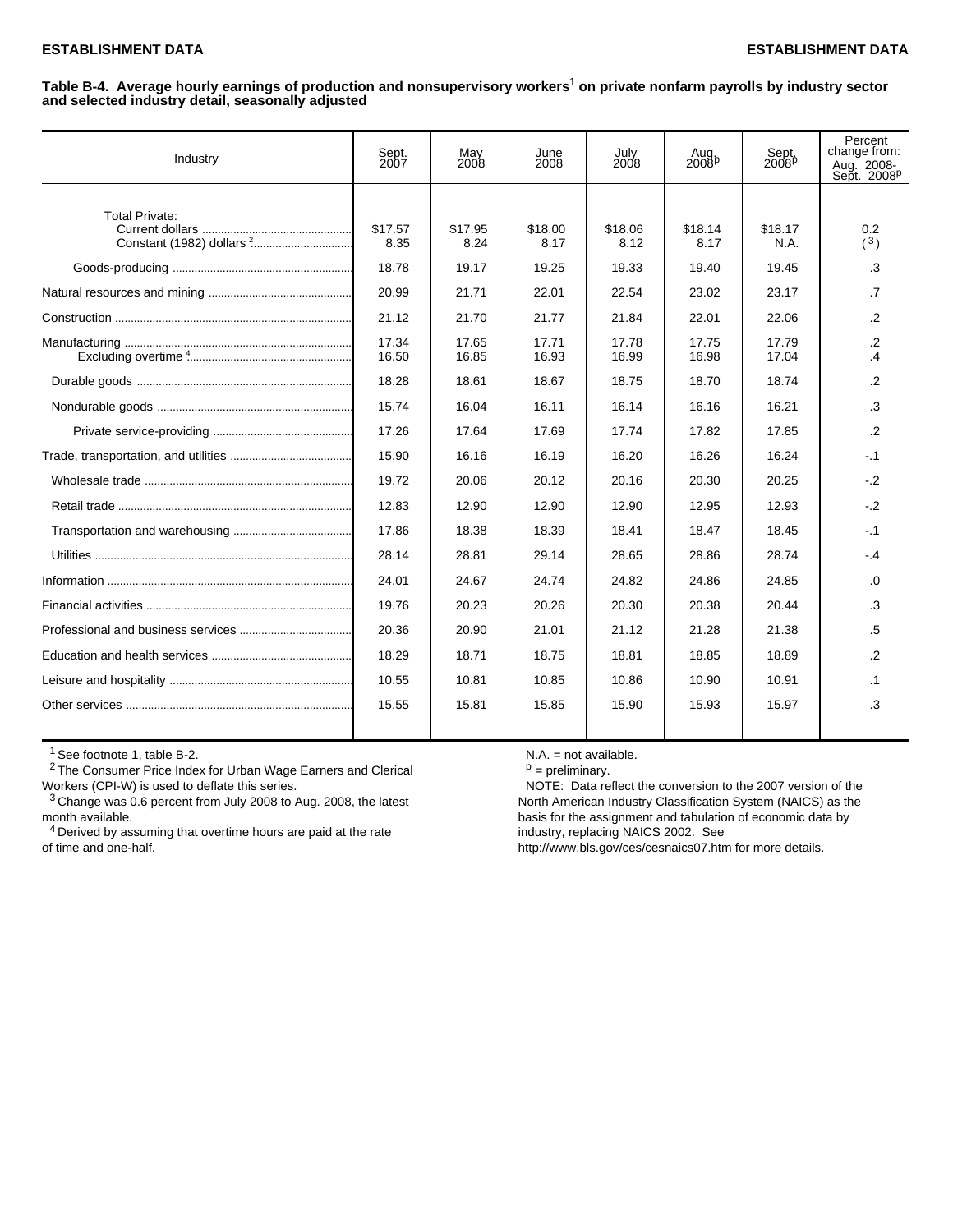**Table B-5. Indexes of aggregate weekly hours of production and nonsupervisory workers**<sup>1</sup> **on private nonfarm payrolls by industry sector and selected industry detail**

(2002=100)

|                                                                                                                                                                                                                                                                                                                                                                                                          | Not seasonally adjusted                                                                                                                                                                                     |                                                                                                                                                                                                            |                                                                                                                                                                                                            |                                                                                                                                                                                                            | Seasonally adjusted                                                                                                                                                                                        |                                                                                                                                                                                                           |                                                                                                                                                                                                           |                                                                                                                                                                                                           |                                                                                                                                                                                                           |                                                                                                                                                                                                          |                                                                                                                                                                                                                                        |  |  |  |  |
|----------------------------------------------------------------------------------------------------------------------------------------------------------------------------------------------------------------------------------------------------------------------------------------------------------------------------------------------------------------------------------------------------------|-------------------------------------------------------------------------------------------------------------------------------------------------------------------------------------------------------------|------------------------------------------------------------------------------------------------------------------------------------------------------------------------------------------------------------|------------------------------------------------------------------------------------------------------------------------------------------------------------------------------------------------------------|------------------------------------------------------------------------------------------------------------------------------------------------------------------------------------------------------------|------------------------------------------------------------------------------------------------------------------------------------------------------------------------------------------------------------|-----------------------------------------------------------------------------------------------------------------------------------------------------------------------------------------------------------|-----------------------------------------------------------------------------------------------------------------------------------------------------------------------------------------------------------|-----------------------------------------------------------------------------------------------------------------------------------------------------------------------------------------------------------|-----------------------------------------------------------------------------------------------------------------------------------------------------------------------------------------------------------|----------------------------------------------------------------------------------------------------------------------------------------------------------------------------------------------------------|----------------------------------------------------------------------------------------------------------------------------------------------------------------------------------------------------------------------------------------|--|--|--|--|
| Industry                                                                                                                                                                                                                                                                                                                                                                                                 | Sept.<br>2007                                                                                                                                                                                               | July<br>2008                                                                                                                                                                                               | Aug.<br>2008 <sup>p</sup>                                                                                                                                                                                  | Sept.<br>2008 <sup>p</sup>                                                                                                                                                                                 | Sept.<br>2007                                                                                                                                                                                              | May<br>2008                                                                                                                                                                                               | June<br>2008                                                                                                                                                                                              | July<br>2008                                                                                                                                                                                              | Aug.<br>2008P                                                                                                                                                                                             | Sept.<br>2008 <sup>p</sup>                                                                                                                                                                               | Percent<br>change from:<br>Aug. 2008-<br>Sept. 2008 <sup>P</sup>                                                                                                                                                                       |  |  |  |  |
|                                                                                                                                                                                                                                                                                                                                                                                                          | 109.2                                                                                                                                                                                                       | 107.9                                                                                                                                                                                                      | 108.4                                                                                                                                                                                                      | 107.0                                                                                                                                                                                                      | 107.6                                                                                                                                                                                                      | 107.1                                                                                                                                                                                                     | 107.0                                                                                                                                                                                                     | 106.9                                                                                                                                                                                                     | 106.8                                                                                                                                                                                                     | 106.3                                                                                                                                                                                                    | $-0.5$                                                                                                                                                                                                                                 |  |  |  |  |
|                                                                                                                                                                                                                                                                                                                                                                                                          | 104.6                                                                                                                                                                                                       | 99.1                                                                                                                                                                                                       | 100.3                                                                                                                                                                                                      | 98.4                                                                                                                                                                                                       | 101.6                                                                                                                                                                                                      | 97.9                                                                                                                                                                                                      | 97.6                                                                                                                                                                                                      | 97.2                                                                                                                                                                                                      | 97.0                                                                                                                                                                                                      | 95.7                                                                                                                                                                                                     | $-1.3$                                                                                                                                                                                                                                 |  |  |  |  |
|                                                                                                                                                                                                                                                                                                                                                                                                          | 138.8                                                                                                                                                                                                       | 140.8                                                                                                                                                                                                      | 147.4                                                                                                                                                                                                      | 145.2                                                                                                                                                                                                      | 134.5                                                                                                                                                                                                      | 134.6                                                                                                                                                                                                     | 137.0                                                                                                                                                                                                     | 138.3                                                                                                                                                                                                     | 143.3                                                                                                                                                                                                     | 141.6                                                                                                                                                                                                    | $-1.2$                                                                                                                                                                                                                                 |  |  |  |  |
|                                                                                                                                                                                                                                                                                                                                                                                                          | 120.3                                                                                                                                                                                                       | 113.5                                                                                                                                                                                                      | 114.8                                                                                                                                                                                                      | 110.9                                                                                                                                                                                                      | 114.3                                                                                                                                                                                                      | 107.5                                                                                                                                                                                                     | 107.3                                                                                                                                                                                                     | 106.7                                                                                                                                                                                                     | 106.9                                                                                                                                                                                                     | 105.5                                                                                                                                                                                                    | $-1.3$                                                                                                                                                                                                                                 |  |  |  |  |
|                                                                                                                                                                                                                                                                                                                                                                                                          | 95.9                                                                                                                                                                                                        | 90.5                                                                                                                                                                                                       | 91.7                                                                                                                                                                                                       | 90.7                                                                                                                                                                                                       | 94.6                                                                                                                                                                                                       | 92.1                                                                                                                                                                                                      | 91.6                                                                                                                                                                                                      | 91.2                                                                                                                                                                                                      | 90.5                                                                                                                                                                                                      | 89.6                                                                                                                                                                                                     | $-1.0$                                                                                                                                                                                                                                 |  |  |  |  |
| Nonmetallic mineral products<br>Fabricated metal products<br>Computer and electronic products<br>Electrical equipment and appliances<br>Transportation equipment<br>Furniture and related products<br>Miscellaneous manufacturing<br>Beverages and tobacco products<br>Leather and allied products<br>Paper and paper products<br>Printing and related support activities<br>Petroleum and coal products | 98.8<br>91.7<br>101.9<br>90.7<br>106.0<br>103.7<br>102.7<br>89.2<br>99.7<br>87.4<br>87.5<br>92.4<br>91.4<br>105.4<br>103.5<br>55.4<br>76.4<br>60.9<br>70.2<br>87.8<br>93.0<br>99.5<br>95.4<br>91.9<br>110.7 | 92.3<br>83.2<br>98.0<br>87.9<br>100.1<br>102.7<br>101.0<br>87.6<br>85.6<br>68.6<br>77.8<br>87.7<br>87.7<br>101.5<br>94.6<br>47.5<br>72.4<br>56.6<br>69.7<br>85.1<br>84.7<br>106.5<br>97.4<br>87.1<br>110.5 | 93.6<br>82.7<br>99.0<br>88.9<br>102.2<br>103.4<br>101.6<br>87.5<br>87.1<br>70.8<br>77.6<br>91.2<br>88.5<br>103.1<br>93.3<br>48.8<br>71.4<br>56.7<br>73.3<br>85.6<br>86.7<br>104.6<br>96.2<br>88.0<br>110.6 | 92.1<br>79.4<br>95.9<br>88.5<br>101.3<br>101.0<br>100.6<br>87.7<br>86.6<br>69.5<br>74.7<br>89.2<br>88.4<br>104.6<br>91.5<br>48.4<br>70.4<br>56.3<br>75.3<br>84.8<br>86.6<br>104.5<br>95.1<br>86.8<br>109.2 | 97.6<br>89.3<br>98.3<br>90.1<br>105.3<br>103.7<br>101.5<br>88.8<br>98.5<br>85.6<br>86.3<br>92.1<br>89.5<br>100.7<br>100.1<br>54.7<br>76.4<br>60.2<br>70.3<br>86.2<br>92.1<br>95.6<br>94.8<br>90.9<br>109.3 | 94.4<br>82.0<br>95.1<br>89.2<br>103.0<br>103.1<br>102.9<br>88.6<br>91.5<br>76.3<br>79.8<br>89.9<br>87.9<br>101.1<br>90.7<br>49.7<br>72.8<br>55.1<br>72.1<br>85.3<br>88.6<br>97.8<br>96.3<br>88.0<br>109.7 | 93.9<br>81.6<br>94.5<br>89.4<br>101.7<br>102.6<br>102.3<br>88.4<br>91.0<br>75.4<br>79.3<br>89.8<br>87.7<br>100.5<br>90.5<br>48.8<br>72.5<br>55.8<br>74.3<br>85.3<br>86.6<br>98.5<br>97.1<br>88.3<br>109.7 | 93.6<br>80.5<br>94.2<br>89.0<br>101.2<br>102.9<br>101.6<br>88.3<br>90.9<br>75.9<br>77.2<br>89.5<br>87.3<br>99.9<br>89.5<br>48.8<br>72.6<br>56.9<br>72.6<br>84.9<br>85.8<br>101.5<br>96.9<br>88.3<br>109.3 | 92.7<br>79.6<br>94.5<br>88.9<br>101.7<br>103.9<br>101.7<br>87.5<br>86.8<br>69.7<br>75.6<br>90.8<br>87.2<br>99.8<br>87.9<br>49.0<br>71.1<br>56.7<br>74.7<br>85.2<br>86.5<br>101.3<br>95.5<br>87.8<br>109.6 | 91.3<br>77.3<br>92.5<br>88.2<br>100.8<br>101.3<br>99.9<br>87.5<br>86.0<br>68.4<br>74.0<br>88.9<br>86.3<br>99.9<br>87.7<br>47.9<br>70.4<br>55.8<br>74.9<br>83.7<br>85.7<br>100.0<br>95.0<br>86.2<br>109.1 | $-1.5$<br>$-2.9$<br>$-2.1$<br>$-8$<br>$-9$<br>$-2.5$<br>$-1.8$<br>.0<br>$-9$<br>$-1.9$<br>$-2.1$<br>$-2.1$<br>$-1.0$<br>$\cdot$ 1<br>$-.2$<br>$-2.2$<br>$-1.0$<br>$-1.6$<br>.3<br>$-1.8$<br>$-9$<br>$-1.3$<br>$-.5$<br>$-1.8$<br>$-.5$ |  |  |  |  |
| Trade, transportation, and utilities                                                                                                                                                                                                                                                                                                                                                                     | 106.4                                                                                                                                                                                                       | 104.4                                                                                                                                                                                                      | 104.2                                                                                                                                                                                                      | 104.0                                                                                                                                                                                                      | 104.8                                                                                                                                                                                                      | 104.4                                                                                                                                                                                                     | 104.3                                                                                                                                                                                                     | 103.8                                                                                                                                                                                                     | 103.6                                                                                                                                                                                                     | 103.4                                                                                                                                                                                                    | $-2$                                                                                                                                                                                                                                   |  |  |  |  |
|                                                                                                                                                                                                                                                                                                                                                                                                          | 111.8                                                                                                                                                                                                       | 110.9                                                                                                                                                                                                      | 110.3                                                                                                                                                                                                      | 109.2                                                                                                                                                                                                      | 110.3                                                                                                                                                                                                      | 110.6                                                                                                                                                                                                     | 110.5                                                                                                                                                                                                     | 110.5                                                                                                                                                                                                     | 110.0                                                                                                                                                                                                     | 109.2                                                                                                                                                                                                    | $-7$                                                                                                                                                                                                                                   |  |  |  |  |
|                                                                                                                                                                                                                                                                                                                                                                                                          | 102.5                                                                                                                                                                                                       | 100.8                                                                                                                                                                                                      | 100.7                                                                                                                                                                                                      | 99.9                                                                                                                                                                                                       | 101.7                                                                                                                                                                                                      | 100.4                                                                                                                                                                                                     | 100.3                                                                                                                                                                                                     | 99.9                                                                                                                                                                                                      | 100.0                                                                                                                                                                                                     | 99.8                                                                                                                                                                                                     | $-2$                                                                                                                                                                                                                                   |  |  |  |  |
| Transportation and warehousing                                                                                                                                                                                                                                                                                                                                                                           | 111.3                                                                                                                                                                                                       | 107.2                                                                                                                                                                                                      | 107.9                                                                                                                                                                                                      | 109.1                                                                                                                                                                                                      | 109.4                                                                                                                                                                                                      | 108.8                                                                                                                                                                                                     | 108.4                                                                                                                                                                                                     | 108.2                                                                                                                                                                                                     | 107.9                                                                                                                                                                                                     | 107.6                                                                                                                                                                                                    | $-3$                                                                                                                                                                                                                                   |  |  |  |  |
|                                                                                                                                                                                                                                                                                                                                                                                                          | 97.6                                                                                                                                                                                                        | 98.8                                                                                                                                                                                                       | 97.8                                                                                                                                                                                                       | 99.8                                                                                                                                                                                                       | 96.7                                                                                                                                                                                                       | 97.2                                                                                                                                                                                                      | 98.7                                                                                                                                                                                                      | 97.9                                                                                                                                                                                                      | 97.6                                                                                                                                                                                                      | 99.0                                                                                                                                                                                                     | 1.4                                                                                                                                                                                                                                    |  |  |  |  |
|                                                                                                                                                                                                                                                                                                                                                                                                          | 100.9                                                                                                                                                                                                       | 100.7                                                                                                                                                                                                      | 100.5                                                                                                                                                                                                      | 100.1                                                                                                                                                                                                      | 100.1                                                                                                                                                                                                      | 100.2                                                                                                                                                                                                     | 100.0                                                                                                                                                                                                     | 100.0                                                                                                                                                                                                     | 99.9                                                                                                                                                                                                      | 100.3                                                                                                                                                                                                    | $\cdot$                                                                                                                                                                                                                                |  |  |  |  |
|                                                                                                                                                                                                                                                                                                                                                                                                          | 109.9                                                                                                                                                                                                       | 108.8                                                                                                                                                                                                      | 109.1                                                                                                                                                                                                      | 107.4                                                                                                                                                                                                      | 108.3                                                                                                                                                                                                      | 108.9                                                                                                                                                                                                     | 108.6                                                                                                                                                                                                     | 107.9                                                                                                                                                                                                     | 108.9                                                                                                                                                                                                     | 108.4                                                                                                                                                                                                    | $-5$                                                                                                                                                                                                                                   |  |  |  |  |
| Professional and business services                                                                                                                                                                                                                                                                                                                                                                       | 118.2                                                                                                                                                                                                       | 115.7                                                                                                                                                                                                      | 116.5                                                                                                                                                                                                      | 115.7                                                                                                                                                                                                      | 115.9                                                                                                                                                                                                      | 115.6                                                                                                                                                                                                     | 115.3                                                                                                                                                                                                     | 115.1                                                                                                                                                                                                     | 115.0                                                                                                                                                                                                     | 114.8                                                                                                                                                                                                    | $-2$                                                                                                                                                                                                                                   |  |  |  |  |
|                                                                                                                                                                                                                                                                                                                                                                                                          | 113.9                                                                                                                                                                                                       | 114.4                                                                                                                                                                                                      | 114.8                                                                                                                                                                                                      | 116.2                                                                                                                                                                                                      | 113.4                                                                                                                                                                                                      | 116.1                                                                                                                                                                                                     | 116.2                                                                                                                                                                                                     | 116.5                                                                                                                                                                                                     | 117.0                                                                                                                                                                                                     | 116.8                                                                                                                                                                                                    | $-2$                                                                                                                                                                                                                                   |  |  |  |  |
|                                                                                                                                                                                                                                                                                                                                                                                                          | 113.7                                                                                                                                                                                                       | 120.1                                                                                                                                                                                                      | 119.4                                                                                                                                                                                                      | 111.0                                                                                                                                                                                                      | 111.6                                                                                                                                                                                                      | 112.0                                                                                                                                                                                                     | 112.0                                                                                                                                                                                                     | 111.5                                                                                                                                                                                                     | 111.4                                                                                                                                                                                                     | 110.8                                                                                                                                                                                                    | $-5$                                                                                                                                                                                                                                   |  |  |  |  |
|                                                                                                                                                                                                                                                                                                                                                                                                          | 99.6                                                                                                                                                                                                        | 101.4                                                                                                                                                                                                      | 101.3                                                                                                                                                                                                      | 99.2                                                                                                                                                                                                       | 99.4                                                                                                                                                                                                       | 99.6                                                                                                                                                                                                      | 99.5                                                                                                                                                                                                      | 99.6                                                                                                                                                                                                      | 99.9                                                                                                                                                                                                      | 99.7                                                                                                                                                                                                     | $-2$                                                                                                                                                                                                                                   |  |  |  |  |

<sup>1</sup> See footnote 1, table B-2.

<sup>2</sup> Includes motor vehicles, motor vehicle bodies and trailers, and motor vehicle parts.

 $P =$  preliminary.

NOTE: The indexes of aggregate weekly hours are calculated by dividing the current months estimates of aggregate hours by the corresponding 2002 annual average levels. Aggregate hours

estimates are the product of estimates of average weekly hours and production and nonsupervisory worker employment. Data reflect the conversion to the 2007 version of the North

American Industry Classification System (NAICS) as the basis for the assignment and tabulation of economic data by industry, replacing NAICS 2002. See http://www.bls.gov/ces/cesnaics07.htm for more details.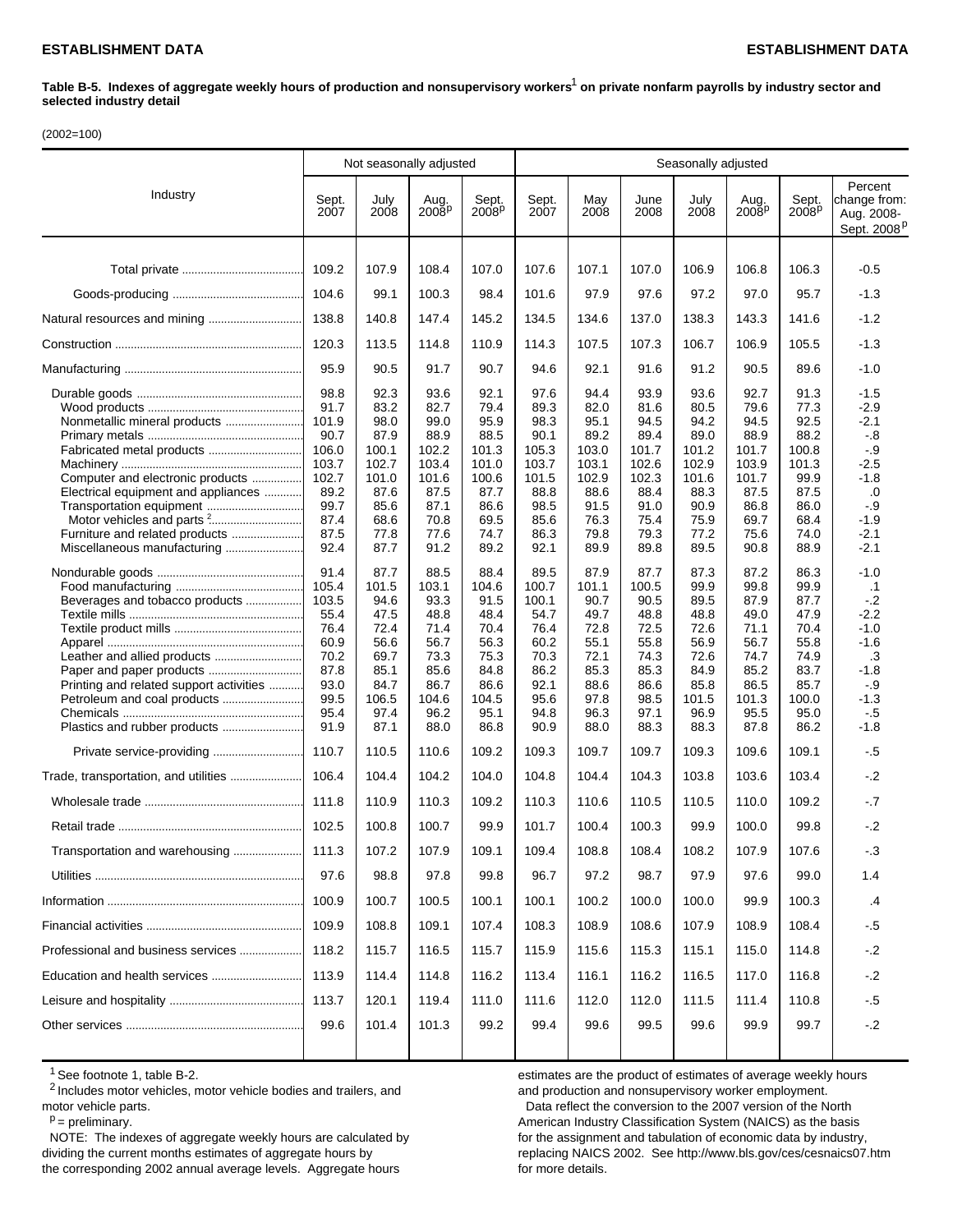Table B-6. Indexes of aggregate weekly payrolls of production and nonsupervisory workers<sup>1</sup> on private nonfarm payrolls by industry sector and **selected industry detail**

(2002=100)

|                                    |               |              | Not seasonally adjusted |                            | Seasonally adjusted |             |              |              |               |                            |                                                                  |  |
|------------------------------------|---------------|--------------|-------------------------|----------------------------|---------------------|-------------|--------------|--------------|---------------|----------------------------|------------------------------------------------------------------|--|
| Industry                           | Sept.<br>2007 | July<br>2008 | Aug.<br>2008P           | Sept.<br>2008 <sup>p</sup> | Sept.<br>2007       | May<br>2008 | June<br>2008 | July<br>2008 | Aug.<br>2008P | Sept.<br>2008 <sup>p</sup> | Percent<br>change from:<br>Aug. 2008-<br>Sept. 2008 <sup>p</sup> |  |
|                                    |               |              |                         |                            |                     |             |              |              |               |                            |                                                                  |  |
|                                    | 128.8         | 129.6        | 130.8                   | 130.1                      | 126.3               | 128.4       | 128.7        | 129.0        | 129.5         | 129.1                      | $-0.3$                                                           |  |
|                                    | 121.2         | 117.5        | 119.8                   | 118.0                      | 116.8               | 114.9       | 115.1        | 115.0        | 115.2         | 114.0                      | $-1.0$                                                           |  |
|                                    | 168.9         | 183.5        | 197.4                   | 195.7                      | 164.2               | 170.0       | 175.4        | 181.3        | 191.9         | 190.8                      | $-6$                                                             |  |
|                                    | 138.5         | 134.2        | 137.3                   | 133.4                      | 130.4               | 126.0       | 126.2        | 125.9        | 127.0         | 125.7                      | $-1.0$                                                           |  |
|                                    | 109.1         | 104.9        | 106.3                   | 105.7                      | 107.3               | 106.3       | 106.1        | 106.0        | 105.1         | 104.2                      | $-.9$                                                            |  |
|                                    | 113.2         | 107.4        | 109.3                   | 108.1                      | 111.4               | 109.7       | 109.4        | 109.6        | 108.2         | 106.8                      | $-1.3$                                                           |  |
|                                    | 101.9         | 100.3        | 100.9                   | 101.4                      | 99.5                | 99.6        | 99.8         | 99.6         | 99.6          | 98.9                       | $-.7$                                                            |  |
|                                    | 131.4         | 133.5        | 134.1                   | 133.7                      | 129.3               | 132.7       | 133.0        | 133.0        | 133.9         | 133.6                      | $-2$                                                             |  |
|                                    | 121.4         | 120.7        | 120.8                   | 120.8                      | 118.9               | 120.3       | 120.4        | 120.0        | 120.2         | 119.8                      | $-3$                                                             |  |
|                                    | 130.7         | 131.5        | 131.4                   | 130.0                      | 128.1               | 130.7       | 131.0        | 131.2        | 131.5         | 130.2                      | $-1.0$                                                           |  |
|                                    | 113.4         | 111.7        | 111.8                   | 111.5                      | 111.8               | 111.0       | 110.9        | 110.4        | 111.0         | 110.6                      | $-.4$                                                            |  |
| Transportation and warehousing     | 126.8         | 126.0        | 126.8                   | 128.1                      | 124.0               | 126.8       | 126.4        | 126.3        | 126.4         | 126.0                      | $-.3$                                                            |  |
|                                    | 115.2         | 117.5        | 116.8                   | 120.0                      | 113.6               | 116.9       | 120.0        | 117.1        | 117.6         | 118.8                      | 1.0                                                              |  |
|                                    | 121.0         | 123.1        | 123.2                   | 123.7                      | 119.0               | 122.3       | 122.5        | 122.9        | 123.0         | 123.4                      | .3                                                               |  |
|                                    | 135.1         | 135.9        | 136.9                   | 135.5                      | 132.3               | 136.2       | 136.0        | 135.5        | 137.2         | 137.0                      | $-.1$                                                            |  |
| Professional and business services | 143.0         | 144.5        | 145.9                   | 146.4                      | 140.4               | 143.8       | 144.2        | 144.7        | 145.6         | 146.0                      | .3                                                               |  |
|                                    | 137.3         | 141.8        | 142.2                   | 144.6                      | 136.4               | 142.8       | 143.2        | 144.1        | 144.9         | 145.0                      | $\cdot$ 1                                                        |  |
|                                    | 136.0         | 146.3        | 146.5                   | 137.3                      | 133.7               | 137.5       | 138.1        | 137.5        | 137.9         | 137.3                      | $-.4$                                                            |  |
|                                    | 113.1         | 116.8        | 117.0                   | 115.6                      | 112.6               | 114.8       | 115.0        | 115.4        | 116.0         | 116.0                      | .0                                                               |  |
|                                    |               |              |                         |                            |                     |             |              |              |               |                            |                                                                  |  |

<sup>1</sup> See footnote 1, table B-2.

NOTE: The indexes of aggregate weekly payrolls are calculated by dividing the current months estimates of aggregate payrolls by the corresponding 2002 annual average levels. Aggregate payroll estimates are the product of estimates of average hourly earnings, average weekly hours, and production and nonsupervisory worker employment.

Data reflect the conversion to the 2007 version of the North American Industry Classification System (NAICS) as the basis for the assignment and tabulation of economic data by industry, replacing NAICS 2002. See http://www.bls.gov/ces/cesnaics07.htm for more details.

 $P =$  preliminary.